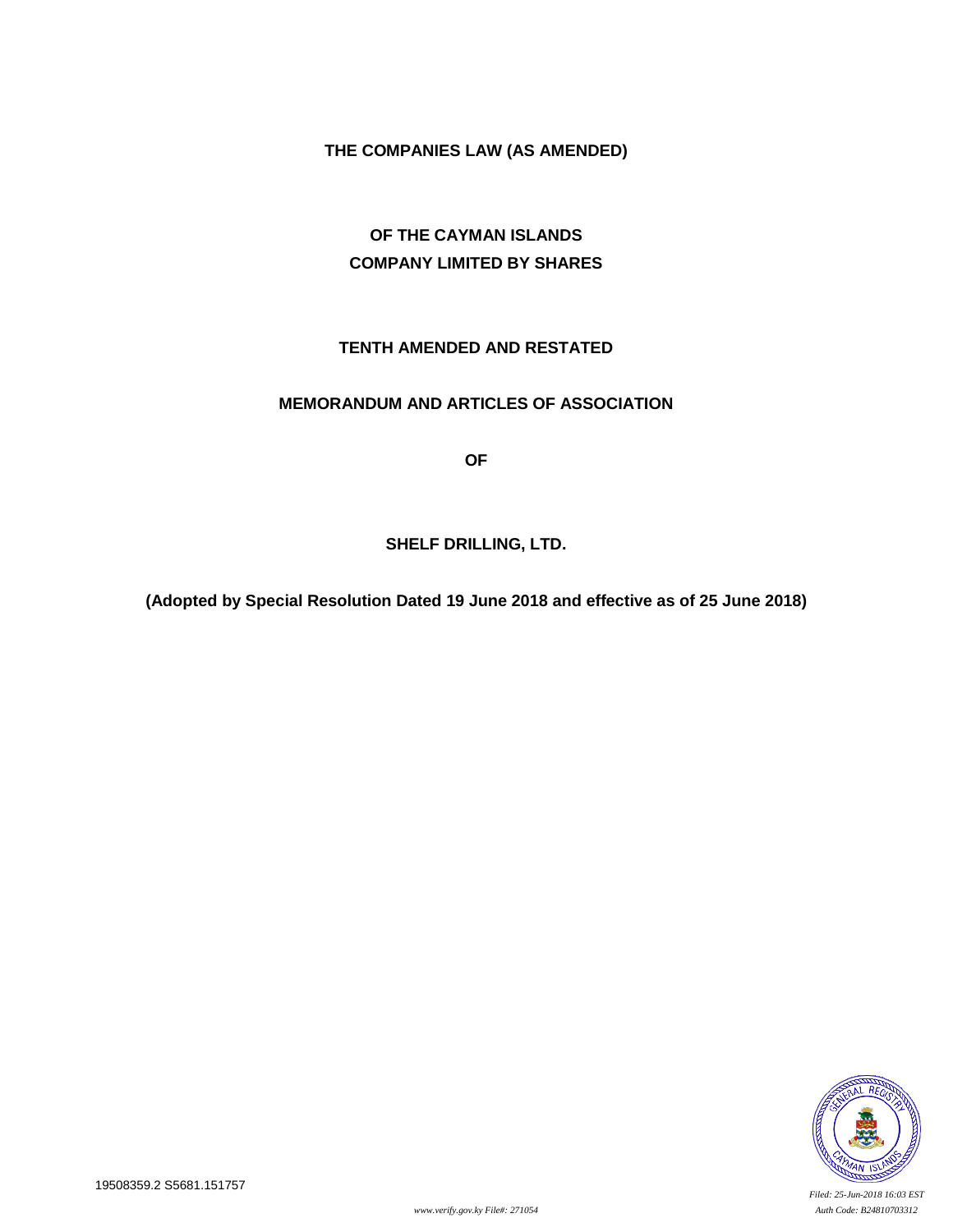### SHELF DRILLING, LTD. (THE"COMPANY")

#### MINUTES OF AN ANNUAL GENERAL MEETING OF THE COMPANY HELD AT WALKERS, 190 ELGIN AVENUE, GEORGE TOWN, GRAND CAYMAN, KY1-9001, CAYMAN ISLANDS AT 8:00 AM (CAYMAN ISLANDS TIME)

#### 31 AUGUST 2020

Present: Prasana, Partner (Walkers)

In attendance: Rolf Lindsay, Partner (Walkers)

By agreement, Prasana acted as Chairman of the meeting.

#### 1. OPENING OF MEETING

1.1 The Chairman declared the Annual General Meeting of the Company (the "Meeting") to be open.

#### 2. NOTICE AND QUORUM

2.1 The Chairman took notice of the Meeting as read. The Chairman declared that they were the holder of a sufficient number of proxies to satisfy the quorum requirements for a general meeting as prescribed by the Articies of Association of the Company and they declared that the Meeting was quorate.

#### 3. PRESENTATION OF FINANCIAL STATEMENTS AND ANNUAL REPORT

- 3,1 The Chairman noted that:
	- (a) in accordance with the Company's Articles of Association, the audited consolidated financial statements of the Company for the year ended December 31, 2019 were presented at, and laid before, the Meeting;
	- (b) these statements have been approved by the Directors of the Company; and
	- (c) there is no requirement under Cayman Islands law that such statements be approved by shareholders, and no such approval was sought at the Meeting.

### 4. ELECTION OF DIRECTORS

- 4.1 The Chairman noted that It was proposed, in each case as an ordinary resolution, that:
	- (a) CONG Yongjian is elected as a Director of the Company until such time as such Director resigns or is removed from office in accordance with the Articles of Association of the Company in effect from time to time; and
	- (b) LOU Dongyang is elected as a Director of the Company until such time as such Director resigns or is removed from office in accordance with the Articles of Association of the Company in effect from time to time,

(together, the "Appointments").

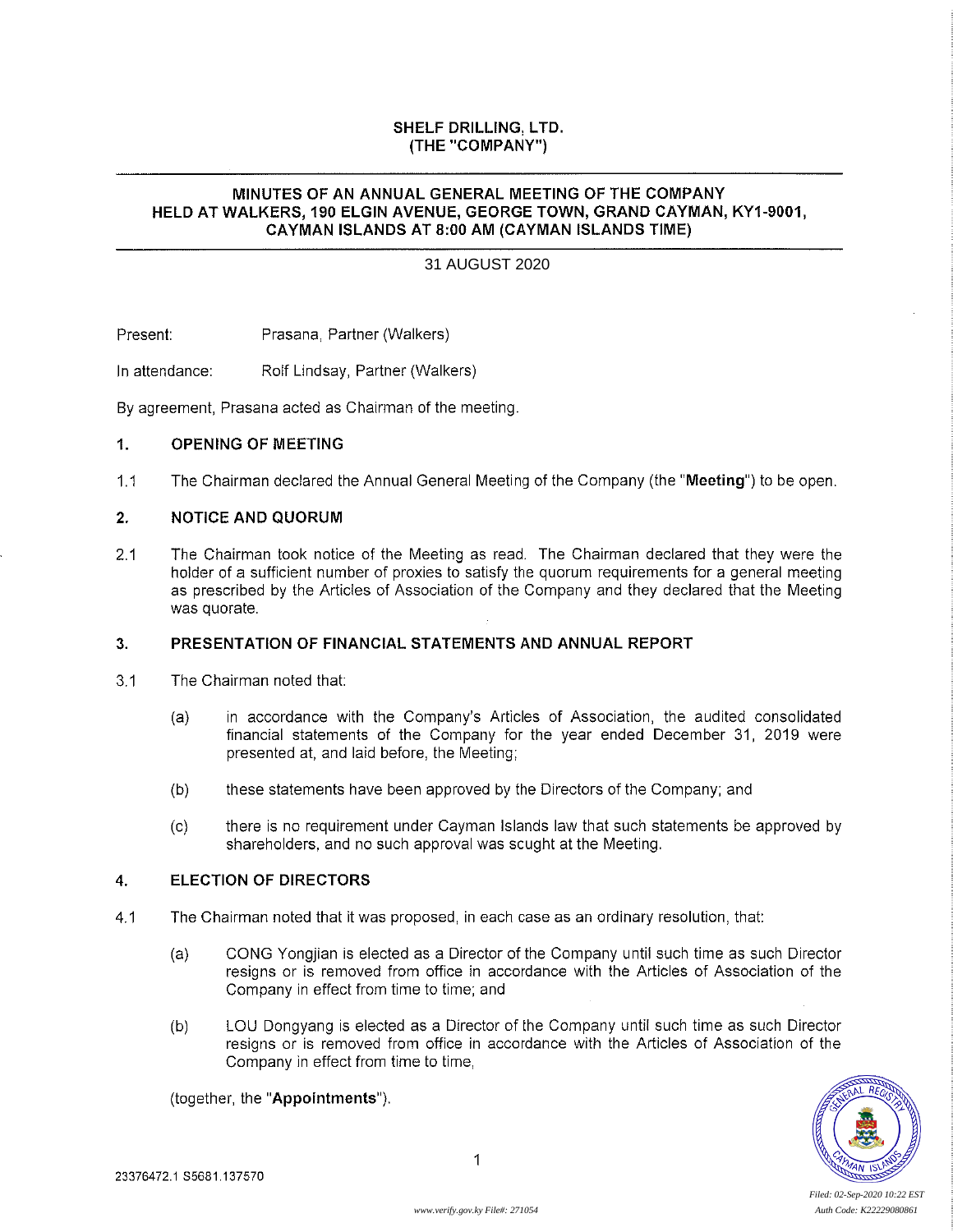- 4.2 The resolutions for the Appointments were put to the Meeting. The Chairman noted that:
	- (a) 76,123,096 votes had been cast in favour of; and
	- (b) 14,210 votes had been cast against,

the resolutions for the Appointments. Each of the resolutions for the Appointments was therefore carried,

- 4.3 The Chairman directed that:
	- (a) the Register of Directors of the Company shall be amended to note the Appointments; and
	- (b) the Company's registered office be and is hereby instructed to notify the Registrar of Companies in the Cayman Islands of the Appointments.

#### 5. INCREASE SHARE CAPITAL

- 5.1 The Chairman noted that:
	- (a) it was proposed, as an ordinary resolution, the Company's authorised share capital be increased from USD1,440,634,73 divided into 144,063,473 shares of a nominal or par value of USD0.01 each to USD1,840,634.73 divided into 184,063,473 shares of a nominal or par value of USD0.01 each, by the creation of an additional 40,000,000 shares of nominal or par value USD0.01 each (the "Capital Increase");
	- (b) by the terms of the notice convening the Meeting (the "Notice"), the Company's Board of Directors (the "Board") had confirmed that due to the transaction with which used the majority of the Company's excess share capital, the Company is seeking to increase its authorised share capital. The Notice also confirmed that:
		- (i) as at the date of the Notice, 136,182,177 shares in the capital of the Company were issued and outstanding;
		- (ii) Shareholders were advised that the additional authorised but unissued share capital is intended for the following purposes:
			- (A) for the Company's 2017 Long Term Incentive Programme or such other management long term incentive programme approved by the Board; and
			- (B) for the general corporate purposes of the Company including, but not limited to, the issuance of shares in connection with any merger or acquisition opportunities, to take advantage of any business opportunities more generaiiy, or to generate additional working capital through one or more offerings, in each case as may arise and upon terms decided by the Board,

in each case in such proportions as the Board may determine to be in the interests of the Company.

- 5.2 The resolution for the Capital Increase was put to the Meeting. The Chairman noted that:
	- (a) 71,279,039 votes had been cast in favour of; and



*Filed: 02-Sep-2020 10:22 EST*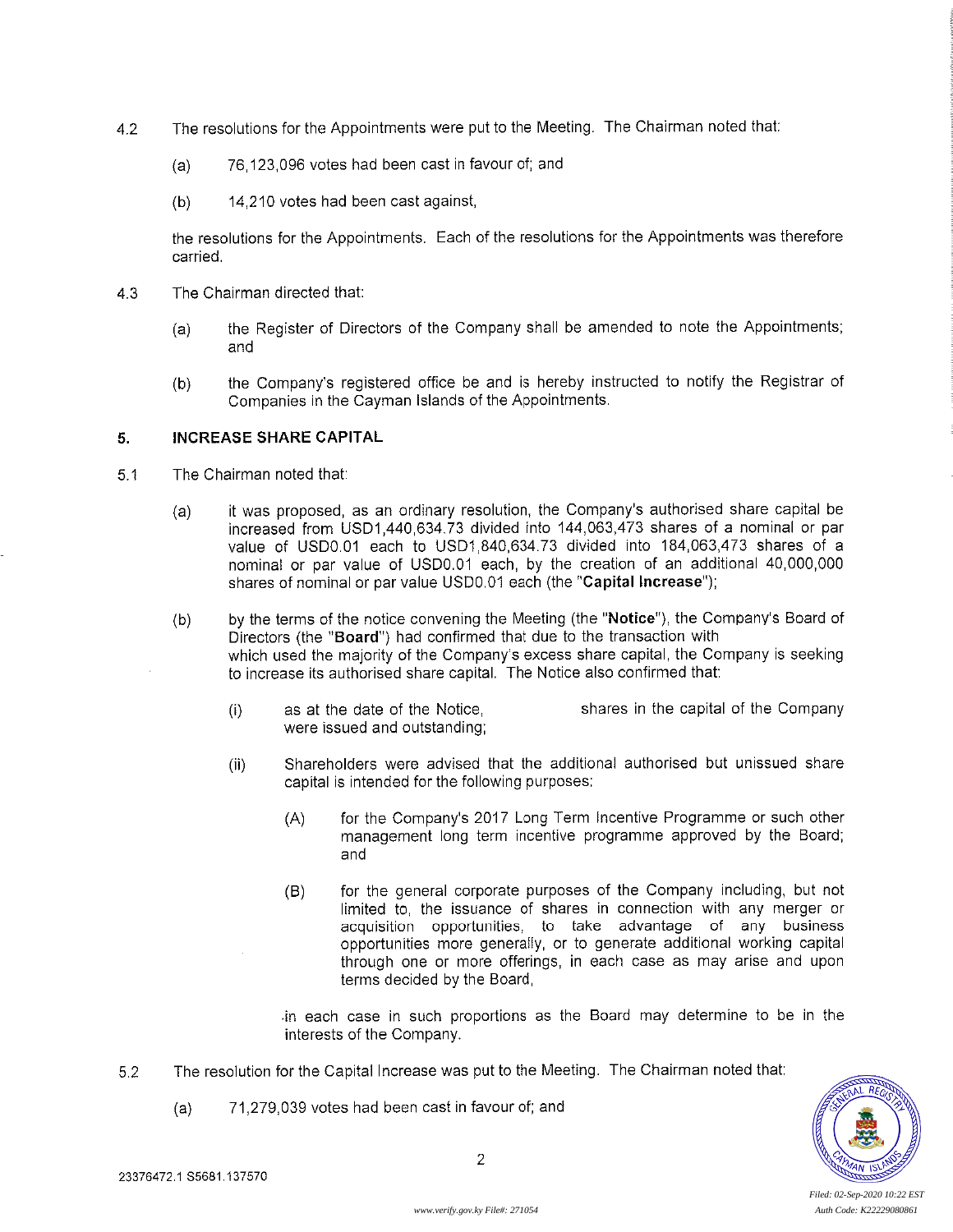(b) 4,173,518 votes had been cast against,

the resolution for the Capital Increase. The resolution for the Capital Increase was therefore carried.

#### 6. CLOSE OF MEETING

6.1 The Chairman noted that the business of the meeting was concluded and they declared the meeting closed.

**Chairman** 



*Filed: 02-Sep-2020 10:22 EST*

*www.verify.gov.ky File#: 271054 Auth Code: K22229080861*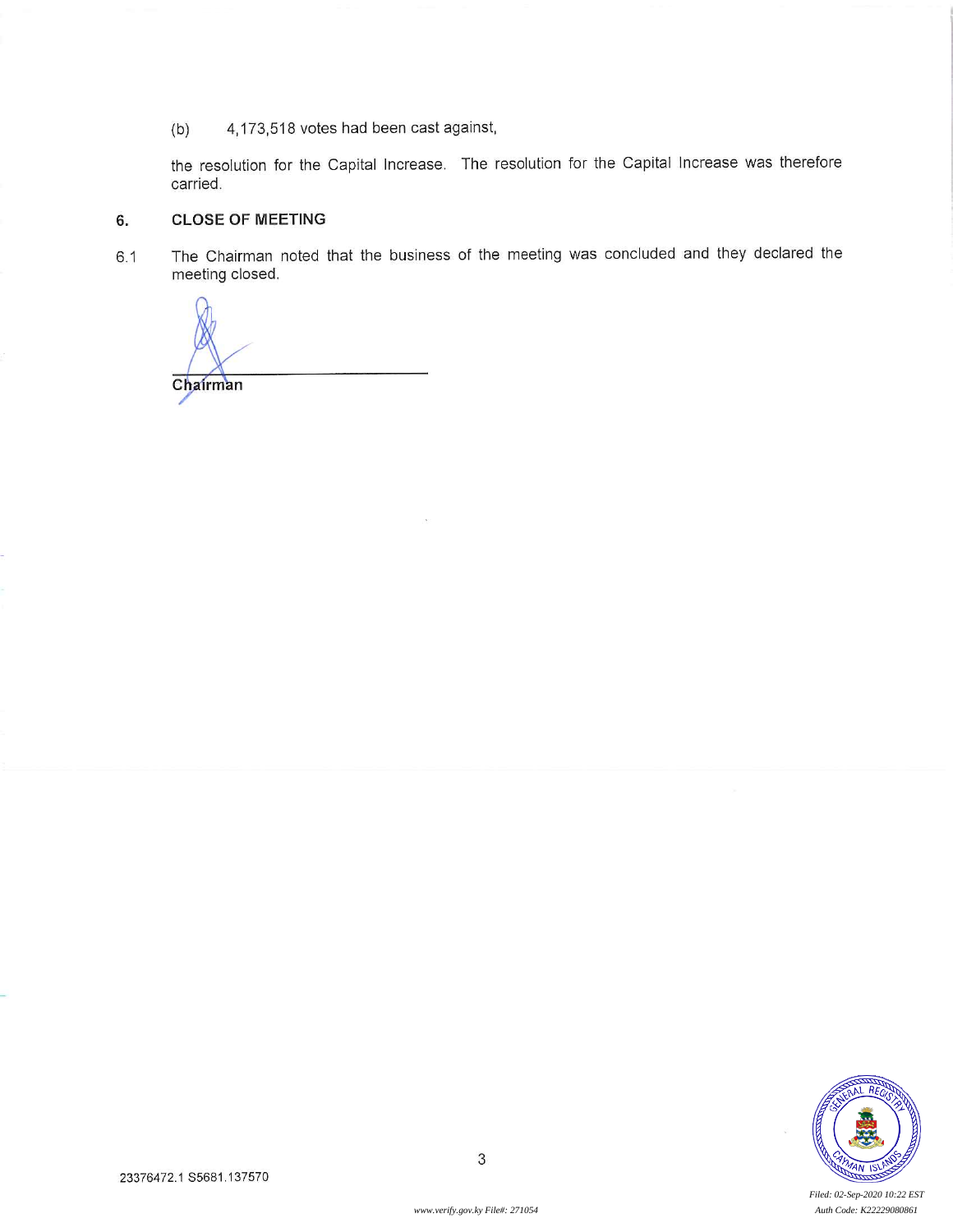# **THE COMPANIES LAW (AS AMENDED) OF THE CAYMAN ISLANDS COMPANY LIMITED BY SHARES**

# **TENTH AMENDED AND RESTATED MEMORANDUM OF ASSOCIATION OF**

# **SHELF DRILLING, LTD.**

## **(Adopted by Special Resolution Dated 19 June 2018 and effective as of 25 June 2018)**

- 1 The name of the Company is **Shelf Drilling, Ltd.**
- 2 The Registered Office of the Company shall be at the offices of Centralis (Cayman) Limited, One Capital Place, 3<sup>rd</sup> Floor, George Town, Grand Cayman, Cayman Islands, or at such other place within the Cayman Islands as the Directors may decide.
- 3 The objects for which the Company is established are unrestricted and the Company shall have full power and authority to carry out any object not prohibited by the laws of the Cayman Islands.
- 4 The liability of each Member is limited to the amount unpaid on such Member's shares.
- 5 The share capital of the Company is US\$1,440,634.73 divided into 144,063,473 shares of a par value of US\$0.01 each; provided always that subject to the Companies Law (as amended) of the Cayman Islands and the Articles of Association, the Company shall have power to redeem (other than Common Shares) or purchase any of its shares and to sub-divide or consolidate the said shares or any of them and to issue all or any part of its capital whether original, redeemed, increased or reduced with or without any preference, priority, special privilege or other rights or subject to any postponement of rights or to any conditions or restrictions whatsoever and so that unless the conditions of issue shall otherwise expressly provide every issue of shares whether stated to be ordinary, preference or otherwise shall be subject to the powers on the part of the Company hereinbefore provided.
- 6 The Company has power to register by way of continuation as a body corporate limited by shares under the laws of any jurisdiction outside the Cayman Islands and to be deregistered in the Cayman Islands.
- 7 Capitalised terms that are not defined in this Memorandum of Association bear the respective meanings given to them in the Articles of Association of the Company.

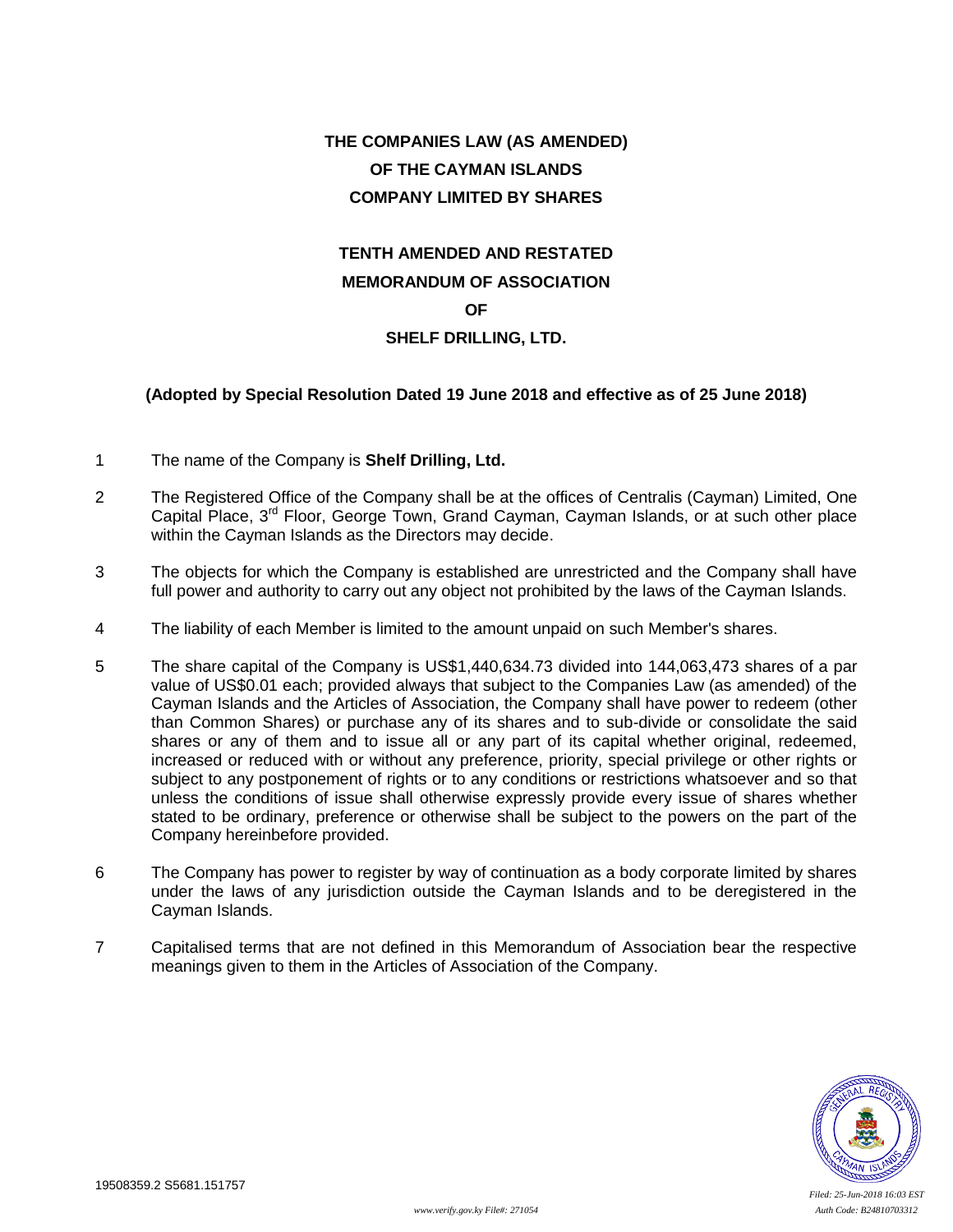# **THE COMPANIES LAW (AS AMENDED) OF THE CAYMAN ISLANDS COMPANY LIMITED BY SHARES**

# **TENTH AMENDED AND RESTATED ARTICLES OF ASSOCIATION OF SHELF DRILLING, LTD.**

**(Adopted by Special Resolution Dated 19 June 2018 and effective as of 25 June 2018)**

### **1 Interpretation**

1.1 In the Articles Table A in the First Schedule to the Statute does not apply and, unless there is something in the subject or context inconsistent therewith:

| "Affiliate" | means, with respect to any Person, any officer, director,<br>managing director, general partner, trustee, or manager of such<br>Person, or any other Person directly or indirectly controlling,<br>controlled by or under common control with such first Person.<br>For the purposes of this definition, "control" (including, with<br>correlative meanings, the terms "controlling", "controlled by"<br>and "under common control with") means, with respect to any<br>Person, the possession, directly or indirectly, of the power to<br>direct or cause the direction of the management and policies of<br>such Person, whether through ownership of voting securities,<br>by contract or otherwise. For the purposes of these Articles, (i)<br>neither the Company nor any of its Subsidiaries will be taken to<br>be an Affiliate of any Member or any Principal Shareholder; (ii)<br>Castle Harlan will not be taken to be an Affiliate of any CHAMP<br>Entity; and (iii) each of CHAMP III Management Pty Ltd. and<br>each of the CHAMP Entities will be taken to be Affiliates of<br>each other. |
|-------------|----------------------------------------------------------------------------------------------------------------------------------------------------------------------------------------------------------------------------------------------------------------------------------------------------------------------------------------------------------------------------------------------------------------------------------------------------------------------------------------------------------------------------------------------------------------------------------------------------------------------------------------------------------------------------------------------------------------------------------------------------------------------------------------------------------------------------------------------------------------------------------------------------------------------------------------------------------------------------------------------------------------------------------------------------------------------------------------------------------|
| "Articles"  | means these articles of association of the Company, as                                                                                                                                                                                                                                                                                                                                                                                                                                                                                                                                                                                                                                                                                                                                                                                                                                                                                                                                                                                                                                                   |

"**Auditor**" means the person for the time being performing the duties of auditor of the Company (if any).

amended or substituted from time to time.

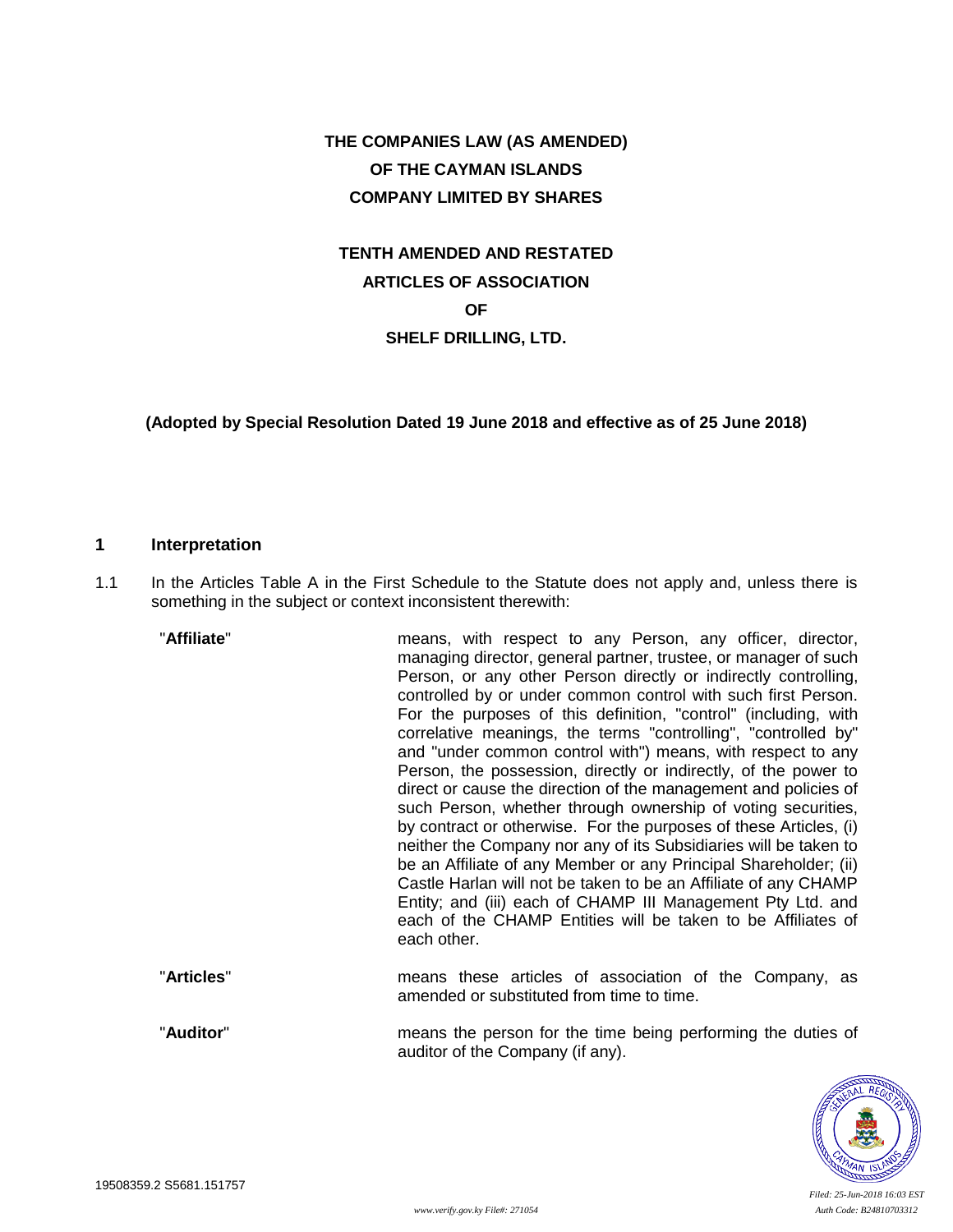"**Business Day**" means any day that is not a Saturday, Sunday or other day on which the commercial banks in New York, New York or Sydney, Australia are authorized or required by law to remain closed.

#### "**Cash Equivalents**" means any of the following:

- 1. U.S. dollars, pounds sterling, euros, or the national currency of any member state in the European Union;
- 2. any investment in direct obligations of, or obligations guaranteed or insured by, the United States of America or any agency thereof, the United Kingdom or any country that is a member of the European Union or any agency or instrumentality thereof maturing within two years of the date of acquisition thereof;
- 3. investments in demand and time deposit accounts, certificates of deposit and money market deposits and Eurodollar time deposits maturing within one year of the date of acquisition thereof issued by a bank or trust company which bank or trust company has capital, surplus and undivided profits aggregating in excess of US\$250,000,000 and has outstanding debt which is rated "A" (or such similar equivalent rating) or higher by at least one nationally recognized statistical rating organization (as defined in Section 3(a)(62) of the Exchange Act) or a reasonably equivalent rating of another internationally recognized ratings agency;
- 4. repurchase obligations for underlying securities of the types described in clauses (2) and (3) above entered into with a financial institution meeting the qualifications described in clause (3) above;
- 5. investments in commercial paper, maturing not more than one year after the date of acquisition, issued by a corporation (other than an Affiliate of the Company) organized and in existence under the laws of the United States of America or any foreign country recognized by the United States of America with a rating at the time as of which any investment therein is made of "P-1" (or higher) according to Moody's or "A-1" (or higher) according to S&P (or reasonably equivalent ratings of another internationally recognized ratings agency if both Moody's and S&P cease publishing ratings of investments);
- 6. investments in securities with maturities of two years or less from the date of acquisition issued or fully guaranteed by any state, commonwealth or territory of the United States of America, or by any political subdivision or taxing authority thereof, and rated at

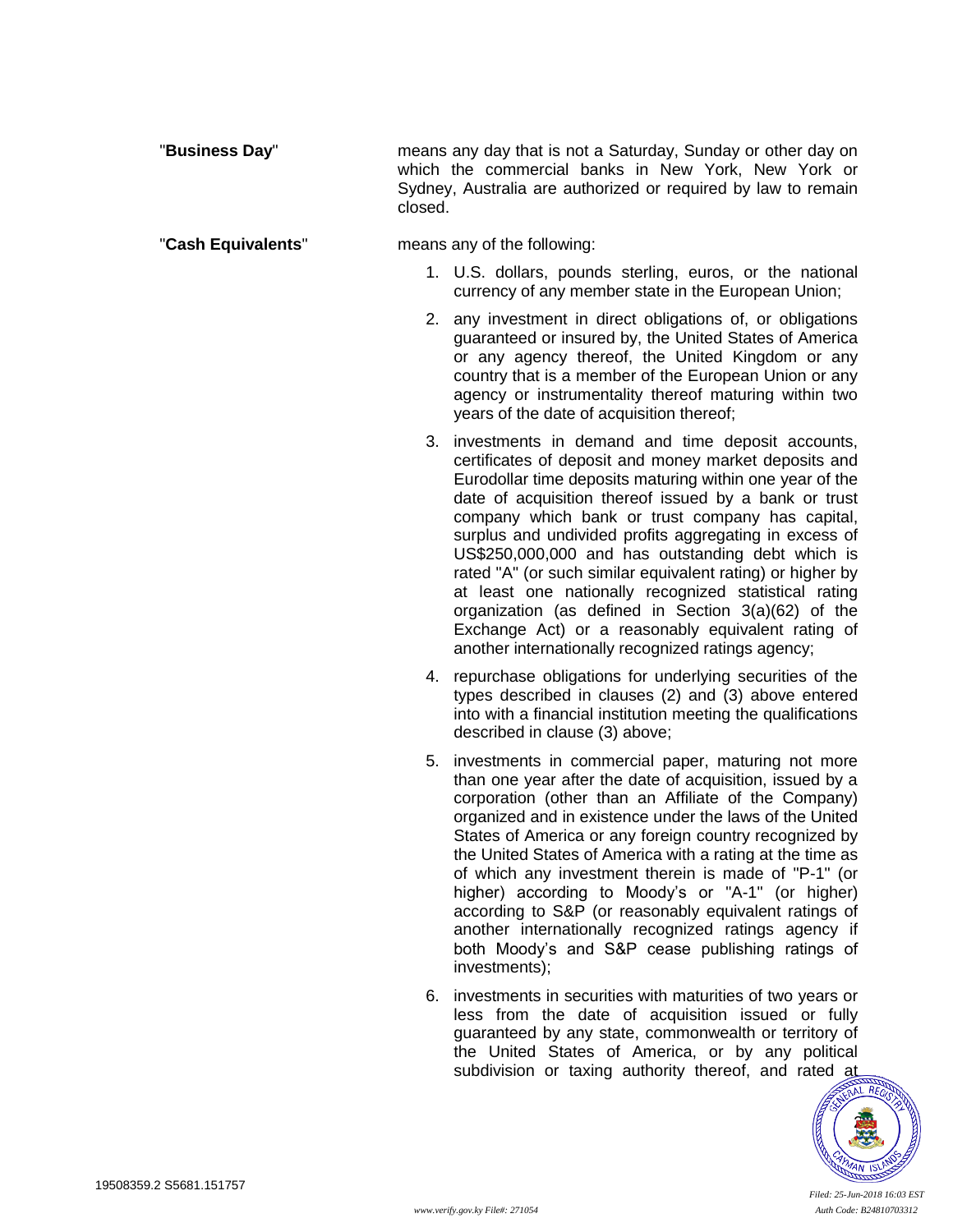least "A" by S&P or "A" by Moody's (or reasonably equivalent ratings of another internationally recognized ratings agency if both Moody's and S&P cease publishing ratings of investments);

- 7. indebtedness issued by persons (other than the Permitted Holders or any of their Affiliates) with a rating of "A" or higher from S&P or "A-2" or higher from Moody's (or reasonably equivalent ratings of another internationally recognized ratings agency if both Moody's and S&P cease publishing ratings of investments);
- 8. investments in money market funds that invest substantially all their assets in securities of the types described in clauses (1) through (7) above; and
- 9. instruments equivalent to those referred to in clauses (1) through (8) above denominated in euros or any other foreign currency comparable in credit quality and tenor to those referred to above and commonly used by corporations for cash management purposes in any jurisdiction outside the United States to the extent reasonably required in connection with any business conducted by any Restricted Subsidiary organized in such jurisdiction.
- "**Castle Harlan**" means, CHP V AIV Pool 1, Ltd., a Cayman Islands exempted company, CHP V AIV Pool 2, Ltd., a Cayman Islands exempted company, and CHP V SD Co-Invest, LP, a Cayman Islands exempted limited partnership.
- "**CHAMP Entity**" means each of Perpetual Trustee Company Limited as trustee of the CHAMP Buyout III Trust, an Australia trust, Perpetual Corporate Trust Limited as trustee of the CHAMP Buyout III (SWF) Trust, an Australia trust, P.T. Limited as trustee of the CHAMP Buyout III (WW) Trust, an Australia trust, CHAMP Buyout III LP, a Cayman Islands exempted limited partnership and CHAMP Shelf L.P., a Cayman Islands exempted limited partnership.
- "**Change of Control**" means any transaction pursuant to or as a result of which a single party (or group of affiliated parties), other than a holder (or Affiliate of a holder) of Shares of the Company immediately prior to the adoption of the 10th Amended and Restated Memorandum and Articles of Association of the Company, MidCo or OpCo, acquires or holds capital stock of any such entity representing a majority of the voting power of such entity's outstanding ordinary shares.

"**Class" or "Classes**" means any class or classes of Shares as may from time to time be issued by the Company.

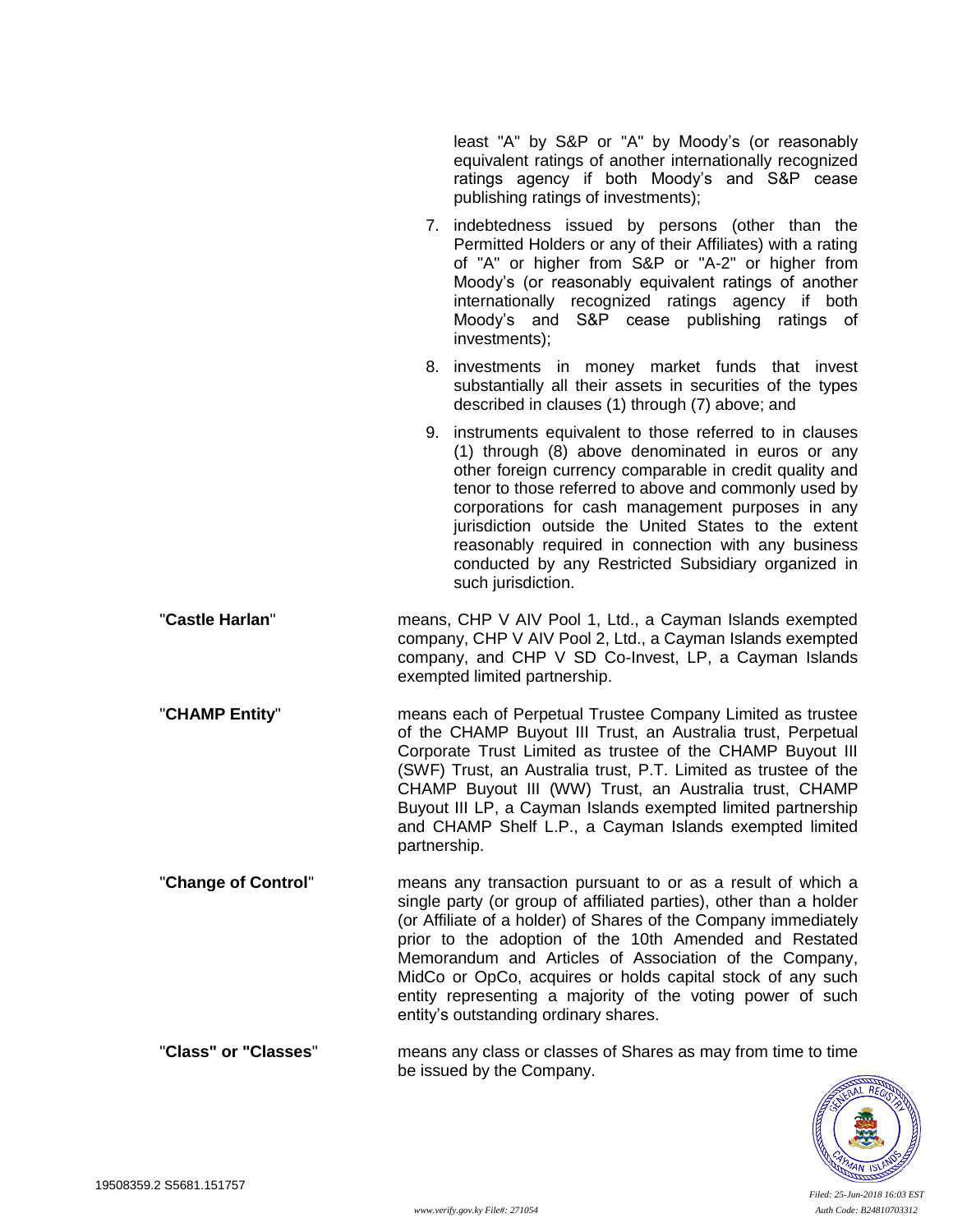| "Co-Investor"                    | means with respect to any Member, any Equityholder of such<br>Member or any other unaffiliated third party to whom such<br>Member has transferred any Shares.                                                               |
|----------------------------------|-----------------------------------------------------------------------------------------------------------------------------------------------------------------------------------------------------------------------------|
| "Conversion Date"                | has the meaning ascribed to such term in Article 5.10.                                                                                                                                                                      |
| "Conversion Notice"              | has the meaning ascribed to such term in Article 5.10.                                                                                                                                                                      |
| "Conversion Price"               | means the weighted average price of the Company's Common<br>Shares as at the close of trading on the date of Conversion,<br>subject to adjustment from time to time pursuant to the terms<br>hereof.                        |
| "Conversion Right"               | has the meaning ascribed to such term in Article 5.9.                                                                                                                                                                       |
| "Common Share"                   | means a share in the capital of the Company that is designated<br>as a Common Share.                                                                                                                                        |
| "Company"                        | means the above named company.                                                                                                                                                                                              |
| "Competitor"                     | means any Person, other than the Company and its<br>Subsidiaries and joint ventures, engaged in the business of<br>owning and leasing mobile offshore drilling rigs designed to drill<br>in no more than 400 feet of water. |
| "Default Dividend Rate"          | means the sum of the then prevailing Preferred Share Dividend<br>Rate plus 2.00%.                                                                                                                                           |
| "Directors"                      | means the directors for the time being of the Company.                                                                                                                                                                      |
| "Disinterested Directors"        | has the meaning ascribed to such term in Article 6.2.                                                                                                                                                                       |
| "Dividend"                       | means any dividend (whether interim or final) resolved to be<br>paid on Shares pursuant to the Articles.                                                                                                                    |
| "Electronic Record"              | has the same meaning as in the Electronic Transactions Law.                                                                                                                                                                 |
| "Electronic Transactions<br>Law" | means the Electronic Transactions Law (2003 Revision) of the<br>Cayman Islands, as amended.                                                                                                                                 |
| "Encumbrances"                   | has the meaning ascribed to such term in Article 5.12.                                                                                                                                                                      |
| "Equityholder"                   | means, with respect to any entity, the partners, members,<br>shareholders and other equity owners of such entity.                                                                                                           |
| "Exchange"                       | means Oslo Børs, or Oslo Axess, a stock exchange operated<br>by Oslo Børs ASA.                                                                                                                                              |
| "Exchange Act"                   | means the U.S. Securities Exchange Act of 1934, as amended.                                                                                                                                                                 |

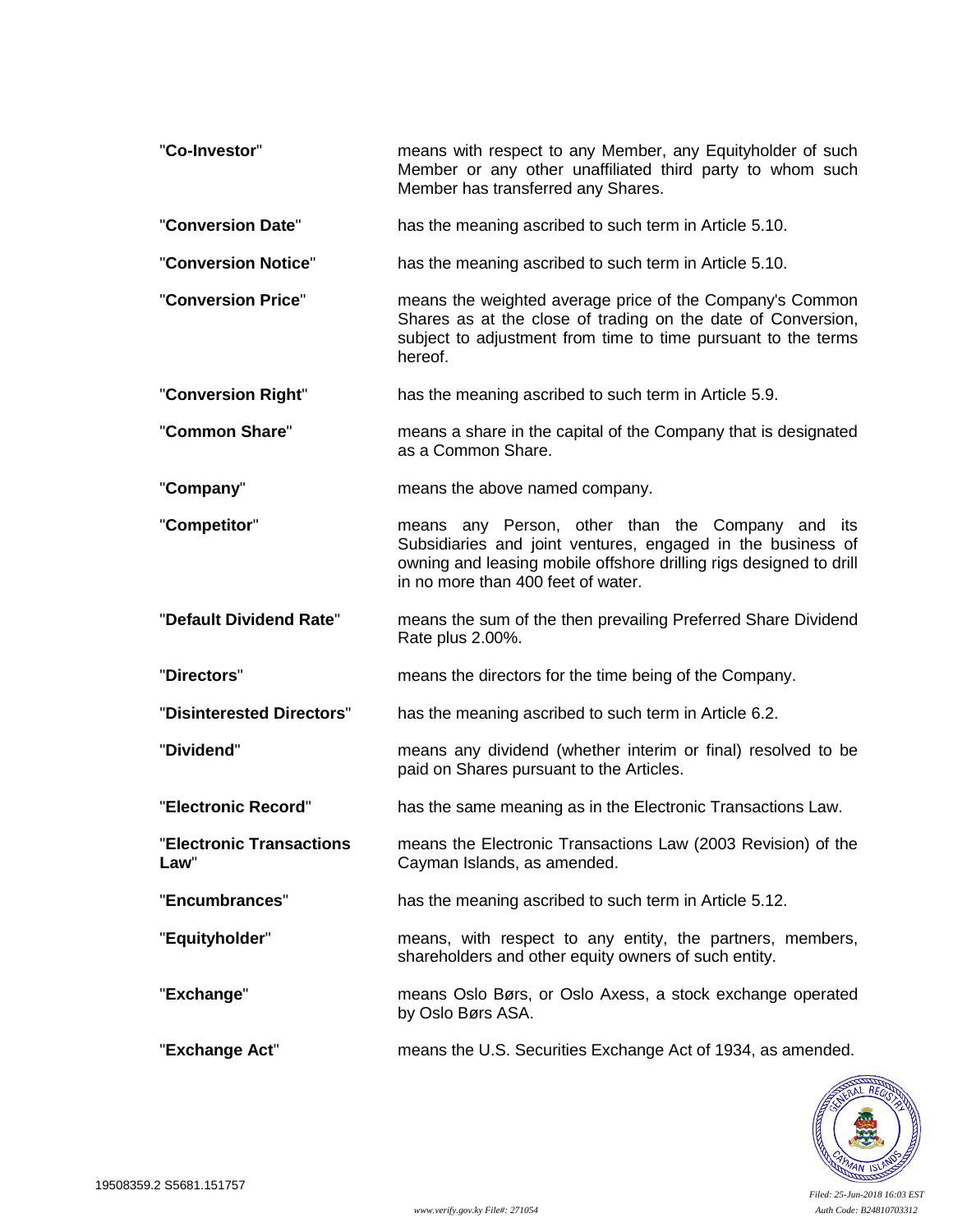| "Exit Event"                        | means (a) the transfer (in one or a series of related<br>transactions) of all or substantially all of the consolidated<br>assets of the Company and its Subsidiaries, taken as a whole,<br>to a Person or a group of Persons acting in concert (other than<br>to a wholly-owned Subsidiary or wholly-owned Subsidiaries of<br>the Company), (b) the transfer (in one or a series of related<br>transactions) of all then-outstanding Shares to one Person or a<br>group of Persons acting in concert or (c) an amalgamation,<br>merger or consolidation of the Company with or into another<br>Person (other than to a wholly-owned Subsidiary or wholly-<br>owned Subsidiaries of the Company), and in the case of<br>clauses (b) and (c) above, under circumstances in which<br>immediately following such transaction, a Person or group of<br>Persons acting in concert other than the Initial Principal<br>Shareholders or their Affiliates, collectively own a majority in<br>voting power of the then outstanding voting power or equity<br>securities of the Company or the surviving or resulting Person,<br>as the case may be. In addition, a sale (or multiple related<br>sales) of one or more Subsidiaries of the Company to a Person<br>or group of Persons acting in concert (other than to a wholly-<br>owned Subsidiary or wholly-owned Subsidiaries of the<br>Company) (whether by way of amalgamation, merger,<br>consolidation, reorganization or sale of all or substantially all<br>assets or equity securities of such Subsidiary or Subsidiaries),<br>which constitutes all or substantially all of the consolidated<br>assets of the Company and its Subsidiaries, taken as a whole,<br>shall be deemed to be an Exit Event. |
|-------------------------------------|--------------------------------------------------------------------------------------------------------------------------------------------------------------------------------------------------------------------------------------------------------------------------------------------------------------------------------------------------------------------------------------------------------------------------------------------------------------------------------------------------------------------------------------------------------------------------------------------------------------------------------------------------------------------------------------------------------------------------------------------------------------------------------------------------------------------------------------------------------------------------------------------------------------------------------------------------------------------------------------------------------------------------------------------------------------------------------------------------------------------------------------------------------------------------------------------------------------------------------------------------------------------------------------------------------------------------------------------------------------------------------------------------------------------------------------------------------------------------------------------------------------------------------------------------------------------------------------------------------------------------------------------------------------------------------------------------------------------------------------------------------|
| "GAAP"                              | means generally accepted accounting principles in the United<br>States of America as in effect from time to time.                                                                                                                                                                                                                                                                                                                                                                                                                                                                                                                                                                                                                                                                                                                                                                                                                                                                                                                                                                                                                                                                                                                                                                                                                                                                                                                                                                                                                                                                                                                                                                                                                                      |
| "IFRS"                              | means International Financial Reporting Standards as issued<br>from time to time by the International Accounting Standards<br>Board.                                                                                                                                                                                                                                                                                                                                                                                                                                                                                                                                                                                                                                                                                                                                                                                                                                                                                                                                                                                                                                                                                                                                                                                                                                                                                                                                                                                                                                                                                                                                                                                                                   |
| "Initial Principal<br>Shareholders" | means Castle Harlan, the CHAMP Entities, collectively, and<br>Lime Rock.                                                                                                                                                                                                                                                                                                                                                                                                                                                                                                                                                                                                                                                                                                                                                                                                                                                                                                                                                                                                                                                                                                                                                                                                                                                                                                                                                                                                                                                                                                                                                                                                                                                                               |
| "IPO"                               | means the consummation of the initial public offering by the<br>Company of its Common Shares on the Exchange.                                                                                                                                                                                                                                                                                                                                                                                                                                                                                                                                                                                                                                                                                                                                                                                                                                                                                                                                                                                                                                                                                                                                                                                                                                                                                                                                                                                                                                                                                                                                                                                                                                          |
| "Governmental Authority"            | means any court, government or political subdivision or<br>department thereof, any governmental or regulatory body,<br>board, bureau, arbitrator or alternative dispute resolution body,<br>administrative agency or commission, securities exchange or<br>other governmental agency or instrumentality of competent<br>jurisdiction.                                                                                                                                                                                                                                                                                                                                                                                                                                                                                                                                                                                                                                                                                                                                                                                                                                                                                                                                                                                                                                                                                                                                                                                                                                                                                                                                                                                                                  |
| "Law"                               | means any international, foreign, national, federal, state,<br>provincial or local (or other political subdivision) statute, law                                                                                                                                                                                                                                                                                                                                                                                                                                                                                                                                                                                                                                                                                                                                                                                                                                                                                                                                                                                                                                                                                                                                                                                                                                                                                                                                                                                                                                                                                                                                                                                                                       |

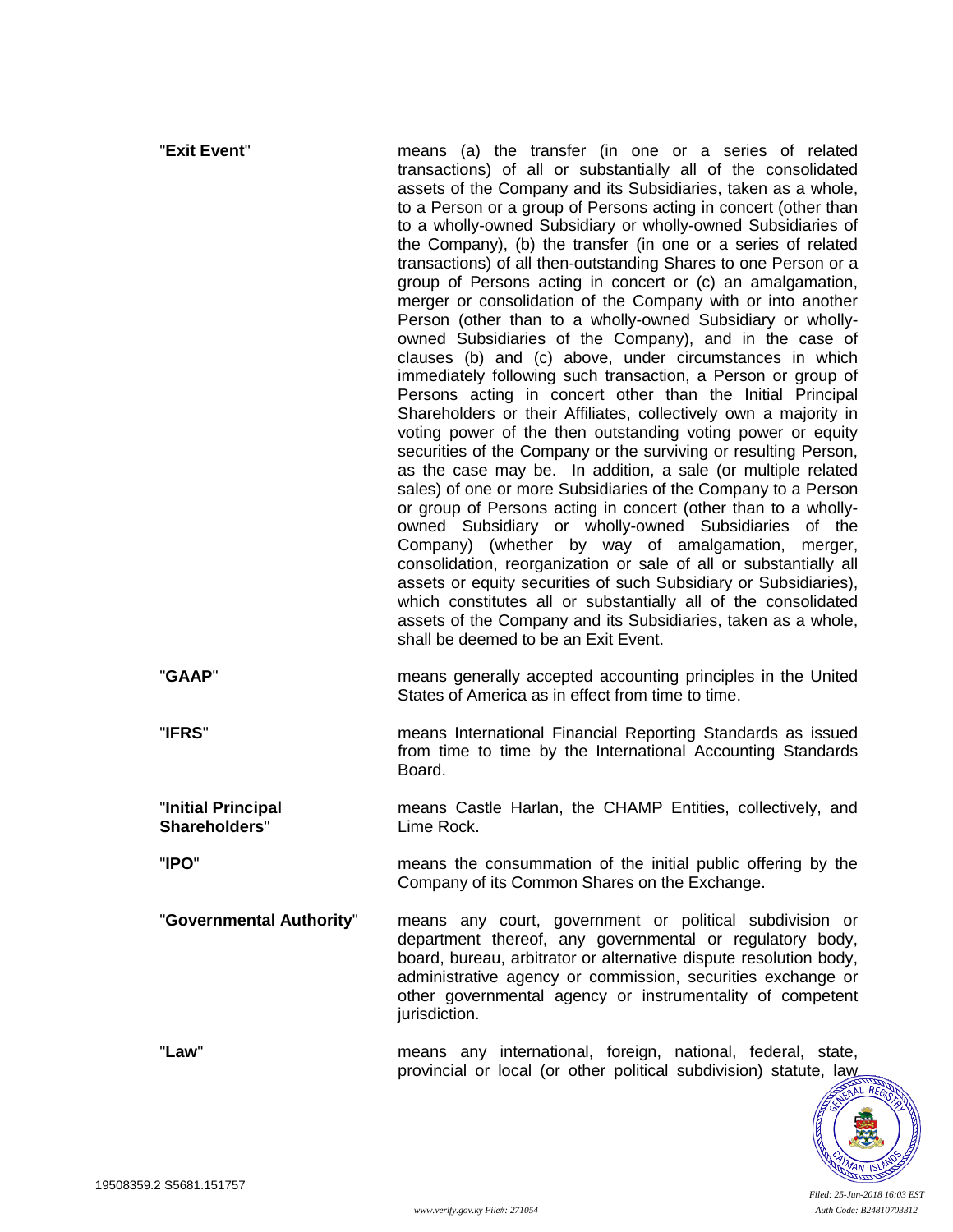(including common law), ordinance, Order, rule, directive, decree, judicial or administrative determination or interpretation, judgment, code, regulation or binding requirement of any Governmental Authority.

"**LIBOR Rate**" means, with respect to any Preferred Share Dividend (as defined in Article 5.1) for any semi-annual period therefor, the rate per annum equal to the arithmetic mean (rounded to the nearest  $1/100<sup>th</sup>$  of 1%) of the offered rates for deposits in Dollars with a term comparable to such semi-annual period that appears on Reuters Screen LIBOR01 (or such other page as may replace such page on such service for the purpose of displaying the rates at which Dollar deposits are offered by leading banks in the London interbank deposit market as designated by the Company from time to time) at approximately 11:00 a.m., London, England time, on the second full Business Day preceding the first day of such semi-annual period; provided, however, that (i) if no comparable term for a semiannual period is available, the LIBOR Rate shall be determined using the weighted average of the offered rates for the two terms most nearly corresponding to such semi-annual period and (ii) if Reuters Screen LIBOR01 shall at any time no longer exist, "**LIBOR Rate**" shall mean, with respect to each day during each semi-annual period, the rate per annum equal to the rate at which a financial institution designated by the Company that is a major bank in the London interbank market is offered deposits in Dollars by Credit Suisse AG (or such other financial institution designated by the Company that is a major bank in the London interbank market) at approximately 11:00 a.m., London, England time, two Business Days prior to the first day of such semi-annual period in the London interbank market for delivery on the first day of such semiannual period for the number of days comprised therein and in an amount comparable to the Liquidation Preference during such semi-annual period. "**Reuters Screen LIBOR01**" shall mean the display designated on the Reuters 3000 Xtra Page (or such other page as may replace such page on such service for the purpose of displaying the rates at which Dollar deposits are offered by leading banks in the London interbank deposit market).

- "**Lime Rock**" means LR-Shelf Drilling International, L.P., a Cayman Islands exempted limited partnership.
- "**Liquidation Event**" means the commencement of any liquidation or winding up of the Company, or its dissolution.
- "**Liquidation Preference**" means, with respect to any issued and outstanding Preferred Share, a per Share amount equal to the Preferred Share Purchase Price plus any amounts added to the Liquidation Preference pursuant to Article [5](#page-16-0) plus (without duplication)

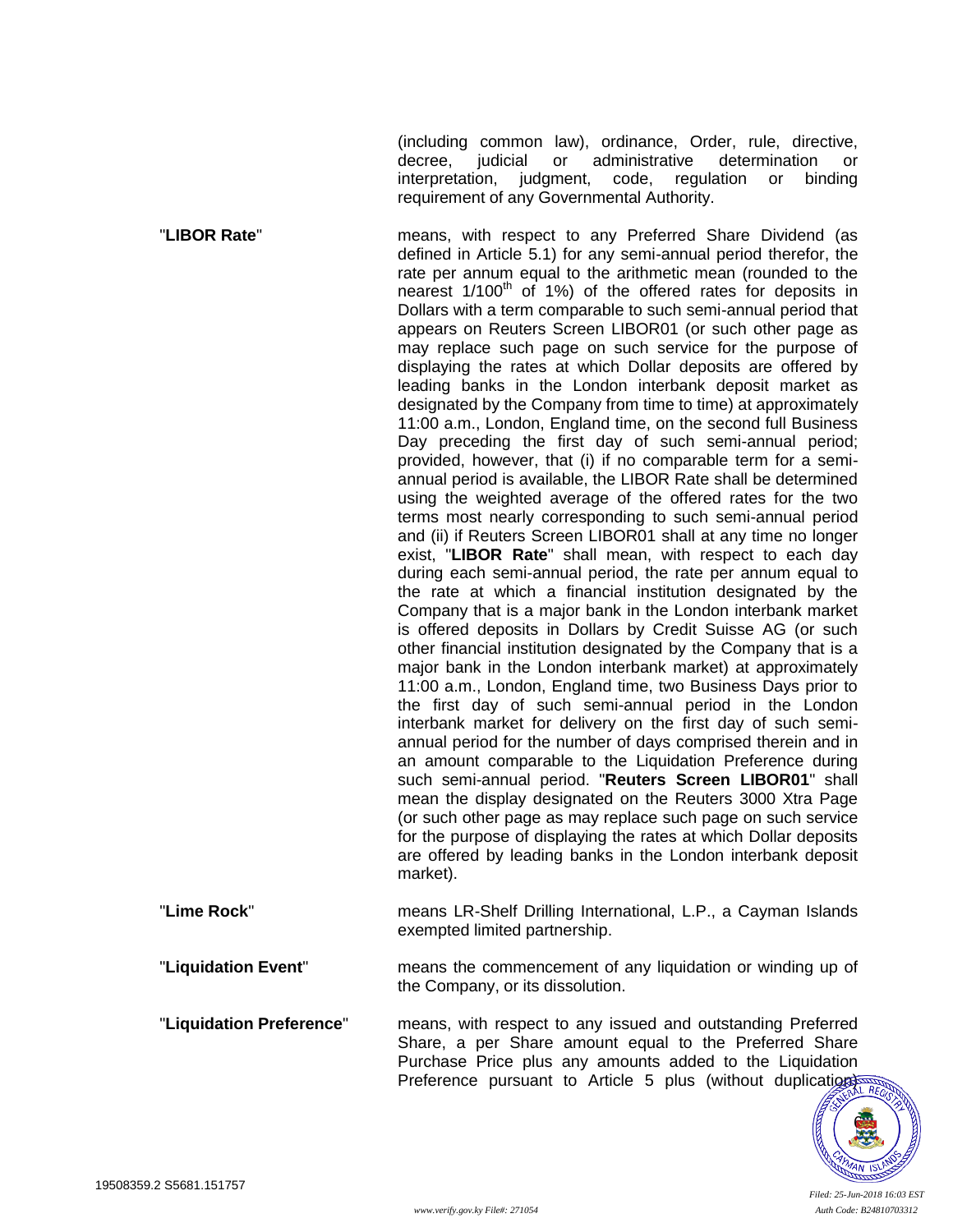accrued but unpaid Preferred Share Dividends, whether or not declared, through and including the date on which such Liquidation Preference is required to be paid, and as otherwise adjusted in accordance with these Articles.

- "**Loan Facilities**" means, collectively, the Revolving Credit Agreement and the OpCo Notes Indenture.
- "**Member**" has the same meaning as in the Statute.
- "**Memorandum**" means the memorandum of association of the Company.
- "**MidCo**" means Shelf Drilling Midco, Ltd., a Cayman Islands exempted company.
- "**Minimum Liquidity**" means the excess of the sum of (A) the average daily balance of cash and Cash Equivalents of the Company and its Restricted Subsidiaries (other than cash and Cash Equivalents that secure letters of credit, bank guarantees, performance bonds, bid bonds, customs bonds and similar security deposits in the ordinary course of business and other cash and Cash Equivalents that appear (or would be required to appear) as "restricted" on a consolidated balance sheet of the Company) plus (B) the Revolver Liquidity over (C) the average daily outstanding amounts drawn under all revolving credit and working capital facilities of the Company and its Subsidiaries that are Restricted Subsidiaries, in each case during the Minimum Liquidity Test Period for the applicable Preferred Share Dividend Payment Date.
- "**Minimum Liquidity Test Period**" means, for any Preferred Share Dividend Payment Date, the 30 calendar day period commencing on the  $35<sup>th</sup>$  day immediately preceding such Preferred Share Dividend Payment Date.
- "**Minimum Liquidity Threshold**" has the meaning ascribed to such term in Article [5.1\(b\).](#page-17-0)
- "**OpCo**" means Shelf Drilling Holdings, Ltd., a Cayman Islands exempted company.
- "**OpCo Notes Indenture**" means, collectively, (a) that certain Indenture, dated as of October 24, 2012 (as amended, supplemented or otherwise modified from time to time) between OpCo and Wilmington Trust, National Association, as Trustee and Notes Collateral Agent for the holders of 8.625% senior secured notes due 2018 issued under the OpCo Notes Indenture ("**OpCo Notes**") and (b) the indenture for the holders of 9.500% senior secured notes due 2020 issued under such indenture in connection with the transactions contemplated by the Transaction Support Agreement.

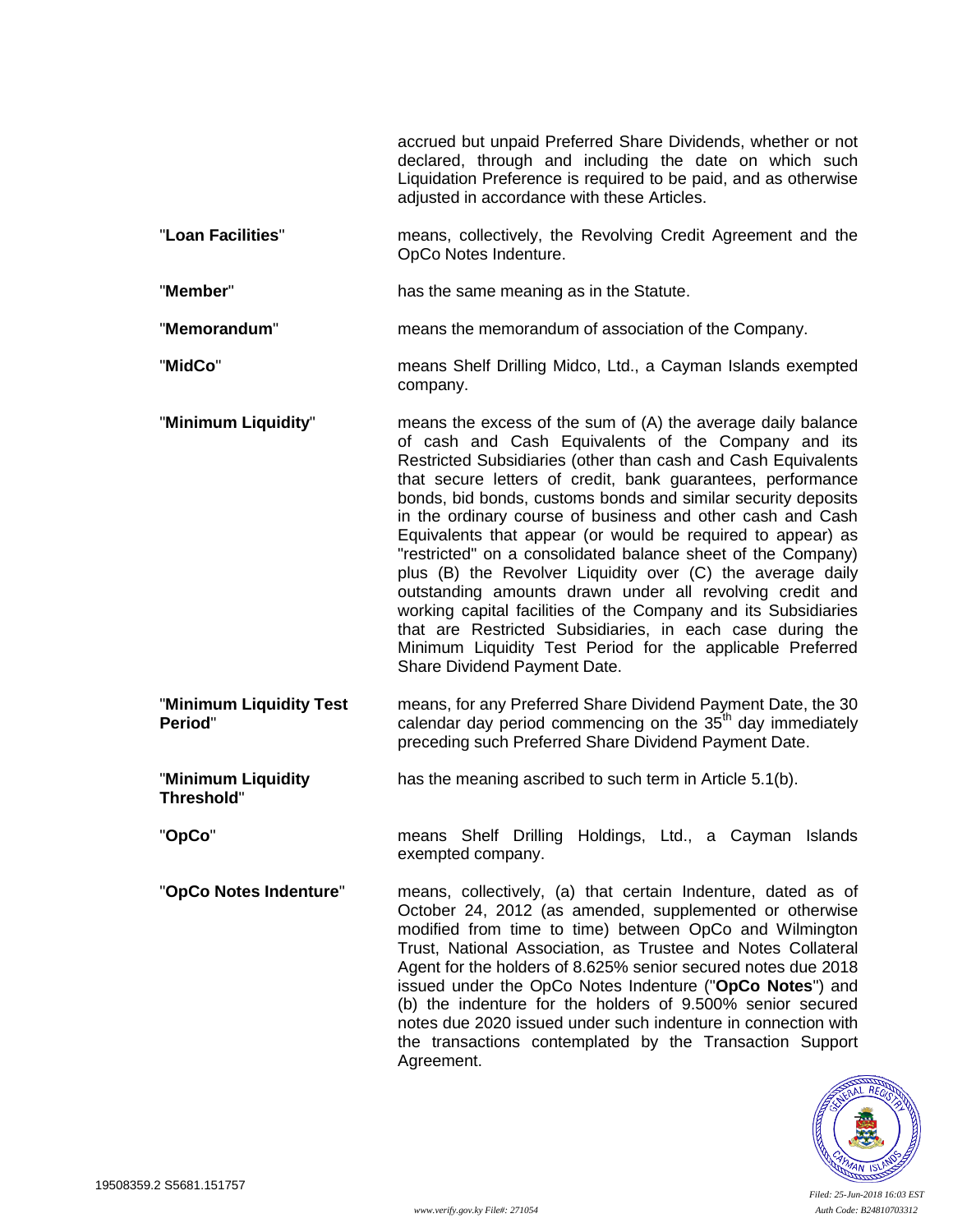- "**Order**" means any award, decision, injunction, judgment, order, ruling, subpoena or verdict entered, issued, made or rendered by any court, administrative agency or other Governmental Authority or any arbitrator.
- "**Ordinary Resolution**" means a resolution passed by the holders of more than 50% of the Shares as, being entitled to vote on the subject matter of the resolution, who vote in person or, where proxies are allowed, by proxy at a general meeting, and includes a unanimous written resolution. In computing the majority when a poll is demanded regard shall be had to the number of votes to which each Member is entitled by the Articles.
- "**Permitted Holders**" means (a) each Initial Principal Shareholder and any person controlling, controlled by, or under common control with, and any account controlled or managed by or under common control or management with such Initial Principal Shareholder, (b) any successor to any Initial Principal Shareholder and its Subsidiaries, (c) one or more investment funds managed or controlled by any Initial Principal Shareholder and any successor thereto or any of its Affiliates, (d) any employee, member of management or director of (including any of their heirs) any of the foregoing entities and their respective Affiliates and (e) any group within the meaning of Section 13(d) of the Exchange Act of which a person described in clauses (a) through (d) above is a member and in which such persons beneficially own or control a majority of the voting Shares held by such group and which such group collectively beneficially owns or controls more voting Shares than any other group of which any Initial Principal Shareholder or any of its Affiliates is not a member.
- "**Person**" means an individual, corporation, partnership, limited liability company, association, trust or other entity or organisation, including a Governmental Authority.
- "**Preferred Share**" means a preferred Share in the capital of the Company described as such and having the rights and restrictions set out in these Articles.
- "**Preferred Share Dividend**" has the meaning ascribed to such term in Article [5.1.](#page-16-1)
- "**Preferred Share Dividend Payment Date**" has the meaning ascribed to such term in Article [5.1.](#page-16-1)
- "**Preferred Share Issuance Agreement**" means that certain Contribution and Issuance Agreement dated as of January 12, 2017, by and between the Company and the Contributors (as defined therein) party thereto.

"**Preferred Share Issue Date**" means January 12, 2017.

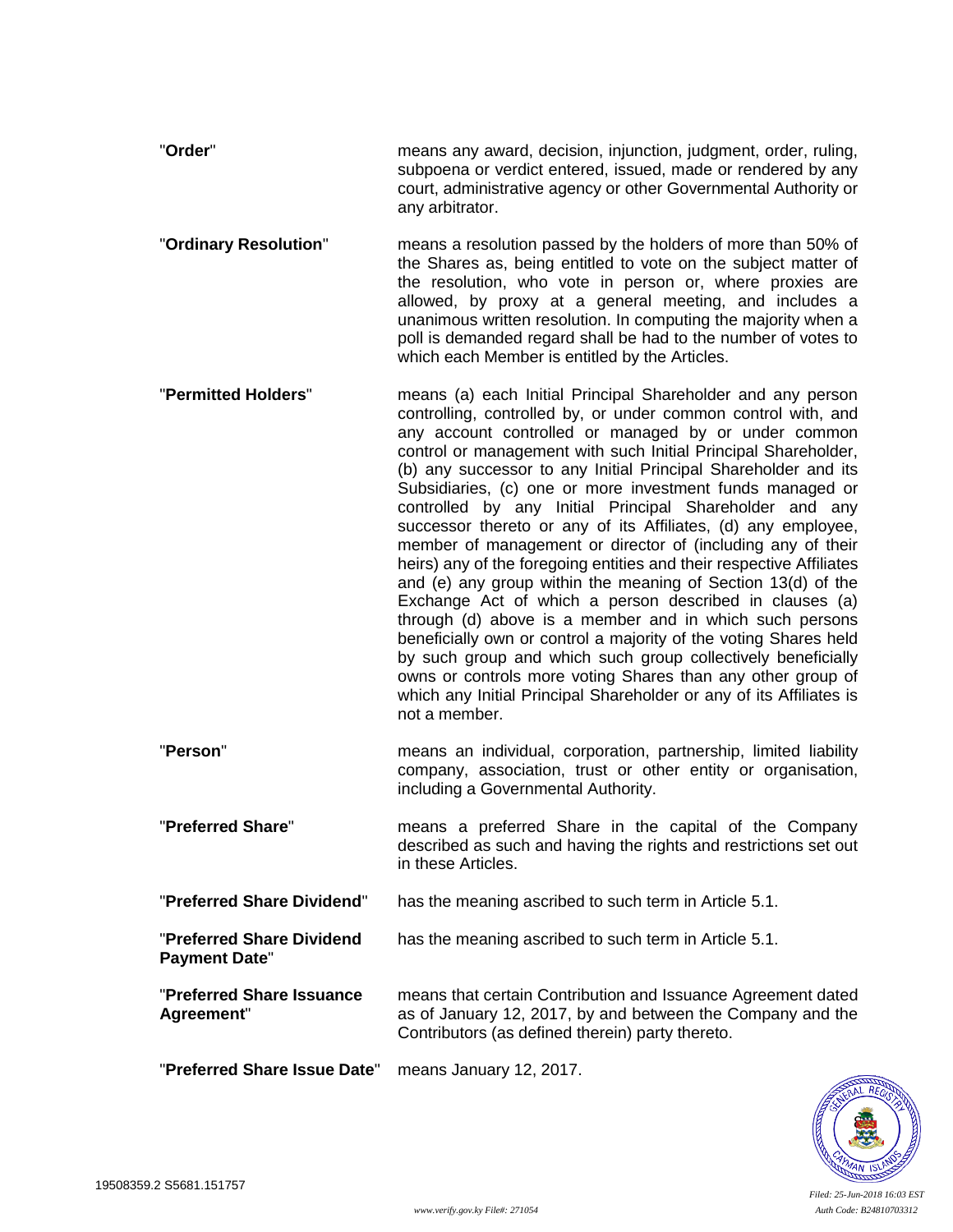"**Preferred Share Purchase Price**" means US\$166.67 per Preferred Share.

"**Principal Shareholder**" means each of:

- (i) Castle Harlan, collectively;
- (ii) the CHAMP Entities, collectively; and
- (iii) Lime Rock,

for as long as each such Person or its Affiliates hold any Shares; provided that the Shares held by such Principal Shareholder's Affiliates and Co-Investors (to the extent that such Shares are controlled by such Principal Shareholder or one or more entities that form part of such Principal Shareholder, as applicable) shall be deemed to be held by such Principal Shareholder for purposes of calculating the number of Shares held by such Principal Shareholder and determining whether such Principal Shareholder holds the requisite percentage of issued and outstanding Shares to exercise the applicable rights, and be subject to the applicable obligations, set out in these Articles.

For the purposes of a Principal Shareholder serving a notice pursuant to Article [31,](#page-37-0) such notice shall be executed by each entity that forms part of such Principal Shareholder group.

"**Register of Members**" means the register of Members maintained in accordance with the Statute and includes (except where otherwise stated) any branch or duplicate register of Members.

"**Registered Office**" means the registered office for the time being of the Company.

"**Restricted Subsidiary**" means MidCo, OpCo and at each time of determination, each "Restricted Subsidiary" as defined under any Loan Facility.

"**Revolver Liquidity**" means the average daily balance of the undrawn amount of cash available to OpCo under the Revolving Credit Agreement during the Minimum Liquidity Test Period up to a total amount equal to US\$65 million.

"**Revolving Credit Agreement**" means that certain Revolving Credit Agreement, dated as of February 24, 2014 (as amended, supplemented or otherwise modified from time to time) among OpCo, as borrower, HSBC Bank plc and RBC Capital Markets, as joint lead arrangers, RBC Europe Limited, as administrative agent, and the lenders party thereto from time to time, or any replacement thereof.

"**Seal**" means the common seal of the Company and includes every

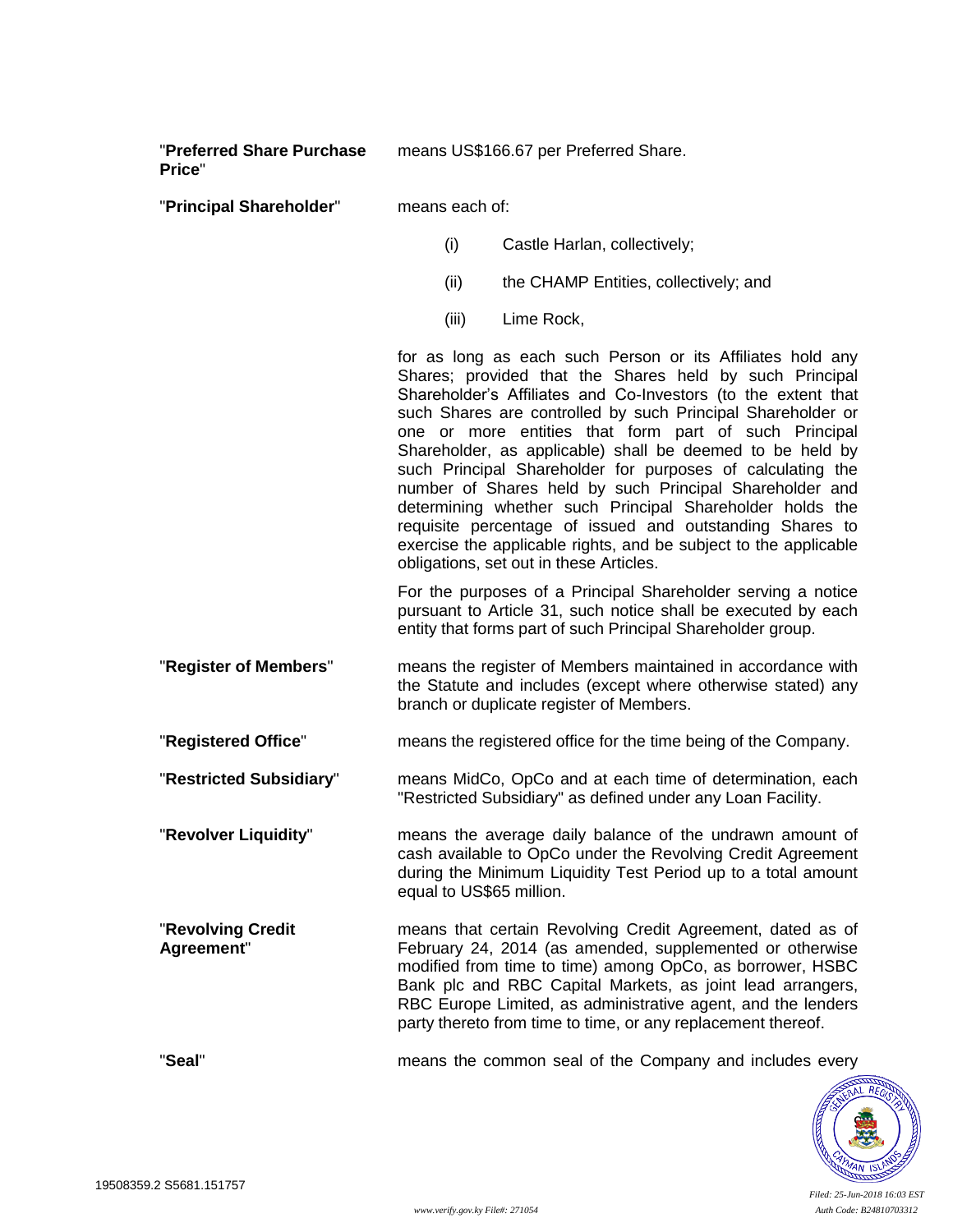duplicate seal.

"**Share**" means a share in the capital of the Company and includes a fraction of a share in the Company.

- "**Special Resolution**" means a resolution passed by the holders of more than twothirds of the Shares as, being entitled to be voted on the subject matter of the resolution, who vote in person or, where proxies are allowed, by proxy at a general meeting, and includes a unanimous written resolution. In computing the majority when a poll is demanded regard shall be had to the number of votes to which each Member is entitled by the Articles.
- "**Statute**" means the Companies Law (as amended) of the Cayman Islands.
- "**Subsidiary**" of any Person means another Person in which such first Person holds, directly or indirectly, such number of the voting securities, or other voting ownership or voting partnership interests, as is sufficient to elect at least a majority of its board of directors or other governing body (or, if there are no such voting interests, 50% or more of the equity interests).
- "**Transaction Support Agreement**" means that certain Amended and Restated Transaction Support Agreement, dated as of December 2, 2016, by and among the Company, OpCo, MidCo, the Initial Principal Shareholders, York Management Global Advisors, LLC, and Centerbridge Partners, L.P.
- "**Treasury Share**" means a Share held in the name of the Company as a treasury share in accordance with the Statute.

### 1.2 In the Articles:

- (a) words importing the singular number include the plural number and vice versa;
- (b) words importing the masculine gender include the feminine gender;
- (c) words importing persons include corporations as well as any other legal or natural person;
- (d) "written" and "in writing" include all modes of representing or reproducing words in visible form, including in the form of an Electronic Record;
- (e) "shall" shall be construed as imperative and "may" shall be construed as permissive;
- (f) references to provisions of any law or regulation shall be construed as references to those provisions as amended, modified, re-enacted or replaced;

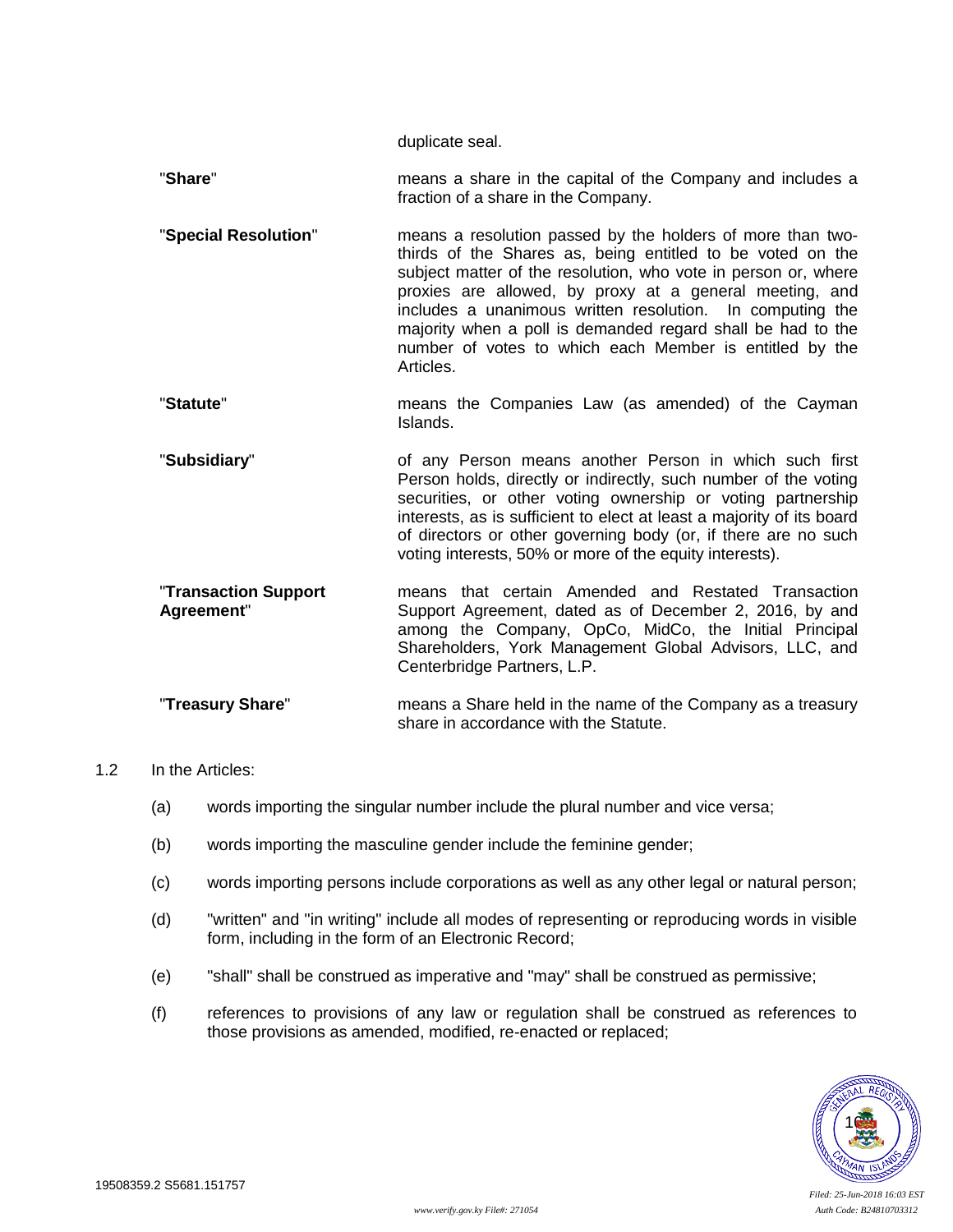- (g) any phrase introduced by the terms "including", "include", "in particular" or any similar expression shall be construed as illustrative and shall not limit the sense of the words preceding those terms;
- (h) the term "and/or" is used herein to mean both "and" as well as "or." The use of "and/or" in certain contexts in no respects qualifies or modifies the use of the terms "and" or "or" in others. The term "or" shall not be interpreted to be exclusive and the term "and" shall not be interpreted to require the conjunctive (in each case, unless the context otherwise requires);
- (i) headings are inserted for reference only and shall be ignored in construing the Articles;
- (j) sections 8 and 19(3) of the Electronic Transactions Law shall not apply;
- (k) the term "clear days" in relation to the period of a notice means that period excluding the day when the notice is received or deemed to be received and the day for which it is given or on which it is to take effect; and
- (l) the term "holder" in relation to a Share means a person whose name is entered in the Register of Members as the holder of such Share.

### **2 [***Intentionally left blank.***]**

# <span id="page-15-0"></span>**3 Shares**

#### **Issue of Shares**

- 3.1 The Shares of the Company consist of Preferred Shares and Common Shares, and such other classes or series of shares as may be authorized, from time to time, in accordance with these Articles.
- 3.2 Subject to the provisions of these Articles, including the provisions hereof relating to the Preferred Shares, and, if any, in the Memorandum (and to any direction that may be given by the Company in general meeting) and without prejudice to any rights attached to any existing Shares, the Directors may allot, issue, grant options over or otherwise dispose of Shares (including fractions of a Share) with or without preferred, deferred or other rights or restrictions, whether in regard to Dividend or other distribution, voting, return of capital or otherwise and to such persons, at such times and on such other terms as they think proper, and may also (subject to the Statute and the Articles) vary such rights; provided that in no event shall the Directors allot, issue or grant options over any Common Shares, whether in a single transaction or as a series of transactions, in a number that exceeds twenty per cent. of the aggregate number of then-issued and outstanding Common Shares unless such issuance, allotment or grant has first been approved by an Ordinary Resolution.
- 3.3 The Company shall not issue Shares to bearer.

### **4 Specific Rights Attaching to Common Shares**

### **Common Share Dividends**

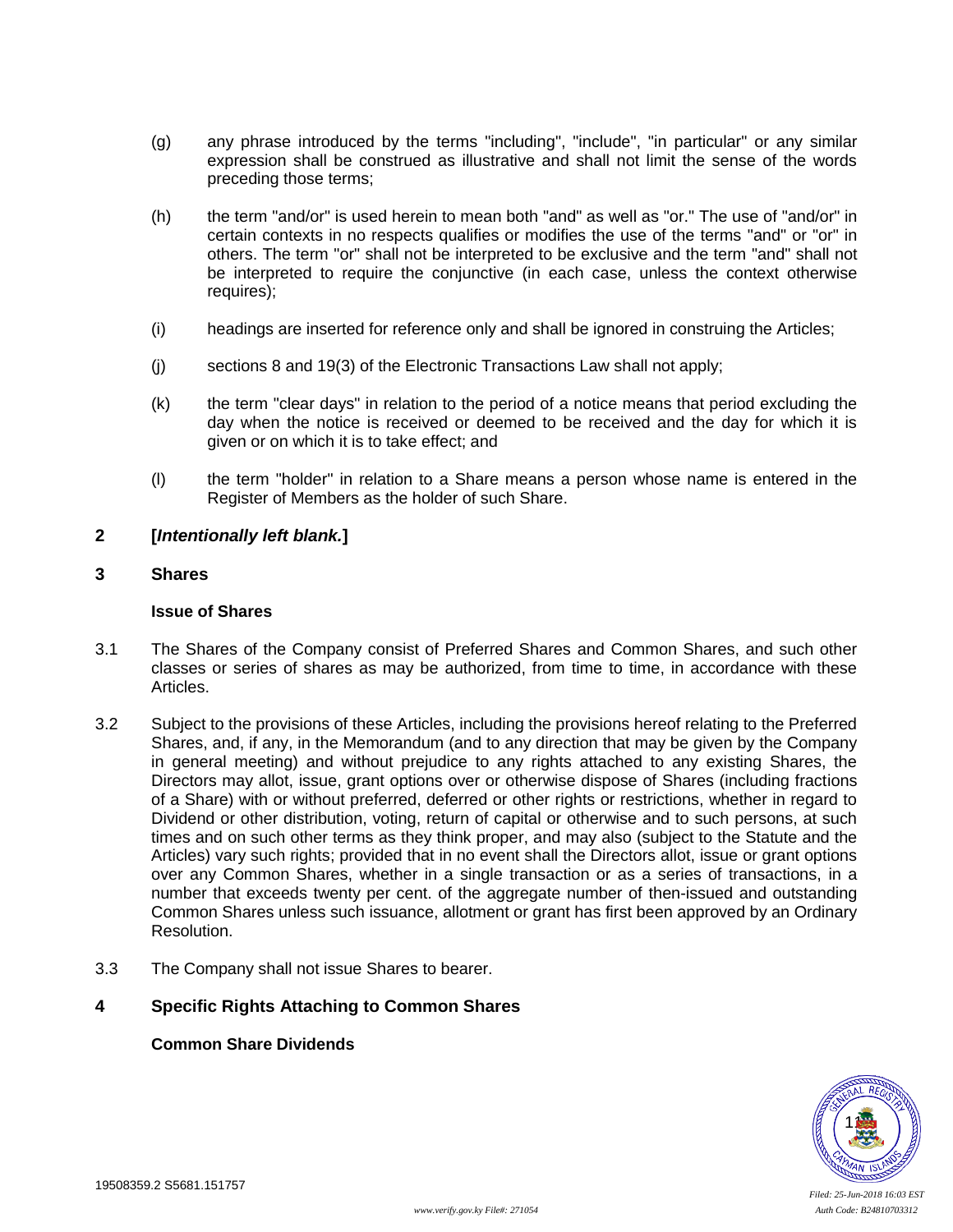4.1 To the extent that there are any Preferred Shares issued and outstanding at any time, the Company shall not declare any dividends in respect of the Common Shares, except as provided in Article [5.8\(e\).](#page-20-2) At any other time, the holders of Common Shares may be paid dividends of the Company out of amounts lawfully available for distribution, as and to the extent declared by the board of Directors in accordance with, and subject to, the provisions of Article [43.](#page-43-0)

#### **Return of Capital on Liquidation to the Holders of Common Shares**

4.2 On a return of capital on liquidation or winding up of the Company, subject to the provisions hereof relating to the Preferred Shares, the holders of Common Shares shall be entitled to return of capital in accordance with Article [48.](#page-46-0)

#### **Voting Rights**

4.3 The Common Shares shall confer upon such Shareholders the right to receive notice of and to attend and to vote at any general meeting of the Company and each holder of a Common Share shall be entitled at such general meeting to exercise one vote per Common Share held as provided in Article [25.](#page-34-0)

## <span id="page-16-0"></span>**5 Specific Rights Attaching to Preferred Shares**

### **Preferred Share Dividends**

- <span id="page-16-2"></span><span id="page-16-1"></span>5.1 The holders of the Preferred Shares shall be entitled to receive a cumulative preferred dividend for each Preferred Share (the "**Preferred Share Dividend**") on a semi-annual basis, on January 31 and July 31 of each year or, if such day is not a Business Day, the next succeeding Business Day, and any date on which the Preferred Shares are redeemed (each, a "**Preferred Share Dividend Payment Date**"), accruing on a daily basis from the date of issuance of each Preferred Share until the Liquidation Preference is paid in full in cash. If the Preferred Share Dividend is not, or pursuant to the provisions of applicable law may not be, declared and paid in cash on any Preferred Share Dividend Payment Date, then the Preferred Share Dividend payable on such Preferred Share Dividend Payment Date, as determined below and pursuant to Article [6.3](#page-24-1) (if applicable), shall be added to the Liquidation Preference. The Preferred Share Dividend shall accrue at a rate (the applicable "**Preferred Share Dividend Rate**") determined as follows:
	- (a) subject to the next-following sub-paragraphs, the Preferred Share Dividend shall (i) until August 1, 2020, accrue for the six month (or shorter) period prior to such Preferred Share Dividend Payment Date at a rate equal to the sum of the LIBOR Rate plus 9.00% per annum on the Liquidation Preference and (ii) for each six month (or shorter) period after August 1, 2020, accrue a rate equal to the sum of the LIBOR Rate plus 9.00% per annum plus an additional 0.50% per annum for each completed six month period since August 1, 2020 prior to such Preferred Dividend Payment Date (e.g. in the case of the period from August 1, 2020 to January 31, 2021, the Preferred Share Dividend Rate shall be the sum of the LIBOR Rate plus 9.50% per annum on the Liquidation Preference, in the case of the period from February 1, 2021 to July 31, 2021, the Preferred Share Dividend Rate shall be the sum of the LIBOR Rate plus 10.00% per annum on the Liquidation Preference, and in the case of the period from August 1, 2021 to January 31, 2021, the Preferred Share Dividend Rate shall be the sum of the LIBOR Rate plus 10.50% per annum on the Liquidation Preference);

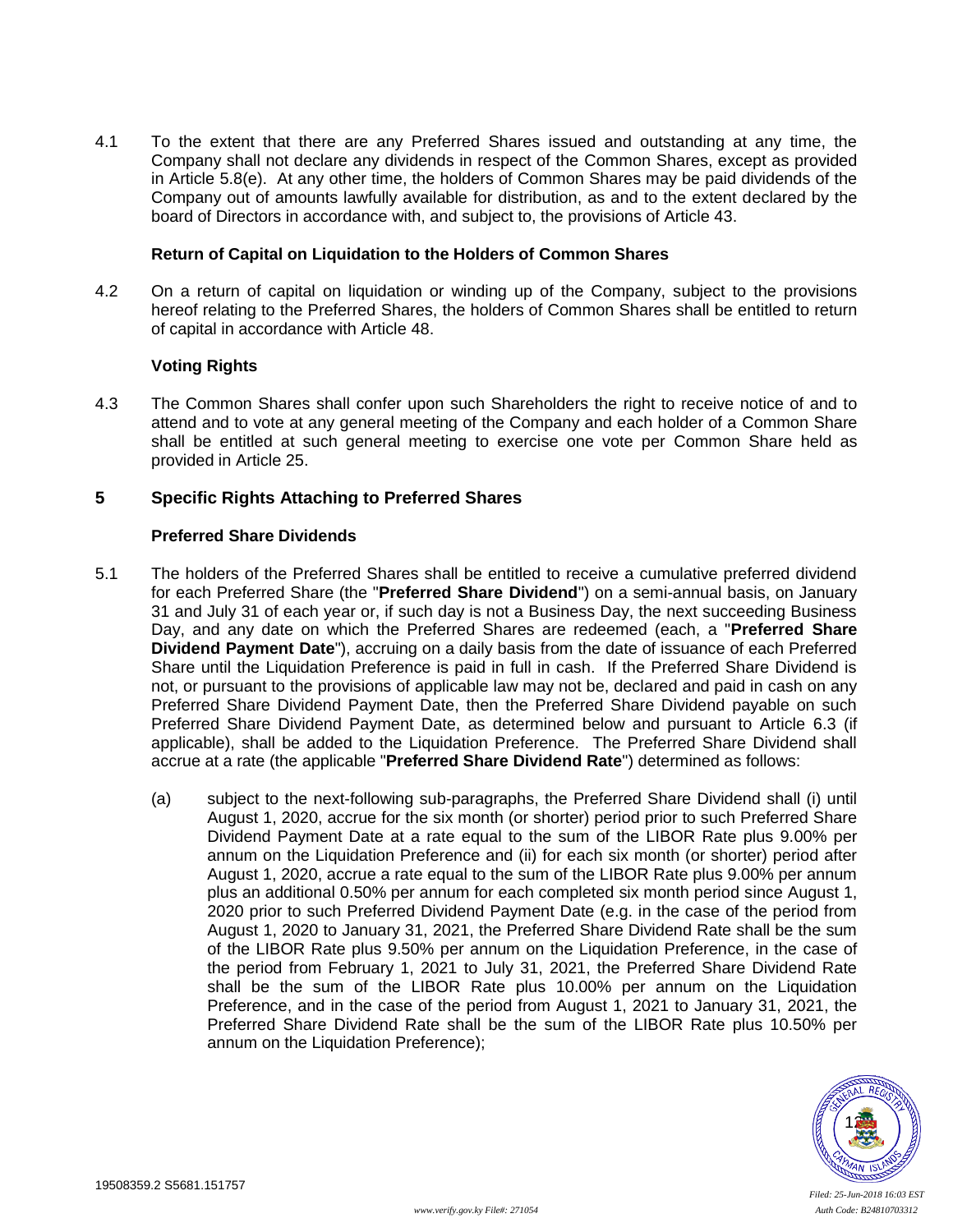<span id="page-17-0"></span>(b) if either (1) the Company is not permitted to receive cash distributions from its Subsidiaries under its Subsidiaries' debt instruments and other credit facilities) in effect on a Preferred Share Dividend Payment Date that are sufficient to pay the Preferred Share Dividend or (2) the Minimum Liquidity as of a Preferred Share Dividend Payment Date (determined on a pro forma basis after giving effect to the payment in cash of the Preferred Share Dividend on such Preferred Share Dividend Payment Date) is less than:

> (y) in the case of the first two Preferred Share Dividend Payment Dates after February 1, 2018, US\$50,000,000; and

> (z) in the case of any Preferred Share Dividend Payment Dates thereafter, US\$75,000,000 (such amounts in subclauses (y) and (z), the "**Minimum Liquidity Threshold**")

then, unless the board of Directors declares and pays the Preferred Share Dividend entirely in cash on such Preferred Share Dividend Payment Date, the Preferred Share Dividend will only be required to be paid in cash to the extent that the payment of such cash (on a pro forma basis) both (A) is permitted by such debt instruments and other credit facilities and (B) would not cause the Minimum Liquidity to be less than the Minimum Liquidity Threshold on such Preferred Share Dividend Payment Date, and the Preferred Share Dividend to the extent not declared and paid in cash will accrue for the six month (or shorter) period prior to such Preferred Share Dividend Payment Date at a rate equal to, until August 1, 2020, the sum of the LIBOR Rate plus 9.75% per annum on the Liquidation Preference, and thereafter, the sum of the LIBOR Rate plus 9.75% per annum plus an additional 0.50% per annum for each completed six month period since August 1, 2020 prior to such Preferred Dividend Payment Date (e.g. if 40% of the Preferred Share Dividend as determined under Article [5.1\(a\)](#page-16-2) is paid in cash, then the Preferred Share Dividend Rate in this Article [5.1\(b\)](#page-17-0) would only apply to 60% of the Liquidation Preference) and shall be paid by adding such accrued and unpaid amount to the Liquidation Preference.

<span id="page-17-1"></span>5.2 If (1) the Company is permitted to receive cash distributions from its Subsidiaries under its Subsidiaries' debt instruments and other credit facilities in effect on a Preferred Share Dividend Payment Date that are sufficient to pay the Preferred Share Dividend in cash, (2) the Minimum Liquidity as of such Preferred Share Dividend Payment Date is greater than the applicable Minimum Liquidity Threshold and (3) the applicable Preferred Share Dividend may lawfully be paid, such Preferred Share Dividend shall be paid in cash on such Preferred Share Dividend Payment Date to the maximum extent permitted by this Article [5.](#page-16-0) If the board of Directors does not declare and pay any such Preferred Share Dividend in cash to the maximum extent required by the previous sentence, then holders of the Preferred Shares shall be entitled to bring a legal action against the Company for the prompt payment of such Preferred Share Dividend (or portion thereof) in cash, plus the reimbursement of reasonable, documented, out-of-pocket legal fees and expenses incurred by the holders of the Preferred Shares as a result of bringing such action. The holders of Preferred Shares acknowledge and agree that the payment in cash by the Company of the maximum Preferred Share Dividend and the reimbursement of such legal fees and expenses are the sole and exclusive remedies available to the holders of Preferred Shares in the event the board of Directors does not declare and pay in cash the Preferred Share Dividend to the extent required by the first sentence of this Article [5.2,](#page-17-1) and that the holders of the Preferred Shares shall not seek and shall not be entitled to seek or obtain any other remedies, claims for damages or relief (including equitable relief) other than the payment of such amounts, notwithstanding anything to the contrary in this Article [5.](#page-16-0) To the extent the holders of the Preferred Shares

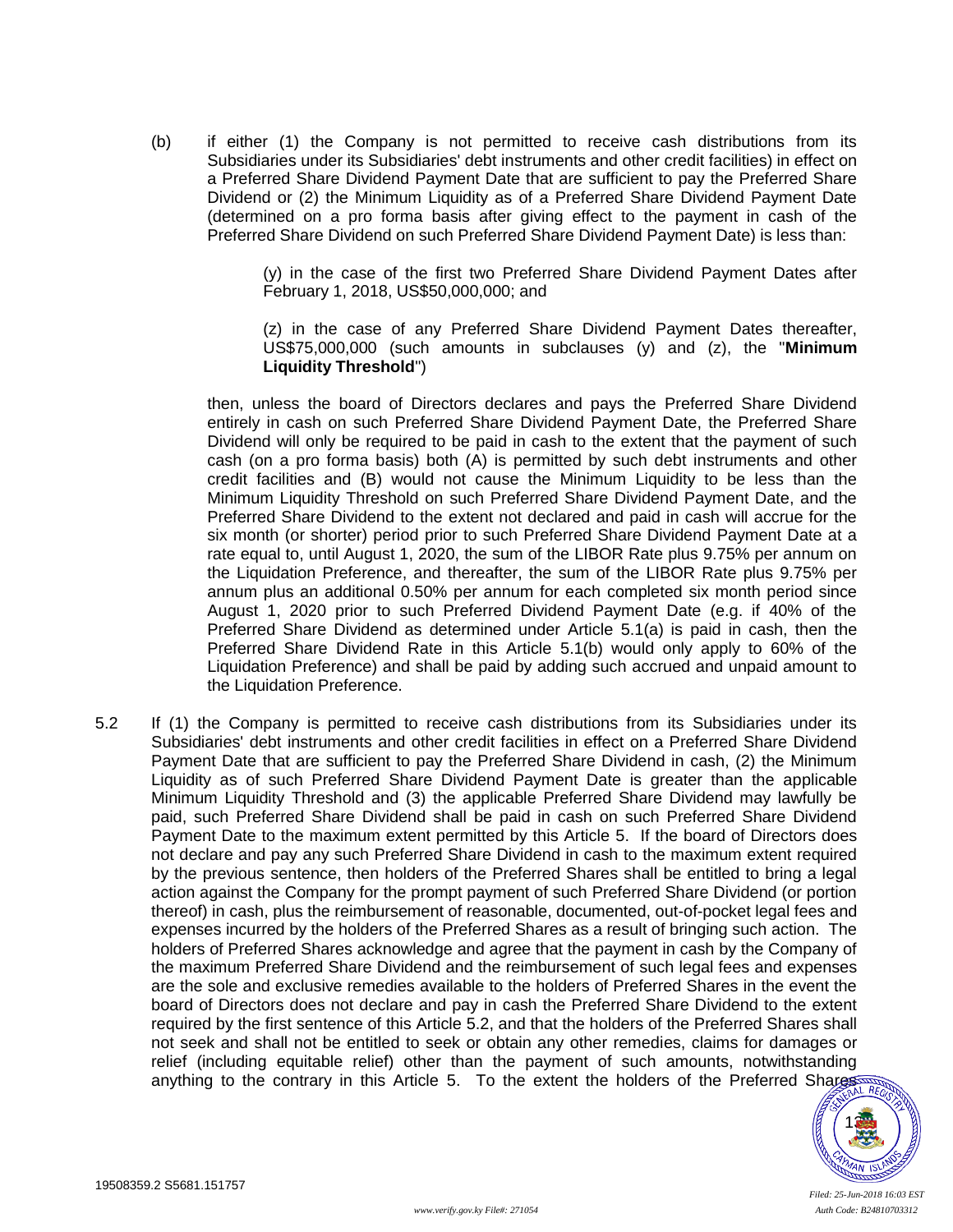receive payment in cash of the Preferred Share Dividend as a result of such action, any amounts of such Preferred Share Dividend previously added to the Liquidation Preference but then paid in cash as a result of such action shall be cancelled.

5.3 Any Preferred Share Dividend for any partial dividend period will be computed on the basis of a 360-day year consisting of twelve 30-day months. Preferred Share Dividends shall accumulate, be cumulative and accrue daily commencing on the Preferred Share Issue Date (whether or not declared and whether or not there shall be retained profits, amounts to the credit of the share premium account or other amounts of the Company lawfully available for distribution), through and including the Preferred Share Dividend Payment Date or such other date as dividends shall be paid in full. Each fractional Preferred Share outstanding shall be entitled to a ratably proportionate amount of all dividends or distributions accruing or made with respect to each outstanding Preferred Share and all other rights, preferences, privileges, restrictions and payment obligations of the Preferred Shares. Preferred Share Dividends will be payable to holders of record as they appear in the Register of Members at the close of business on the applicable record date. The record date for the payment of the Preferred Share Dividends shall be the fifteenth day of January or July, as the case may be, immediately preceding the relevant Preferred Share Dividend Payment Date. The Preferred Share Dividends will be paid in preference to any dividends on Common Shares or any other securities ranking by their terms junior in terms of priority to the Preferred Shares. The Company's obligation to pay the Preferred Share Dividends will not be subject to counterclaim or setoff for, or be otherwise affected by, any claim or dispute the Company or any other Person may have with any holder of any Preferred Shares.

Notwithstanding the foregoing, the board of Directors may elect to pay a cash dividend to the holders of the Preferred Shares at any other time, and from time to time, with any such dividend determined at the Preferred Share Dividend Rate for the applicable period in accordance with Article [5.1\(a\),](#page-16-2) and in connection with any such dividend the board of Directors may declare a record date that is no more than 30 days prior to the date on which such dividend is to be paid. After any such record date and dividend are declared, the Company will promptly provide notice to the holders of Preferred Shares of such record date and dividend.

5.4 If and to the extent that the Preferred Share Dividend lawfully available to be declared and paid by the board of Directors is not sufficient to pay the full amount of the Preferred Share Dividend due for payment in cash, then, to the extent part of the Preferred Share Dividend is paid in cash, that part shall be paid *pro rata* based on the relative Liquidation Preference of Preferred Shares. The balance of any Preferred Share Dividend otherwise due to be paid in respect of any Preferred Share Dividend Payment Date shall be paid as soon as practicable once the relevant amount may be lawfully declared and paid.

### **Dividends Generally**

5.5 Holders of the Preferred Shares shall not be entitled to any dividends in excess of the Preferred Share Dividend as described herein. For the avoidance of doubt, the foregoing shall not be read to limit the right of holders of Preferred Shares to receive any payment of the Liquidation Preference pursuant to Article [5.6,](#page-18-0) Article [6](#page-23-0) or Article [48.](#page-46-0)

### **Rights of Holders of Preferred Shares in a Liquidation Event**

<span id="page-18-0"></span>5.6 Upon a Liquidation Event, the holders of Preferred Shares shall be entitled to a return of capital up to the Liquidation Preference.

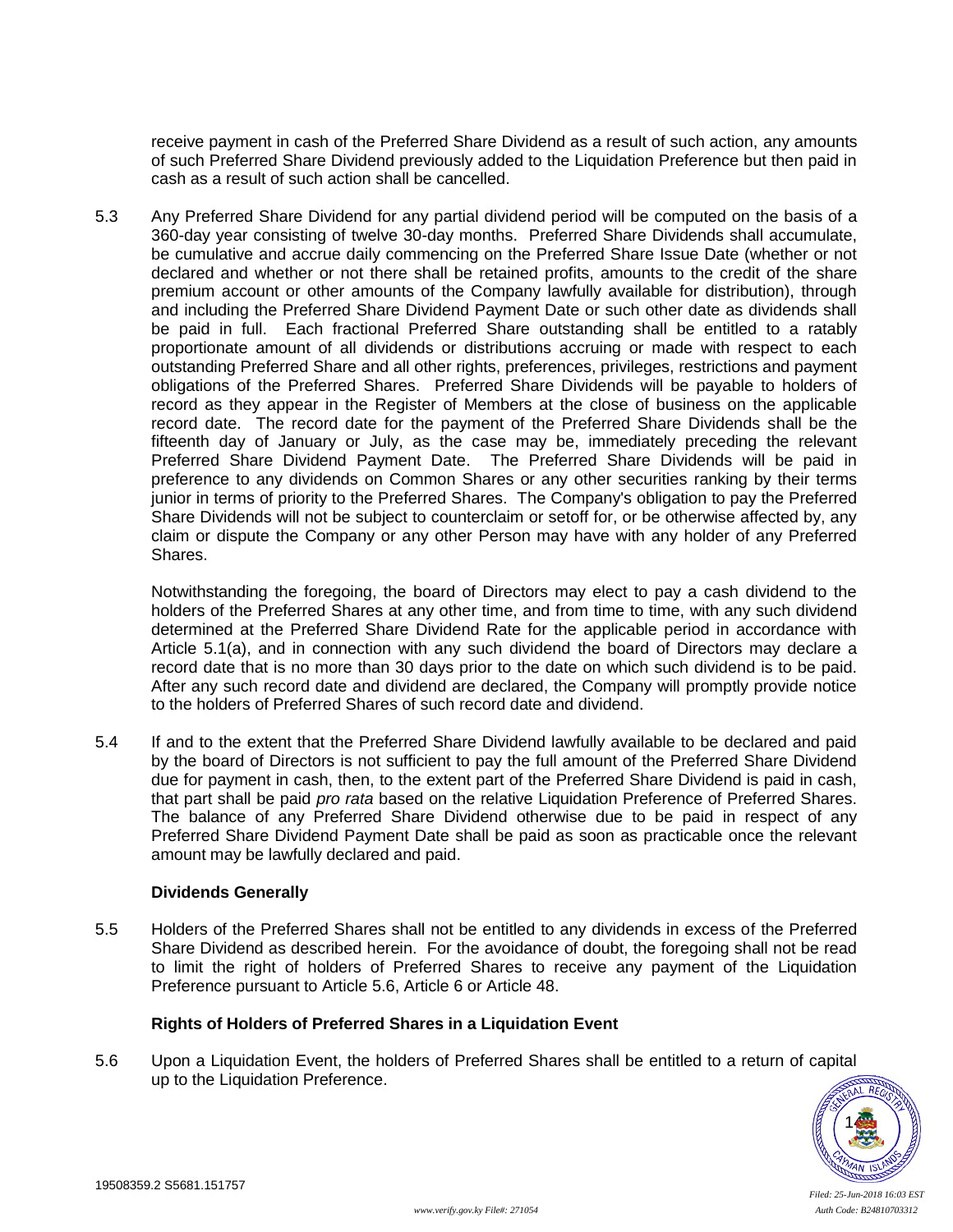## **Voting Rights**

5.7 Except as expressly provided in these Articles or as otherwise required by non-waivable Law, Preferred Shares shall confer upon holders of such Preferred Shares no right to receive notice of, nor any right to attend or to vote at, any general meeting of the Company or to otherwise approve or consent to any matter.

### **Reserved Matters**

- <span id="page-19-0"></span>5.8 Notwithstanding any other provision of these Articles, for so long as any Preferred Shares are outstanding, without prior notice to, and the prior written consent of, the holders of at least 75% of the issued and outstanding Preferred Shares voting as a single Class, no action by the Company or any of its Subsidiaries, may be taken that would:
	- (a) alter or change in any respect adverse to the holders of the Preferred Shares the rights, restrictions, preferences, privileges or payment obligations with respect to the Preferred Shares, or increase or decrease (below the number of shares outstanding) the authorized number of Preferred Shares, including, for the sake of clarity, causing any new Preferred Shares to be issued, including such alteration or change by plan of merger, scheme of arrangement, amalgamation, consolidation, recapitalization, restructuring, continuation or otherwise;
	- (b) alter, amend or waive any provision of the Memorandum or these Articles in a manner that adversely affects the rights, restrictions, preferences, privileges or payment obligations with respect to the Preferred Shares;
	- (c) create (by reclassification or otherwise) or issue any Class or series of equity of the Company having rights, restrictions, preferences, privileges or payment obligations senior to or on parity with the Preferred Shares or allow the Company or any of its Subsidiaries to issue any equity other than:
		- (i) Common Shares;
		- (ii) preferred shares or any other equity securities issued by the Company that is junior in all respects to the Preferred Shares (including rights to dividends and payments upon liquidation and redemption);
		- (iii) equity issued to the Company or any of its Subsidiaries;
		- (iv) equity issued to a director, local shareholder, joint venture partner or consortium member in order to comply with applicable local law; or
		- (v) equity issued pursuant to any management equity plan or arrangement approved by the board of Directors;
	- (d) result in the repurchase, redemption or other acquisition by the Company or any of its Subsidiaries of equity securities of the Company or any of its Subsidiaries, other than:
		- (i) Preferred Shares repurchased, redeemed or otherwise acquired on a pro rata basis;

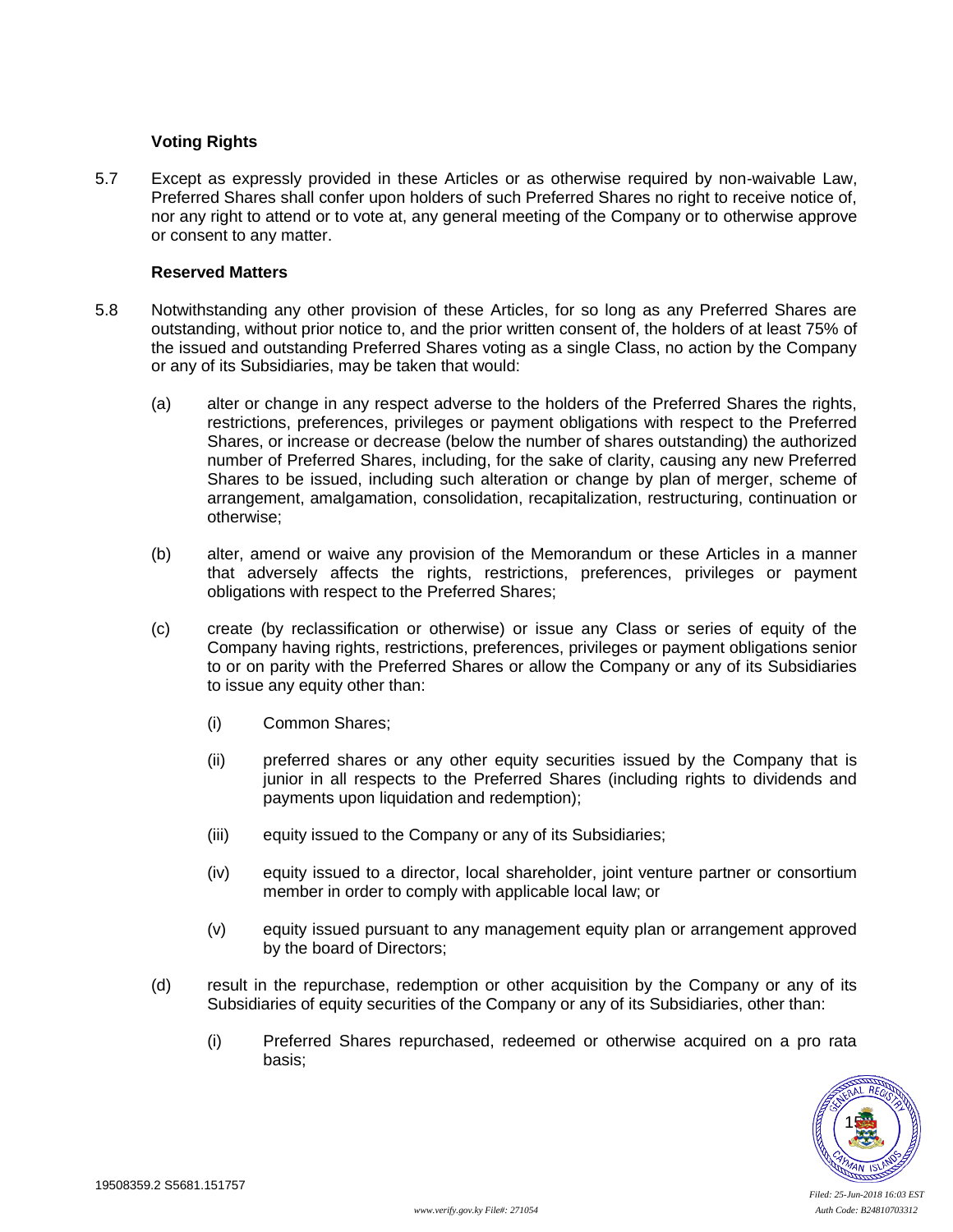- (ii) repurchases or redemptions by the Company of equity of the Company issued pursuant to any management equity plan or arrangement approved by the board of Directors; or
- (iii) repurchases or redemptions by the Company or its Subsidiaries of equity of wholly owned Subsidiaries of the Company (including equity issued to a director, local shareholder, joint venture partner or consortium member in each case solely in order to comply with applicable local law);

provided, however, that notwithstanding anything in these Articles to the contrary, the Company shall be entitled to convert, exchange or reclassify its Common Shares or any junior preferred shares solely into one or more additional classes or series of Shares (provided that each such class or series of Shares is junior in all respects to the Preferred Shares (including rights to dividends and payments upon liquidation and redemption); or

<span id="page-20-2"></span>(e) result in the declaration or making of any dividend or other distribution by the Company other than dividends or other distributions on the Preferred Shares.

## **Conversion Rights of Preferred Shares**

- <span id="page-20-1"></span>5.9 On and after August 1, 2020, a holder of Preferred Shares shall have the right (the "**Conversion Right**"), at its option and at any time, and from time to time, to convert Preferred Shares that it holds into Common Shares. Upon exercise of the Conversion Right as provided in this Article [5.9,](#page-20-1) the Company shall deliver to such holder a number of Common Shares equal to the quotient obtained by dividing (x) the Liquidation Preference of the Preferred Shares to be converted by (y) the Conversion Price in effect on the Conversion Date. Immediately following such conversion, the right of the holder, as a holder of the converted Preferred Shares shall cease, and such holder, or the Person or Persons designated by it as provided in Article [5.10,](#page-20-0) shall be treated for all purposes as having become the owner(s) of such Common Shares with respect to the Preferred Shares that have been converted.
- <span id="page-20-0"></span>5.10 To convert Preferred Shares pursuant to Article [5.9,](#page-20-1) a holder must notify the Company that it elects to convert Preferred Shares and the number of Preferred Shares it wishes to convert (a "**Conversion Notice**"), which Conversion Notice shall be irrevocable and shall also state in writing the name or names in which the holder wishes any certificate or certificates for Common Shares to be issued or otherwise to be recorded on the Register of Members. No later than two Business Days after delivering a Conversion Notice, a holder converting Preferred Shares shall, (A) if the Preferred Shares are represented by a certificate or certificates, surrender the certificate or certificates evidencing the Preferred Shares to be converted, duly endorsed in a form satisfactory to the Company, at the office of the Company or transfer agent for the Preferred Shares and (B) pay any transfer or similar tax required by Article [5.12](#page-21-0) below to be paid by the holder, if any. The Business Day immediately prior to the date on which the holder delivers the Conversion Notice is the "**Conversion Date**".

As soon as practicable, and in any event within five Business Days following the applicable Conversion Date, (x) if the Common Shares are then represented by certificates, the Company shall deliver a certificate for the number of full Common Shares issuable upon the conversion, and the Company shall record such shares on the Register of Members, and (y) if the Preferred Shares are then represented by certificates and the Company so elects, the Company shall deliver a new certificate representing the unconverted portion, if any, of the Preferred Shares represented by the certificate or certificates surrendered for conversion, and the Company shall fight fight

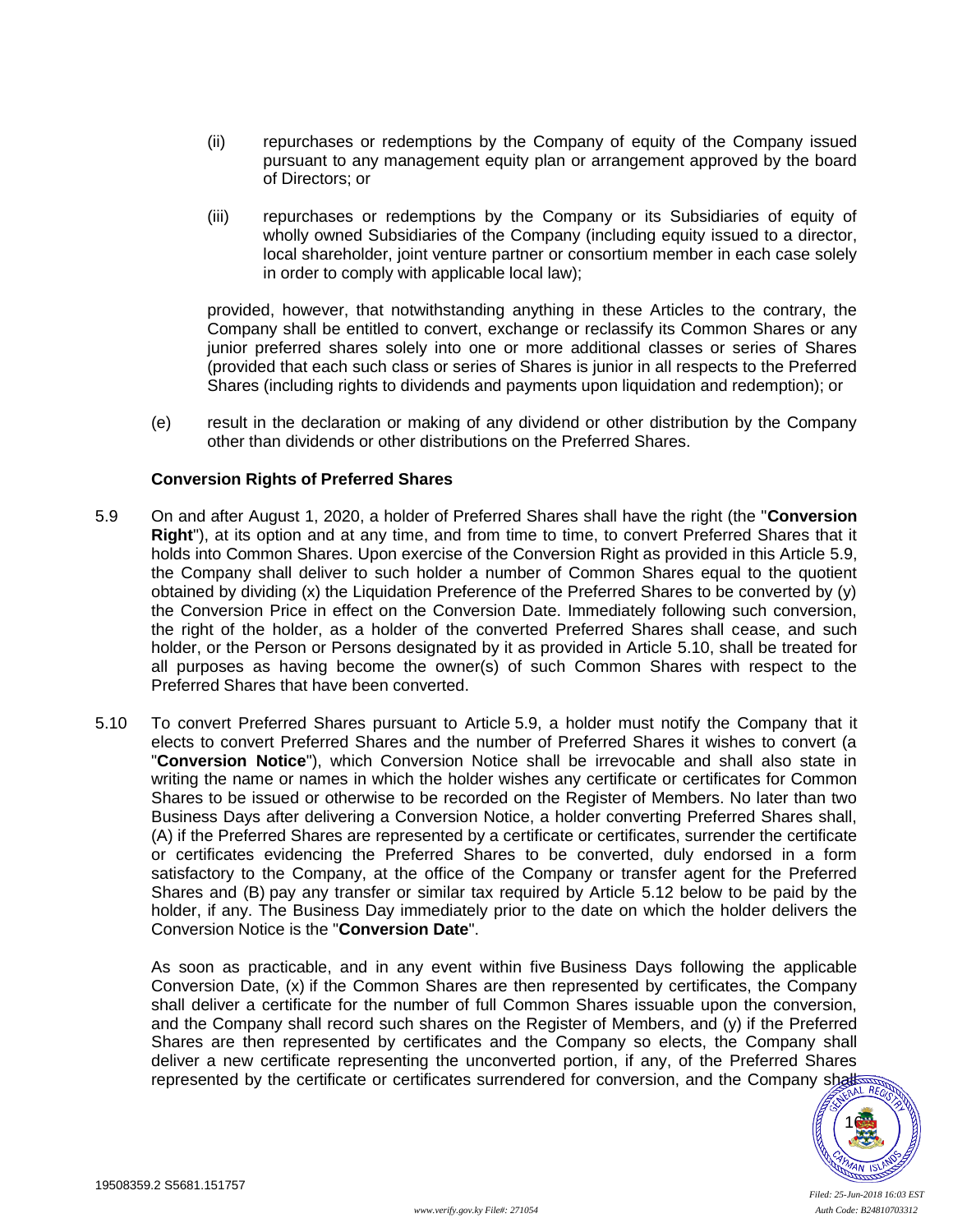record such shares on the Register of Members. The Person in whose name the Common Share certificate is registered, or the Person in whose name the Common Shares are recorded on the Register of Members, shall be treated as the holder of record on and after the Conversion Date.

- 5.11 The Company shall not issue any fractional Common Shares upon conversion of Preferred Shares. Instead the Company shall pay cash in lieu of fractional Common Shares to the holder of Preferred Shares being converted based upon the Conversion Price.
- <span id="page-21-0"></span>5.12 The Company shall reserve (and shall keep available and free from preemptive rights) and shall continue to reserve out of its authorized but unissued Common Shares or its Common Shares held as Treasury Shares a sufficient number of Common Shares to permit the conversion of the Preferred Shares in full. All Common Shares that may be issued upon conversion of Preferred Shares shall be fully paid and non-assessable. All Common Shares that are issued upon the conversion of Preferred Shares shall, upon issuance, be validly issued, not subject to any preemptive rights, and, be free from all taxes, liens, security interests, charges, and other encumbrances with respect to the issuance thereof (collectively, "**Encumbrances**"), other than taxes in respect of any transfer occurring contemporaneously with such issue and Encumbrances created by the holder.
- <span id="page-21-2"></span><span id="page-21-1"></span>5.13 The Conversion Price shall be subject to adjustment as provided in this Article [5.13.](#page-21-1)
	- (a) Subdivisions and Combinations. In case the outstanding Common Shares shall be consolidated and either subdivided into a greater number of Common Shares or combined into a lesser number of Common Shares, then the Conversion Price in effect at the opening of business on the day following the day upon which such subdivision or combination becomes effective shall be adjusted to equal the product of (i) the Conversion Price in effect on such date and (ii) a fraction, the numerator of which shall be the number of Common Shares outstanding immediately prior to such subdivision or combination, and the denominator of which shall be the number of Common Shares outstanding immediately after such subdivision or combination. Such adjustment shall become effective retroactively to the close of business on the day upon which such subdivision or combination becomes effective.
	- (b) Dividends or Distributions Payable in Common Shares. In case the Company shall pay or make a dividend or other distribution on Common Shares payable in Common Shares, the Company shall give prompt notice to the holders of the Preferred Shares of such dividend or distribution, and the Conversion Price in effect at the opening of business on the day following the date fixed for the determination of stockholders entitled to receive such dividend or other distribution shall be reduced by multiplying such Conversion Price by a fraction, the numerator of which shall be the number of Common Shares outstanding at the close of business on the date fixed for such determination and the denominator of which shall be the sum of such number of Common Shares outstanding at the close of business on the date fixed for such determination and the total number of Common Shares constituting such dividend or other distribution, such reduction to become effective retroactively to a date immediately following the close of business on the record date for the determination of the holders entitled to such dividends and distributions. For the purposes of this Article [5.13\(b\),](#page-21-2) the number of Common Shares at any time outstanding shall not include any Treasury Shares. The Company will not pay any dividend or make any distribution on any Treasury Shares.

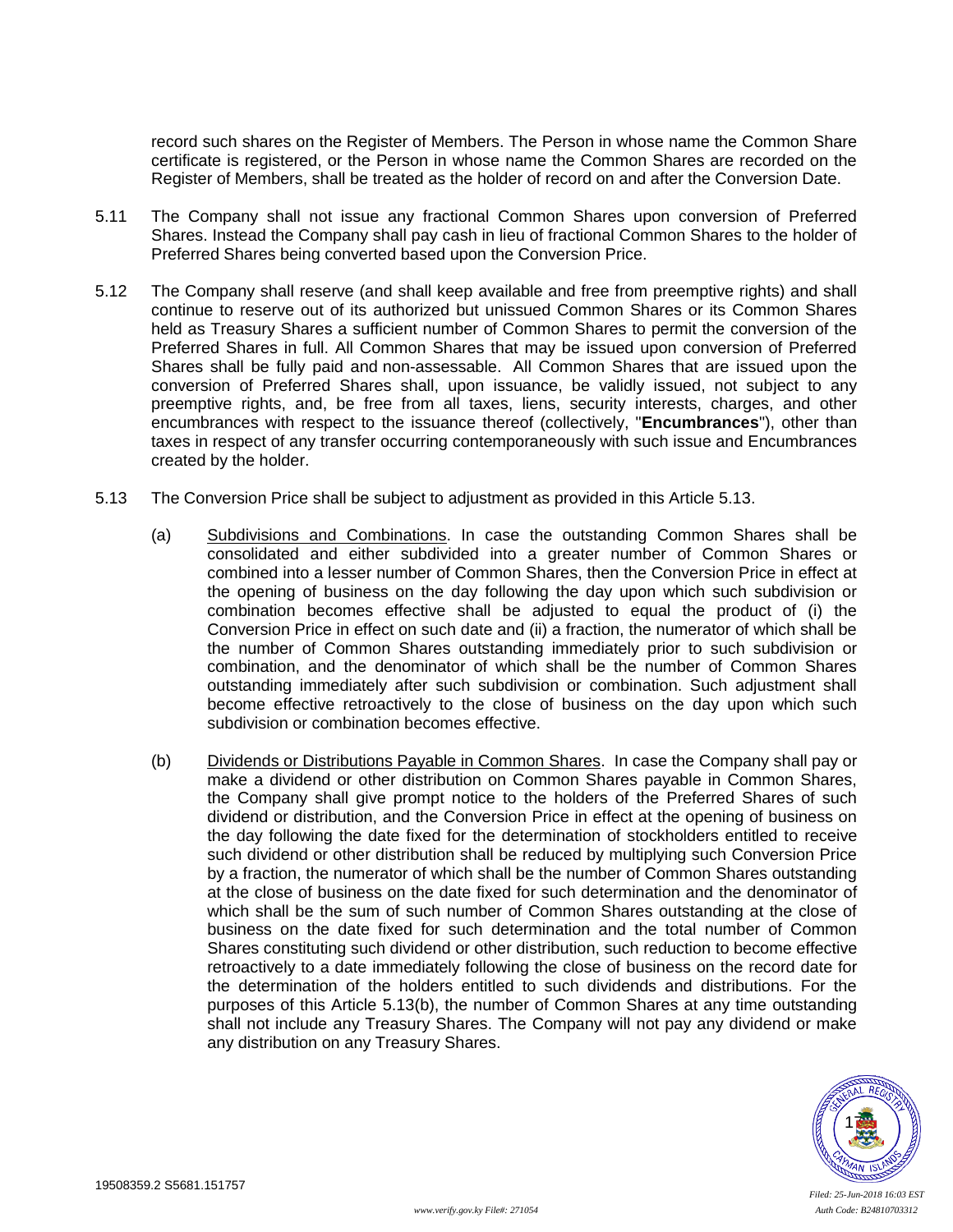5.14 If the Company takes any action which requires an adjustment in the Conversion Price pursuant to Article [5.13,](#page-21-1) the Company shall notify holders of the Preferred Shares of the proposed record or effective date, as the case may be, at least five Business Days before such date; provided, however, that the failure to provide such notice or any defect in it shall not affect the validity of any transaction. Whenever the Conversion Price shall be adjusted, the Company shall provide each holder of Preferred Shares a certificate from the Company, duly signed by an authorized officer of the Company, stating the adjusted Conversion Price and briefly stating the facts requiring the adjustment and the manner of computing it.

#### **Other Matters**

- <span id="page-22-0"></span>5.15 Payment of the Preferred Share Dividend, redemption price, Liquidation Preference and any other amounts payable to any holder of the Preferred Shares hereunder shall be made in lawful money of the United States of America, by wire transfer of immediately available funds to such holder's account as may be designated to the Company in writing from time to time, or in such other manner as such holder may advise the Company in writing from time to time, provided, however, that notwithstanding anything herein to the contrary if at least three Business Days prior to any Preferred Share Dividend Payment Date a holder of Preferred Shares shall have failed to designate an account to the Company for the receipt of such payment, the Company shall be entitled to make such payment to such holder by check.
- 5.16 Any notice to be given to any holder of Preferred Shares in accordance with these Articles shall be made by overnight courier pre-paid at the respective addresses of such holders as the same shall appear on the Register of Members and shall also be given by fax and email to any such holder that supplies a fax number and/or email address to the Company.
- 5.17 The rights of holders of Preferred Shares to take any action as provided in these Articles or otherwise (including without limitation the granting of any consent or waiver of any rights of such holders) may be exercised without a meeting of the holders of the Preferred Shares if a consent or counterpart consents in writing, setting forth the action so taken, shall be signed by the holder or holders of Preferred Shares having not less than the minimum number of Preferred Shares that would be necessary to take such action at a meeting of the holders of the Preferred Shares. Any such consents must be delivered to the Company at the Registered Office of the Company. Prompt notice of the taking of the action without a meeting by less than unanimous written consent shall be given to those holders of Preferred Shares who did not consent in writing to the action, provided that the failure to give such notice shall not affect the validity of such action.
- <span id="page-22-1"></span>5.18 For the taking of any action as provided in these Articles by the holders of Preferred Shares or for any action as to which the holders of Preferred Shares are entitled to vote, each such holder shall have one vote for each Preferred Share standing in its name on the Register of Members at the close of business on the business day next preceding the day on which notice is given, or if notice is waived, at the close of business on the business day next preceding the day on which the meeting is held (or if there is no meeting, on the date on which the consent of the final holder of Preferred Shares that is required to approve the action is provided). Unless otherwise agreed in writing by the holder of Preferred Shares, any consent given by such holder shall be revocable prior to the time the matter for which such consent is given receives the requisite consents from the holders, and shall expire 60 days after its execution by such holder.
- 5.19 Upon the Company's receipt of evidence reasonably satisfactory to the Company of the loss, theft, destruction or mutilation of any share certificates issued in respect of any Preferred Shares, and, in the case of loss, theft or destruction, of any unsecured indemnification undertaken by the

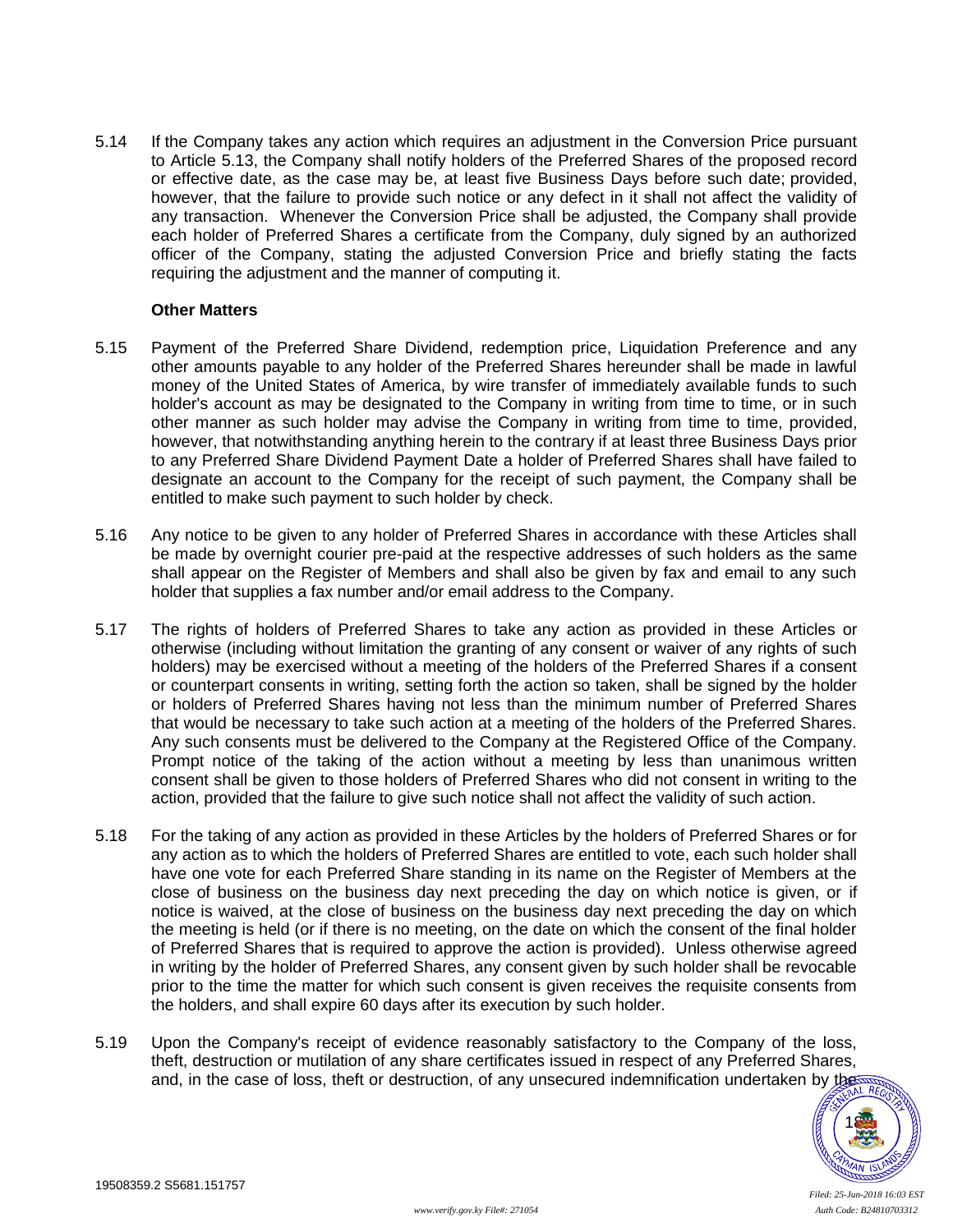holder of Preferred Shares to the Company in customary form and, in the case of mutilation, upon surrender and cancellation of such certificates issued in respect of any Preferred Shares, the Company shall execute and deliver new share certificate(s) of like tenor and date.

- 5.20 Except as provided in Article [5.2,](#page-17-1) the remedies provided in these Articles shall be cumulative and in addition to all other remedies available under these Articles, at law or in equity, including a decree of specific performance and/or other injunctive relief. No remedy contained herein shall be deemed a waiver of compliance with the provisions giving rise to such remedy and nothing herein shall limit the right of a holder of Preferred Shares to pursue actual damages for any failure by the Company to comply with the terms of these Articles. The Company acknowledges that a breach by it of its obligations hereunder will cause irreparable harm to the holders of Preferred Shares for which there is no adequate remedy at law. The Company therefore agrees that, except as otherwise provided in these Articles, in the event of any such breach or threatened breach, the holders of Preferred Shares shall be entitled, in addition to all other available remedies, to an injunction restraining any breach, without the necessity of showing economic loss and without any bond or other security being required.
- 5.21 No failure or delay on the part of a holder of Preferred Shares in the exercise of any power, right or privilege hereunder shall operate as a waiver thereof, nor shall any single or partial exercise of any such power, right or privilege preclude other or further exercise thereof or of any other right, power or privilege.
- 5.22 If any right, preference, privilege or limitation of the Preferred Shares set forth in these Articles is invalid, unlawful or incapable of being enforced by reason of any rule of law or public policy, all other rights, preferences and limitations set forth in these Articles that can be given effect without the invalid, unlawful or unenforceable right, preference, privilege or limitation shall, nevertheless, remain in full force and effect, and no right, preference, privilege or limitation herein set forth shall be deemed dependent upon any other such right, preference, privilege or limitation unless so expressed herein.
- 5.23 Subject to Article [5.2,](#page-17-1) any holder of Preferred Shares may proceed to protect and enforce its rights and the rights of all holders by any available remedy by proceeding at law or in equity to protect and enforce any such rights, whether for the specific enforcement of any provision in these Articles or in aid of the exercise of any power granted herein, or to enforce any other proper remedy.
- 5.24 For the avoidance of doubt, the Company's redemption, purchase and other rights hereunder with respect to the outstanding Preferred Shares are not transferable.
- 5.25 The Preferred Shares rank senior to all other Shares as to dividends and other distributions and amounts payable upon redemption or repurchase.

### <span id="page-23-0"></span>**6 Optional and Mandatory Redemption for Preferred Shares**

<span id="page-23-1"></span>6.1 In the event that the aggregate gross proceeds to the Company of the IPO attributable to sales for the account of the Company (after payment of underwriters' discounts and commissions) exceeds US\$200,000,000, the Company may, at any time and from time to time thereafter redeem all or any portion of the issued and outstanding Preferred Shares for cash, out of lawfully available funds, at a price per Share equal to the product of (x) the then-applicable Liquidation Preference as of the applicable redemption date multiplied by  $(y)$  1.03. Any such redemption in part shall be made *pro rata* among the holders of the Preferred Shares.

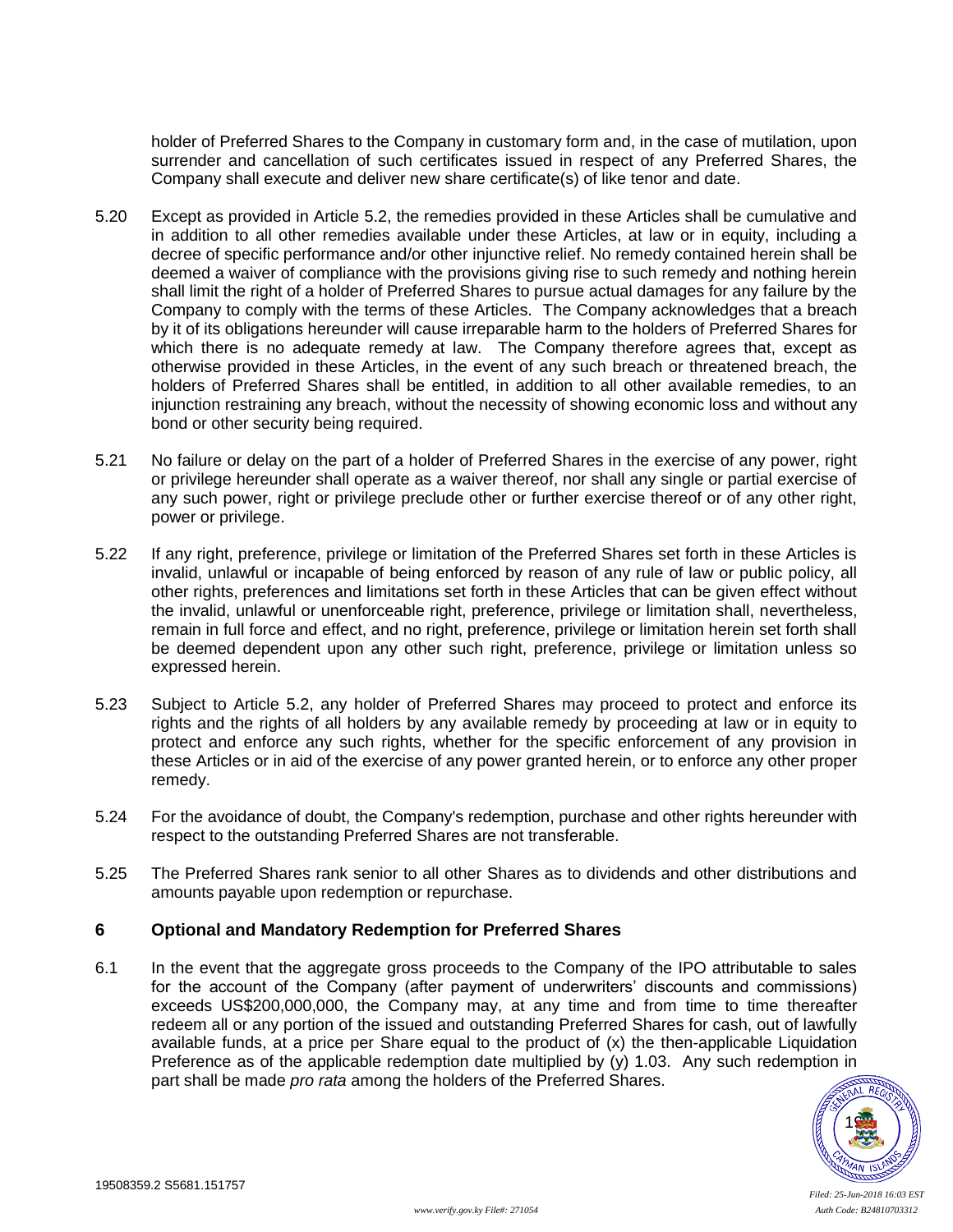- <span id="page-24-0"></span>6.2 Subject to the provisions of Articles [6.3](#page-24-2) through [7.4,](#page-25-0) inclusive, in the event that the aggregate gross proceeds to the Company of the IPO attributable to sales for the account of the Company (after payment of underwriters' discounts and commissions) exceeds US\$200,000,000, the Company the Company shall, upon the election of (x) the holders of a majority of the outstanding Preferred Shares or (y) a majority of the Directors who are not affiliated with or designated by any of the holders of the Preferred Shares or their Affiliates ("**Disinterested Directors**"), redeem all of the Preferred Shares for cash, out of lawfully available funds, at a price per Share equal to the product of (x) the then-applicable Liquidation Preference as of the applicable redemption date multiplied by (y) 1.03:
	- (a) upon the occurrence of a Change of Control; or
	- (b) upon the occurrence of an Exit Event.
- <span id="page-24-2"></span>6.3 Subject to the provisions of Articles [6.5](#page-25-1) through [7.4](#page-25-0) inclusive, the Company shall, upon the election of the holders of a majority of the outstanding Preferred Shares (provided that such election must be made no later than 30 days after the conclusion of the Company's cure period provided below), redeem Preferred Shares (in an amount determined by the holders of Preferred Shares) for cash, out of lawfully available funds, at a price per Share equal to the then-applicable Liquidation Preference as of the applicable redemption date, upon the breach by the Company of (x) any material provision of the Preferred Share Issuance Agreement or (y) Article [5.8,](#page-19-0) in either case that is both (a) not cured within a 30 day period after the Company's receipt of notice of breach and (b) not intentionally caused by any holder of Preferred Shares (or any Director designated to the Board by any such holder), the result of which breach is that the holders of Preferred Shares are adversely affected.
- <span id="page-24-3"></span><span id="page-24-1"></span>6.4 Notwithstanding the provisions of Article [6.2](#page-24-0) or [6.3,](#page-24-2) in no event will the Company be obligated to redeem any Preferred Shares to the extent and during such time that the redemption of such Preferred Shares would violate the Statute; provided, however, that in the event that such redemption would violate the Statute, the redemption will be effected to the fullest extent possible so as not to violate the Statute and the Company will as promptly as practicable continue to redeem the maximum number of Preferred Shares from time to time permitted under the Statute until all Preferred Shares required to be redeemed pursuant to Article [6.2](#page-24-0) or [6.3](#page-24-2) have been redeemed and during such period of time, neither the Company nor its Subsidiaries may take any action (other than redeeming the Preferred Shares) to delay or reduce the number of Preferred Shares required to be redeemed hereunder. Notwithstanding anything to the contrary contained herein, in the event of any failure by the Company to redeem any Preferred Shares as a result of the first sentence of this Article [6.4,](#page-24-3) the Preferred Share Dividend Rate shall be increased to the Default Dividend Rate until all such Preferred Shares are so redeemed. For the avoidance of doubt, to the extent that a Specified Fundamental Change Payment in respect of a Change of Control or Exit Event (x) is scheduled or contemplated to occur simultaneously with any redemption of Preferred Shares hereunder due to such Change of Control or Exit Event and (y) would otherwise result in a reduction pursuant to this Article [6.4](#page-24-3) in the amounts to be paid to the holders of Preferred Shares or in the number of Preferred Shares to be redeemed, then such Specified Fundamental Change Payment shall not be made until after the redemption of Preferred Shares. "**Specified Fundamental Change Payment**" means (x) any payment by the Company or any third party to or for the benefit of any holder of Common Shares in connection with any Change of Control or Exit Event or (y) the provision by the Company or any third party of any other cash or non-cash financial benefits to any holder of Common Shares in connection with any Change of Control or Exit Event.

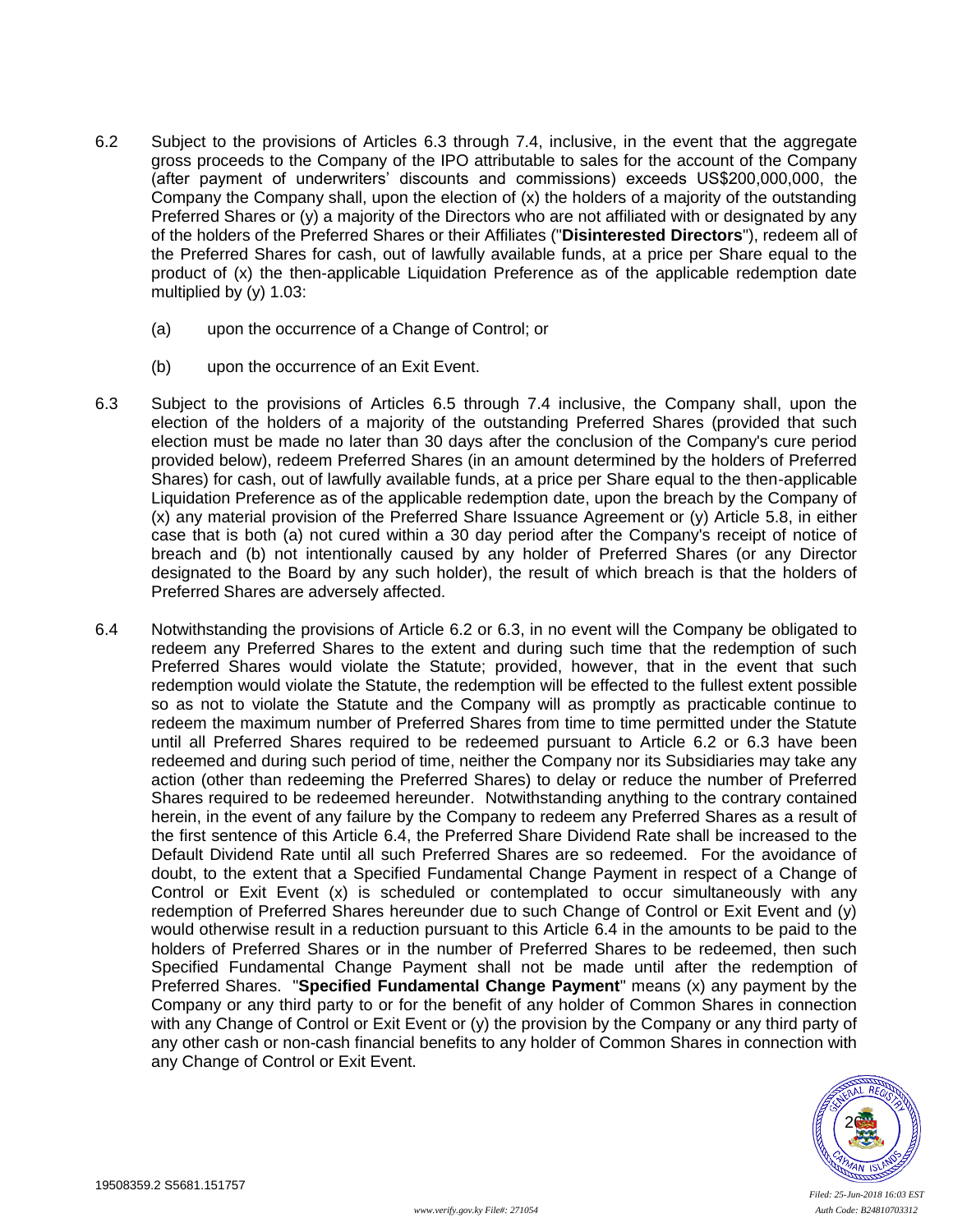- <span id="page-25-1"></span>6.5 There shall be no right to redeem or repurchase Preferred Shares in favor of the Company other than as contemplated by these Articles.
- 6.6 In the event of a Change of Control, Exit Event or Liquidation Event, no distribution may be made to the holders of Common Shares unless the Liquidation Preference for each Preferred Share is paid in full and the Preferred Shares are fully redeemed.

# **7 Procedures for Redemption of Preferred Shares**

- 7.1 Not less than 10 days (or such shorter period as may be consented to by holders of a majority of the outstanding Preferred Shares) prior to the redemption date in the case of optional redemption as provided in Article [6.1](#page-23-1) or mandatory redemption as provided in Article [6.2](#page-24-0) or Article [6.3,](#page-24-2) the Company shall give each applicable holder of record of Preferred Shares a notice of redemption. Such notice shall be given in the manner prescribed in Article [5.15.](#page-22-0) No failure to give such notice or any defect therein or in the mailing thereof shall affect the validity of the proceedings for the redemption of any Preferred Shares, except as to any holder to whom notice was defective or not given nor otherwise prejudices the right of the holders of the Preferred Shares hereunder, including the right to receive the redemption price on the redemption date.
- 7.2 In addition to any information required by Law or by these Articles, such notice shall state: (A) the redemption date; (B) the redemption price; (C) the aggregate number of Preferred Shares to be redeemed; (D) the place or places where the Preferred Shares are to be surrendered (if so required in the notice) for payment of the redemption price (if not otherwise included with the notice); and (E) that dividends will cease to accrue on such redemption date with respect to the number of Preferred Shares to be redeemed, unless the Company fails to pay the redemption price in full in all respects as required hereby. If less than all of the Preferred Shares held by any holder is to be redeemed, the notice mailed to such holder shall also specify the total number of Preferred Shares to be redeemed and the number of Preferred Shares held by such holder to be redeemed.
- 7.3 If fewer than all the outstanding Preferred Shares are to be redeemed, (including if and to the extent that the funds of the Company lawfully available for redemption are not sufficient to pay the full amount due with respect to any redemption) the Company will select those to be redeemed as nearly *pro rata* as practicable based upon the number of Preferred Shares of each holder then held as a percentage of the number of Preferred Shares then issued and outstanding.
- <span id="page-25-0"></span>7.4 Upon payment in full in cash of the Liquidation Preference with respect to a Preferred Share, such Preferred Share shall be redeemed and cancelled and shall no longer be deemed an outstanding Share of the Company and all rights of the holders of such Preferred Share will terminate. If less than all the Preferred Shares represented by any Preferred Share certificate are redeemed, upon surrender to the Company of such certificate a new certificate or certificates shall be issued evidencing the unredeemed Preferred Shares without cost to the holder thereof.
- 7.5 Without limiting the generality of any other provision hereof, the applicable redemption date shall occur and the related payment by the Company of the redemption price of the Preferred Shares shall be required to be made simultaneously or prior to the consummation of any Change of Control or Exit Event.

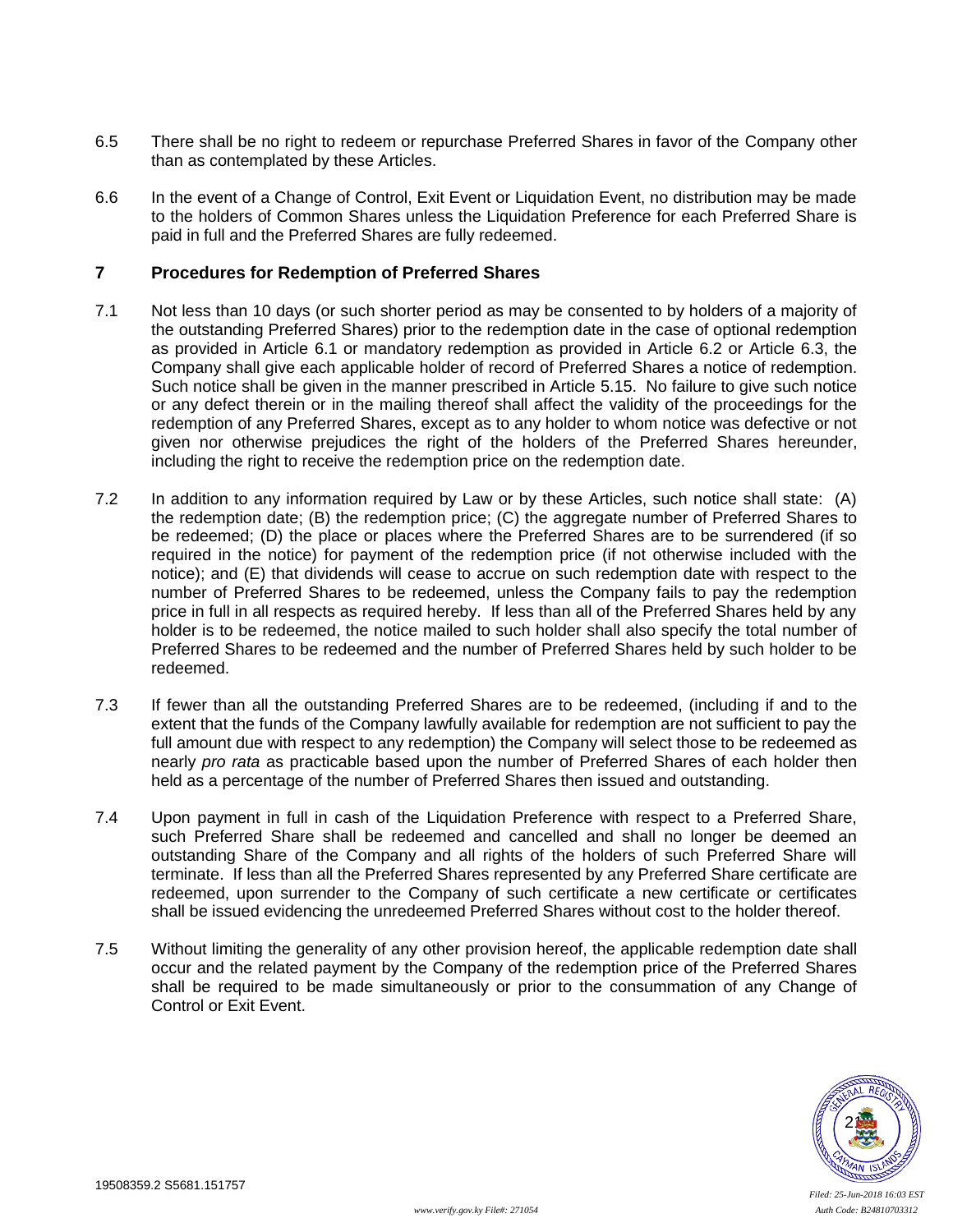## <span id="page-26-2"></span>**8 Transfer of Preferred Shares**

- <span id="page-26-0"></span>8.1 The Preferred Shares are transferrable, except that the Company shall not register any transfer of Preferred Shares:
	- (a) that is prohibited by Law;
	- (b) to any Competitor of the Company or any of its Subsidiaries, or any Person that beneficially owns 5% or more of any such Competitor; or
	- (c) if such transfer would result in the Company becoming subject to the registration requirements of the U.S. Securities Act of 1933, as amended (the "**Securities Act**"), or the reporting requirements of the Exchange Act, the U.S. Investment Company Act of 1940, as amended, or any similar United States or applicable foreign regulation or registration or reporting requirements.

If a transfer of the Preferred Shares is purported to be made in violation of this Article [8.1,](#page-26-0) then the dividend, information or approval rights under these Articles with respect to the applicable Preferred Shares shall be suspended; provided that all suspended dividends and information shall upon the remedy of such violation (whether by transfer back to the original holder or to another holder permitted by this Article [8.1\)](#page-26-0) be immediately payable and deliverable to the permitted holder.

- <span id="page-26-1"></span>8.2 Prior to any transfer of any Preferred Shares, the transferring holder thereof shall give written notice to the Company of such holder's intention to effect such transfer and to comply in all other respects with this Article [8.2.](#page-26-1) Each such notice shall describe the manner and circumstances of the proposed transfer and, if requested by the Company, shall be accompanied by an opinion of counsel for such holder to the effect that the proposed transfer may be effected without registration of such Preferred Shares under the Securities Act. Such holder shall thereupon be entitled to transfer such Preferred Shares in accordance with the terms of the notice delivered by such holder to the Company. Promptly after the transfer of any Preferred Shares, the transferor shall give written notice to the Company of such transfer of Preferred Shares, including the number of Preferred Shares transferred, and the price and terms at which the Preferred Shares were transferred, and the identity (including name and principal business) of the transferee. This Article [8.2](#page-26-1) shall not apply to any transfer of Preferred Shares to the Company or its Affiliates.
- 8.3 Any certificate issued in respect of any Preferred Shares shall be stamped or otherwise imprinted with a legend in substantially the following form:

"THE SHARES DESCRIBED BY THIS CERTIFICATE HAVE NOT BEEN REGISTERED UNDER THE SECURITIES ACT OF 1933, AS AMENDED (THE "SECURITIES ACT"), AND MAY NOT BE TRANSFERRED IN THE ABSENCE OF SUCH REGISTRATION EXCEPT PURSUANT TO AN EXEMPTION FROM, OR IN A TRANSACTION NOT SUBJECT TO, SUCH REGISTRATION REQUIREMENTS. IN ADDITION, SUCH SHARES ARE SUBJECT TO THE TERMS OF THE NINTH AMENDED AND RESTATED MEMORANDUM AND ARTICLES OF ASSOCIATION, AS THE SAME MAY BE AMENDED FROM TIME TO TIME (THE "MEMORANDUM") OF SHELF DRILLING, LTD. (THE "COMPANY"). THE TERMS OF SUCH MEMORANDUM INCLUDE, AMONG OTHER THINGS, CERTAIN RESTRICTIONS ON TRANSFERS. A COPY OF THE MEMORANDUM WILL BE FURNISHED WITHOUT CHARGE BY THE COMPANY TO THE HOLDER HEREOF UPON WRITTEN REQUEST."

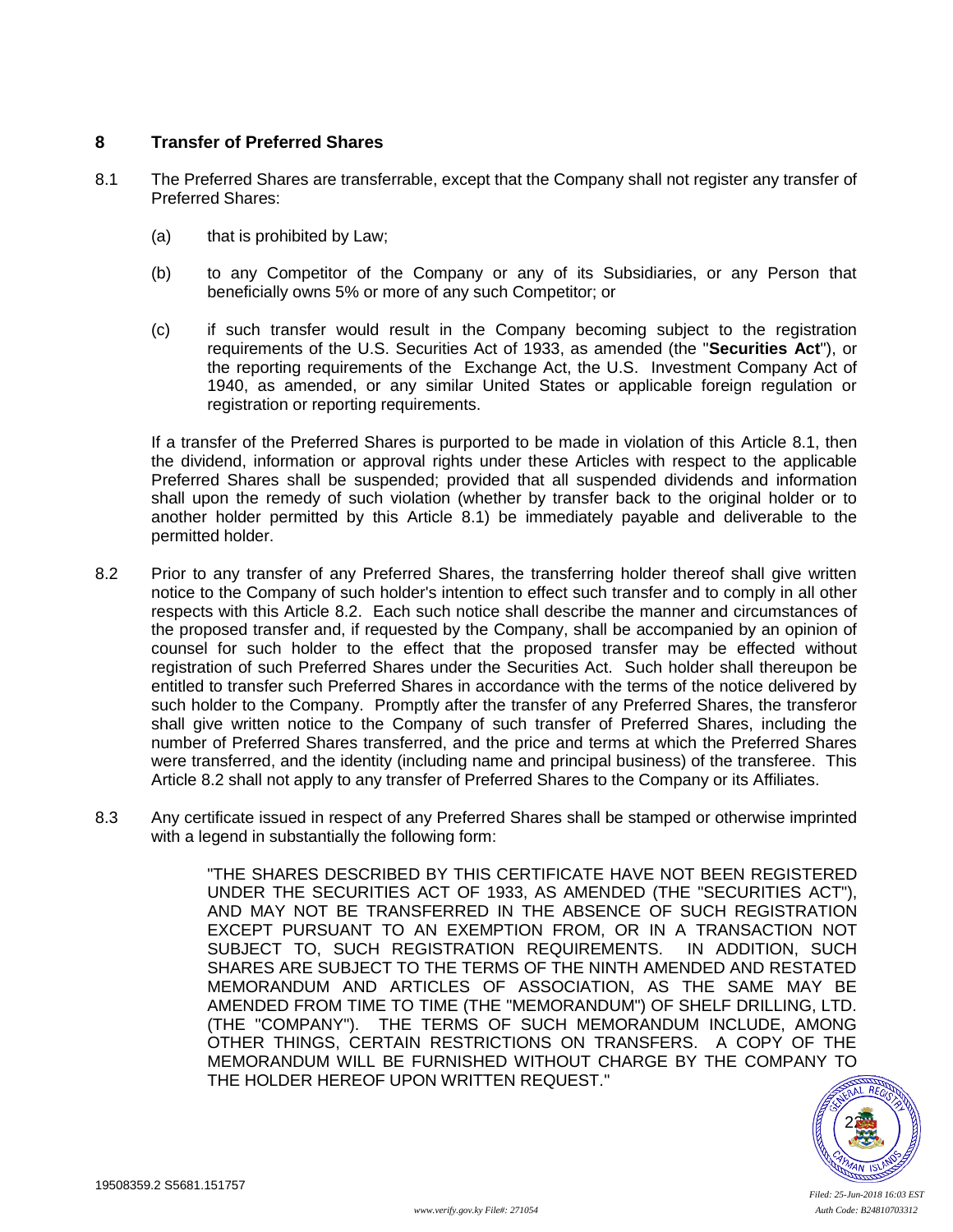# **9 Financial Reporting Under Preferred Shares**

- 9.1 The holders of Preferred Shares shall, upon executing and delivering a customary confidentiality agreement if requested by the Company, be entitled to receive the same level of written information with respect to the Company and its Subsidiaries as, at least as promptly as it is received by, the lenders under the Loan Facilities, including unaudited quarterly and audited annual consolidated financial statements of the Company and its Subsidiaries (and, for the avoidance of doubt, such financial statements with respect to the Company must be furnished regardless of whether furnished to the lenders) prepared in accordance with GAAP or IFRS, and any consolidated projections that are provided to lenders.
- 9.2 Such financial statements shall be delivered to the holders of Preferred Shares within:
	- (a) 60 days (or such shorter period as may be required by the Loan Facilities) after the end of the reporting period in the case of quarterly financial reports; and
	- (b) 90 days (or such shorter period as may be required by the Loan Facilities) after the end of the reporting period in the case of annual financial reports.

## **10 Register of Members**

- 10.1 The Company shall maintain or cause to be maintained the Register of Members in accordance with the Statute.
- 10.2 The Directors may determine that the Company shall maintain one or more branch registers of Members in accordance with the Statute. The Directors may also determine which register of Members shall constitute the principal register and which shall constitute the branch register or registers, and to vary such determination from time to time.

### **11 Closing Register of Members or Fixing Record Date**

- 11.1 Subject to the provisions hereof relating to the Preferred Shares, the Directors may fix in advance or arrears a date as the record date for any such determination of Members entitled to notice of, or to vote at any meeting of the Members or any adjournment thereof, or for the purpose of determining the Members entitled to receive payment of any Dividend or other distribution, or in order to make a determination of Members for any other purpose.
- 11.2 Subject to the provisions hereof relating to the Preferred Shares, if no such record date is fixed for the determination of Members entitled to notice of, or to vote at, a meeting of Members or Members entitled to receive payment of a Dividend or other distribution, the date on which notice of the meeting is sent or the date on which the resolution of the Directors resolving to pay such Dividend or other distribution is passed, as the case may be, shall be the record date for such determination of Members. When a determination of Members entitled to vote at any meeting of Members has been made as provided in this Article, such determination shall apply to any adjournment thereof.

### **12 Certificates for Shares**

12.1 The holders of Common Shares shall only be entitled to a share certificate if the Directors resolve that share certificates shall be issued. A holder of Preferred Shares shall be entitled to a share certificate if requested by such holder and the board of Directors resolve that share certificates at REG

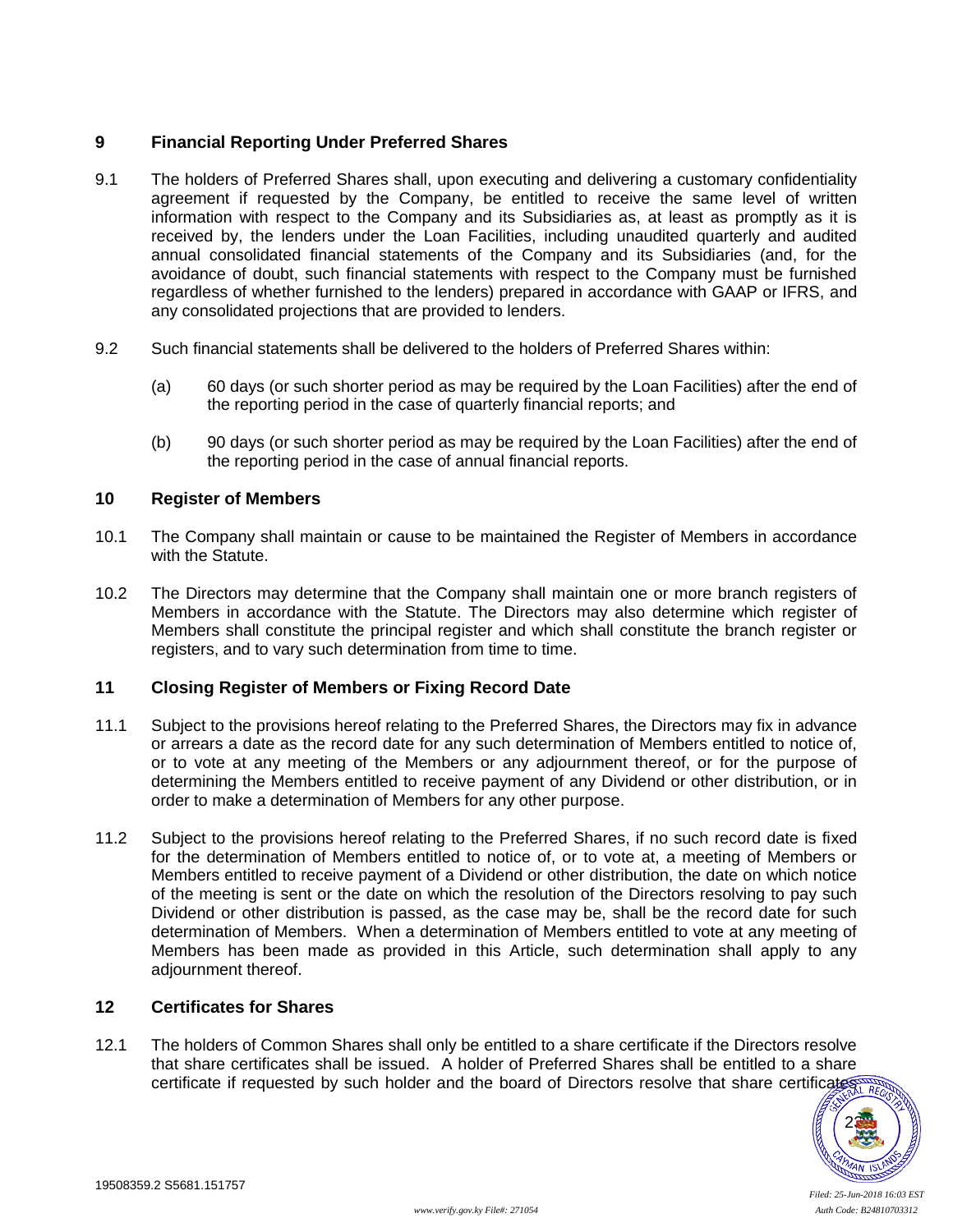shall be issued. Share certificates representing Shares, if any, shall be in such form as the Directors may determine. Share certificates shall be signed by one or more Directors or other person authorised by the Directors. The Directors may authorise certificates to be issued with the authorised signature(s) affixed by mechanical process. All certificates for Shares shall be consecutively numbered or otherwise identified and shall specify the Shares to which they relate. All certificates surrendered to the Company for transfer shall be cancelled and subject to these Articles no new certificate shall be issued until the former certificate representing a like number of relevant Shares shall have been surrendered and cancelled.

- 12.2 The Company shall not be bound to issue more than one certificate for Shares held jointly by more than one person and delivery of a certificate to one joint holder shall be a sufficient delivery to all of them.
- 12.3 Subject to Article [5.18,](#page-22-1) if a share certificate is defaced, worn out, lost or destroyed, it may be renewed on such terms (if any) as to evidence and indemnity and on the payment of such expenses reasonably incurred by the Company in investigating evidence, as the Directors may prescribe, and (in the case of defacement or wearing out) upon delivery of the old certificate.
- 12.4 Subject to Article [5.18,](#page-22-1) every share certificate sent in accordance with these Articles will be sent at the risk of the Member or other person entitled to the certificate. The Company will not be responsible for any share certificate lost or delayed in the course of delivery.

## **13 Transfer of Shares**

- <span id="page-28-0"></span>13.1 Except as provided in these Articles (including the provisions hereof relating to the Preferred Shares), and any rules or regulations applicable to any Common Shares traded on the Exchange, Shares are transferable subject to the consent of the Directors who may, in their absolute discretion, decline to register any transfer of Shares without giving any reason; provided that the Directors shall consent to any transfer made in accordance with the terms of these Articles relating to the transfer of Preferred Shares, and any beneficial rights to Common Shares traded on the Exchange. If the Directors refuse to register a transfer they shall notify the transferee within 20 days of such refusal. For the avoidance of doubt, nothing in this Article [13.1](#page-28-0) shall permit the Directors to decline to give full effect to a transfer of Preferred Shares that complies with the provisions of Article [8](#page-26-2) or to a transfer of beneficial rights to Common Shares that are traded on the Exchange.
- 13.2 The instrument of transfer of any Share, other than beneficial rights to Common Shares traded on the Exchange, shall be in writing and shall be executed by or on behalf of the transferor (and if the Directors so require, signed by or on behalf of the transferee). The transferor shall be deemed to remain the holder of a Share until the name of the transferee is entered in the Register of Members. Transfers of beneficial rights to Common Shares traded on the Exchange shall be effected in accordance with any rules or regulations applicable to such Shares.
- 13.3 A Member may deposit Shares held by such Member into a voting trust by transferring record ownership of such Shares to a voting trustee pursuant to the terms of a voting trust agreement (recorded in writing). In such case, the Member shall provide a copy of the voting trust agreement to the Company. For so long as the Shares are held in the voting trust, the voting trustee shall be recognized as the record holder of such Shares and shall obtain all voting power with respect to such Shares (which voting power shall be exercised in accordance with the terms of the voting trust agreement). Notwithstanding the record ownership of such Shares by the voting trustee, all other rights attached to such Shares, including any rights to receive dividends

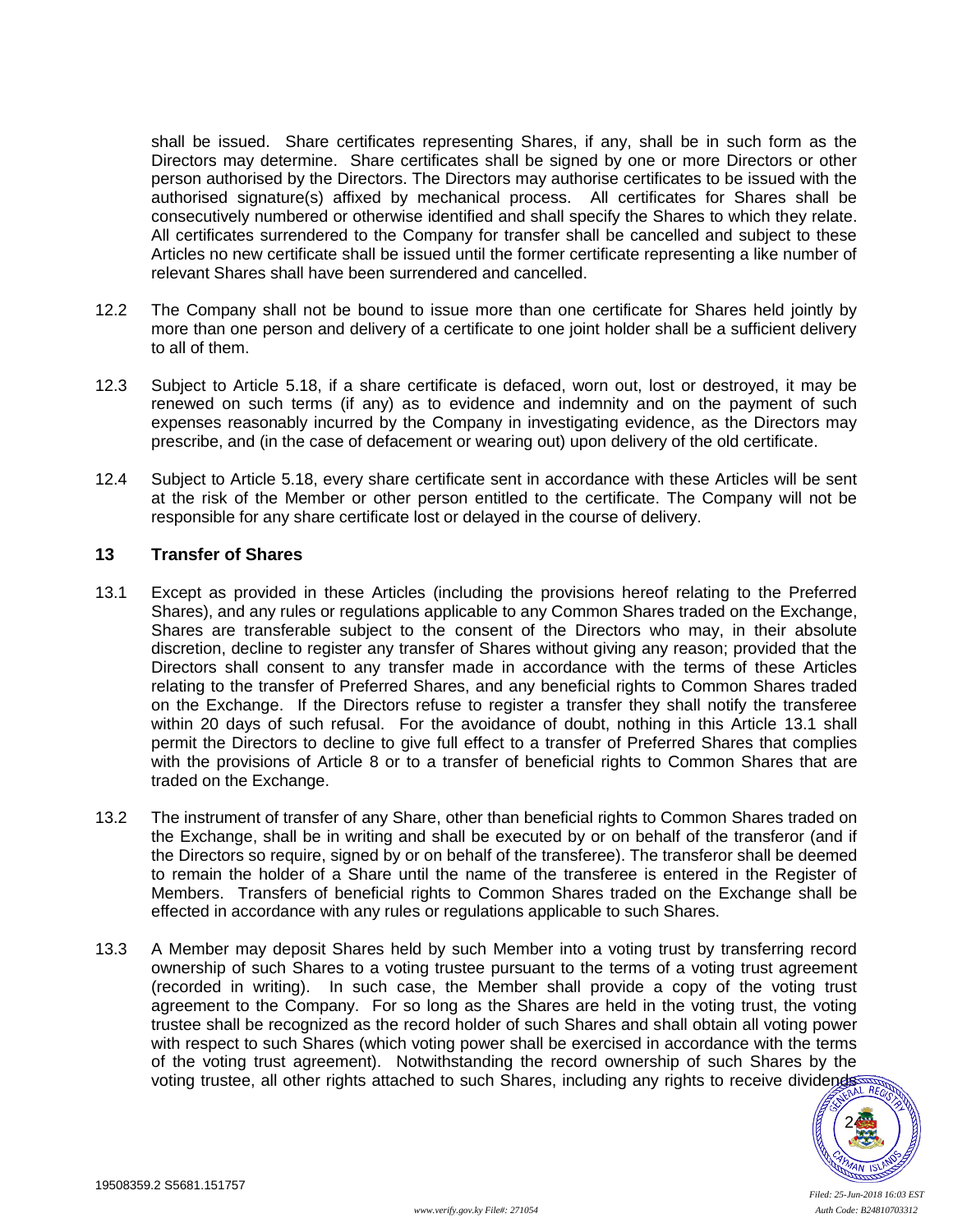or other distributions, shall remain with the Member who deposited such Shares into the voting trust; provided, that any additional Shares or other securities issued by the Company to such Member shall be issued in the name of the voting trustee and held in the voting trust to the extent provided by the terms of the voting trust agreement.

## **14 Redemption, Repurchase and Surrender of Shares**

- 14.1 Subject to the provisions of the Statute and the provisions hereof relating to the Preferred Shares, (a) the Company may issue Shares that are to be redeemed or are liable to be redeemed at the option of the Member or the Company; provided that the issue of any such Shares, and their terms of redemption (if any), are approved by Special Resolution and (b) the redemption of such Shares shall be effected in such manner and upon such other terms as the Company may, by Special Resolution, determine before the issue of the Shares.
- 14.2 Subject to the provisions of the Statute and the provisions hereof relating to the Preferred Shares, the Company may purchase its own Shares (including any redeemable Shares) in such manner and on such other terms as the Directors may agree with the relevant Member.
- 14.3 Subject to the provisions hereof relating to the Preferred Shares, the Company may make a payment in respect of the redemption or purchase of its own Shares in any manner permitted by the Statute, including out of capital.
- 14.4 The Directors may accept the surrender for no consideration of any fully paid Share.

## **15 Treasury Shares**

- <span id="page-29-0"></span>15.1 The Directors may, prior to the purchase, redemption or surrender of any Share, determine that such Share shall be held as a Treasury Share.
- <span id="page-29-1"></span>15.2 The Directors may determine to cancel a Treasury Share or transfer a Treasury Share on such terms as they think proper (including, without limitation, for nil consideration).
- 15.3 Notwithstanding the provisions of Articles [15.1](#page-29-0) and [15.2](#page-29-1) above, any Preferred Shares redeemed or repurchased by the Company shall be retired and cancelled and may not be reissued.

# <span id="page-29-3"></span>**16 Variation of Rights of Shares**

<span id="page-29-2"></span>16.1 All or any of the rights attached to any class of Shares (unless otherwise provided by the terms of issue of the Shares of that class) may, whether or not the Company is being wound up, be varied without the consent of the holders of the issued and outstanding Shares of that class where such variation is considered by the Directors not to have a material adverse effect upon such rights; otherwise, any such variation shall be made only with the consent in writing of the holders of not less than two thirds of the issued and outstanding Shares of that class, or with the sanction of a resolution passed by a majority of not less than two thirds of the votes cast at a separate meeting of the holders of the Shares of that class. For the avoidance of doubt, the Directors reserve the right, notwithstanding that any such variation may not have a material adverse effect, to obtain consent from the holders of Shares of the relevant class. To any such meeting all the provisions of the Articles relating to general meetings shall apply *mutatis mutandis*, except that the necessary quorum shall be Persons holding or representing by proxy at least two-thirds of the issued and outstanding Shares of the class and that any holder of Shares of the class present in person or by proxy may demand a poll.

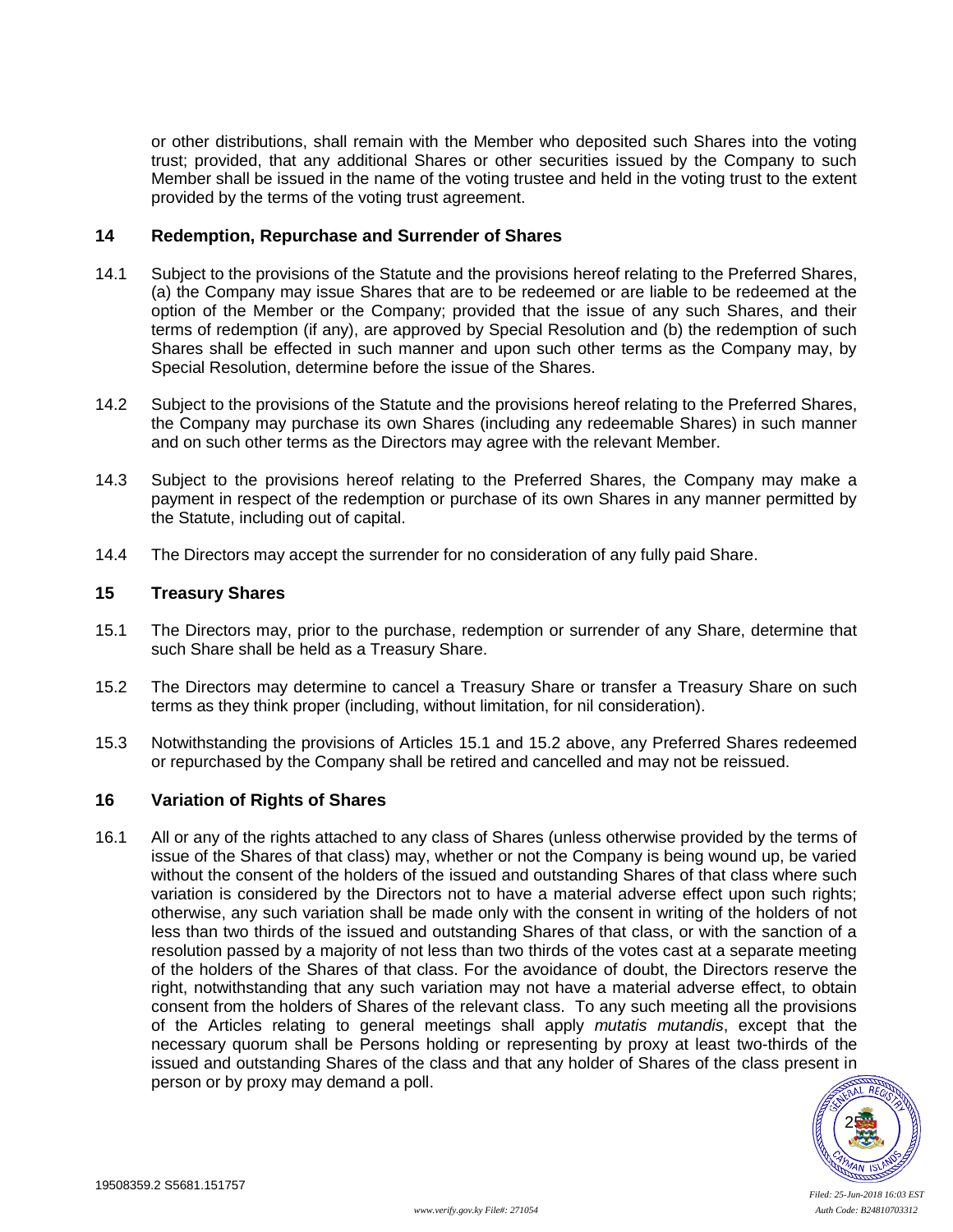- 16.2 For the purposes of a separate class meeting in accordance with Article [16.1,](#page-29-2) the Directors may treat two or more or all the classes of Shares as forming one class of Shares if the Directors consider that such class of Shares would be affected in the same way by the proposals under consideration, but in any other case shall treat them as separate classes of Shares.
- 16.3 The rights conferred upon the holders of the Shares of any class issued with preferred or other rights shall not, unless otherwise expressly provided by the terms of issue of the Shares of that class, be deemed to be varied by the creation or issue of further Shares ranking pari passu therewith.
- 16.4 This Article [16](#page-29-3) does not apply to the Preferred Shares.

### **17 Commission on Sale of Shares**

The Company may, in so far as the Statute permits, pay a commission to any person in consideration of his subscribing or agreeing to subscribe (whether absolutely or conditionally) or procuring or agreeing to procure subscriptions (whether absolutely or conditionally) for any Shares. Such commissions may be satisfied by the payment of cash and/or the issue of fully or partly paid-up Shares. The Company may also on any issue of Shares pay such brokerage as may be lawful.

## **18 Non Recognition of Trusts**

The Company shall not be bound by or compelled to recognise in any way (even when notified) any equitable, contingent, future or partial interest in any Share (for the avoidance of doubt, this does not prohibit the issuance of fractional Shares), or (except only as is otherwise provided by these Articles or the Statute) any other rights in respect of any Share other than an absolute right to the entirety thereof in the holder.

## **19 Transmission of Shares**

- 19.1 If a Member dies the survivor or survivors (where he was a joint holder) or his legal personal representatives (where he was a sole holder), shall be the only persons recognised by the Company as having any title to his Shares. The estate of a deceased Member is not thereby released from any liability in respect of any Share, for which he was a joint or sole holder.
- 19.2 Any person becoming entitled to a Share in consequence of the death or bankruptcy or liquidation or dissolution of a Member (or in any other way than by transfer) may, upon such evidence being produced as may be required by the Directors, elect, by a notice in writing sent by him to the Company, either to become the holder of such Share or to have some person nominated by him registered as the holder of such Share. If he elects to have another person registered as the holder of such Share he shall sign an instrument of transfer of that Share to that person. The Directors shall, in either case, have the same right to decline or suspend registration as they would have had in the case of a transfer of the Share by the relevant Member before his death or bankruptcy or liquidation or dissolution, as the case may be.
- 19.3 A person becoming entitled to a Share by reason of the death or bankruptcy or liquidation or dissolution of a Member (or in any other case than by transfer) shall be entitled to the same Dividends, other distributions and other advantages to which he would be entitled if he were the holder of such Share. However, he shall not, before becoming a Member in respect of a Share, be entitled in respect of it to exercise any right conferred by membership in relation to general meetings of the Company and the Directors may at any time give notice requiring any such the

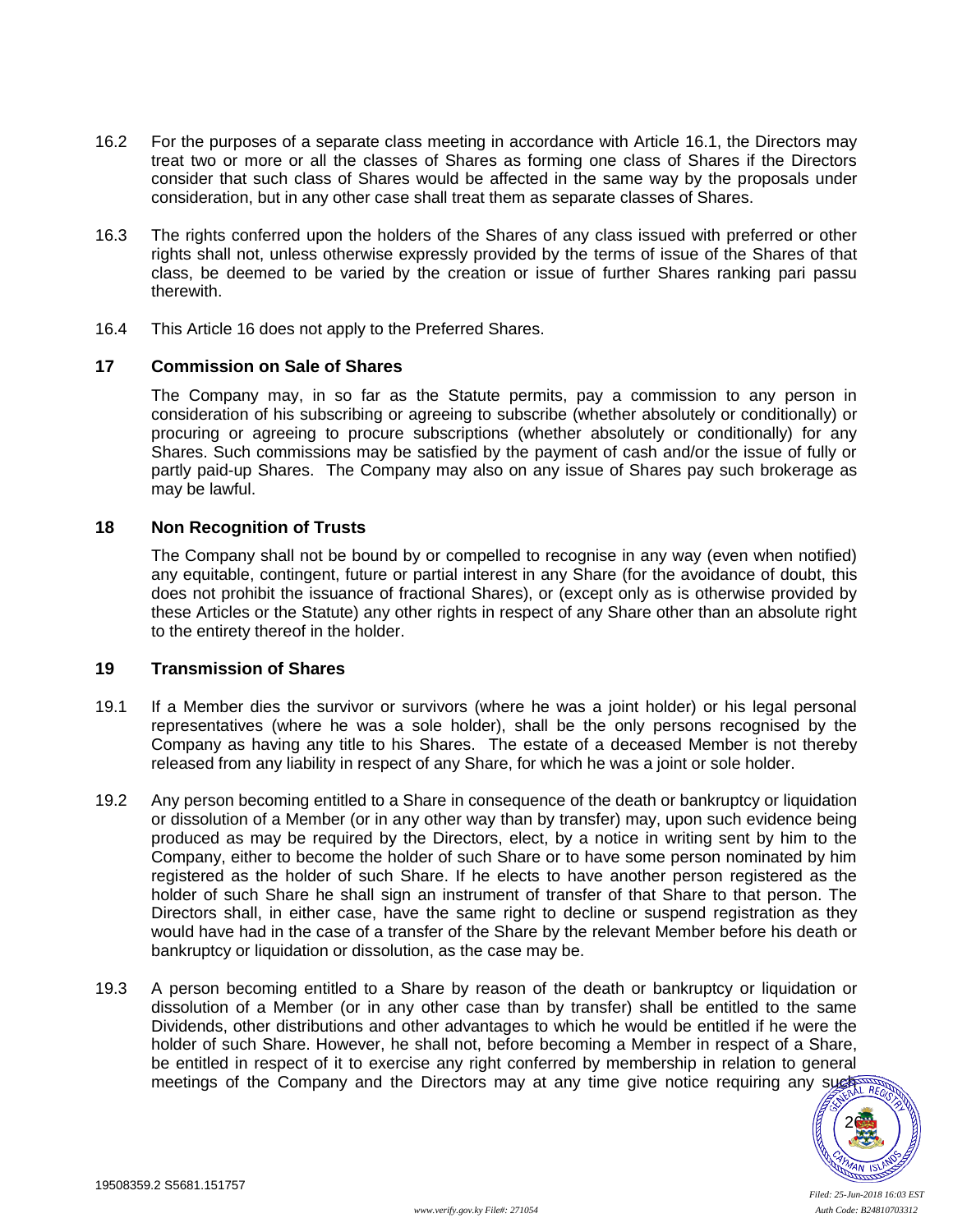person to elect either to be registered himself or to have some person nominated by him be registered as the holder of the Share (but the Directors shall, in either case, have the same right to decline or suspend registration as they would have had in the case of a transfer of the Share by the relevant Member before his death or bankruptcy or liquidation or dissolution or any other case than by transfer, as the case may be). If the notice is not complied with within ninety days of being received or deemed to be received (as determined pursuant to these Articles) the Directors may thereafter withhold payment of all Dividends, other distributions, bonuses or other monies payable in respect of the Share until the requirements of the notice have been complied with.

## **20 Amendments of Memorandum and Articles of Association and Alteration of Capital**

- 20.1 Subject to the provisions of these Articles, the Company may by Ordinary Resolution:
	- (a) increase its share capital by such sum as the Ordinary Resolution shall prescribe and with such rights, priorities and privileges annexed thereto, as the Company in general meeting may determine;
	- (b) consolidate and divide all or any of its share capital into Shares of larger amount than its existing Shares;
	- (c) convert all or any of its paid-up Shares into stock, and reconvert that stock into paid-up Shares of any denomination;
	- (d) by subdivision of its existing Shares or any of them divide the whole or any part of its share capital into Shares of smaller amount than is fixed by the Memorandum or into Shares without par value; and
	- (e) cancel any Shares that at the date of the passing of the Ordinary Resolution have not been taken or agreed to be taken by any person and diminish the amount of its share capital by the amount of the Shares so cancelled;

provided, however, that the Company shall not take any action with respect to the Preferred Shares without the prior written consent of holders of 75% of the issued and outstanding Preferred Shares voting as a single class.

- 20.2 All new Shares created in accordance with the provisions of the preceding Article shall be subject to the same provisions of these Articles with reference to the payment of calls, liens, transfer, transmission, forfeiture and otherwise as the Shares in the original share capital.
- 20.3 Subject to the provisions of the Statute and the provisions of these Articles as regards the matters to be dealt with by Ordinary Resolution, and subject to the provisions hereof relating to the Preferred Shares, to the extent applicable, the Company may by Special Resolution:
	- (a) change its name;
	- (b) alter or add to these Articles;
	- (c) alter or add to the Memorandum with respect to any objects, powers or other matters specified therein; and
	- (d) reduce its share capital or any capital redemption reserve fund.

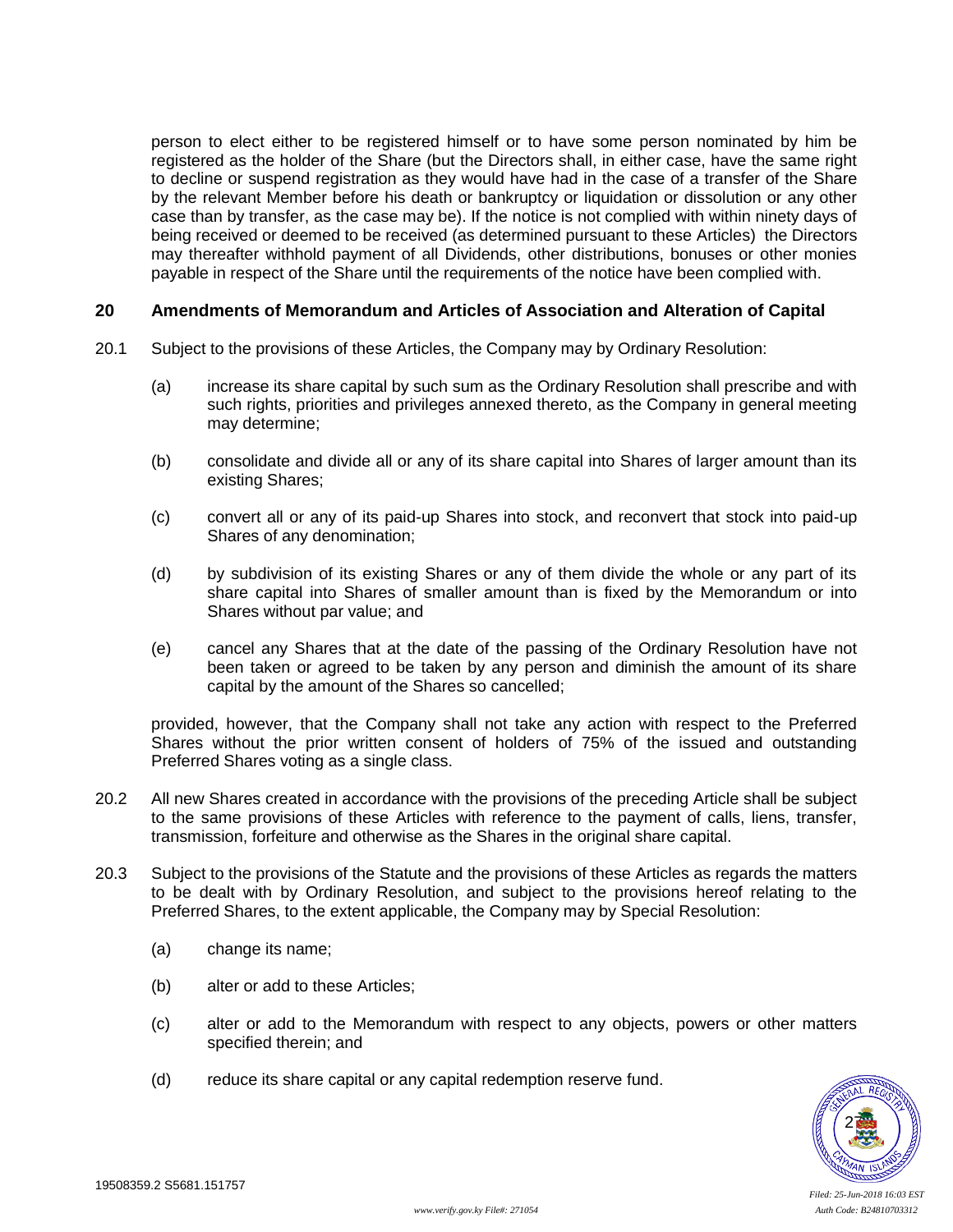## **21 Offices and Places of Business**

Subject to the provisions of the Statute, the Company may by resolution of the Directors change the location of its Registered Office. The Company may, in addition to its Registered Office, maintain such other offices or places of business as the Directors determine.

## **22 General Meetings**

- 22.1 All general meetings other than annual general meetings shall be called extraordinary general meetings.
- 22.2 The Company shall, in each year, hold a general meeting as its annual general meeting, and shall specify the meeting as such in the notices calling it. Any annual general meeting shall be held at such time and place as the Directors shall appoint and if no other time and place is prescribed by them, it shall be held at the Registered Office within fifteen months of the date of the prior year's annual general meeting. At these meetings the report of the Directors (if any) shall be presented.
- 22.3 The Directors may call general meetings, and they shall on a Members' requisition forthwith proceed to convene an extraordinary general meeting of the Company.
- 22.4 A Members' requisition is a requisition of Members holding at the date of deposit of the requisition not less than ten per cent in par value of the issued and outstanding Shares which as at that date carry the right to vote at general meetings of the Company.
- 22.5 The Members' requisition must state the objects of the meeting and must be signed by the requisitionists and deposited at the Registered Office, and may consist of several documents in like form each signed by one or more requisitionists.
- 22.6 If there are no Directors as at the date of the deposit of the Members' requisition or if the Directors do not within twenty-one days from the date of the deposit of the Members' requisition duly proceed to convene a general meeting to be held within a further twenty-one days, the requisitionists, or any of them representing more than one-half of the total voting rights of all of the requisitionists, may themselves convene a general meeting, but any meeting so convened shall be held no later than the day which falls three months after the expiration of the said twentyone day period.
- 22.7 A general meeting convened as aforesaid by requisitionists shall be convened in the same manner as nearly as possible as that in which general meetings are to be convened by Directors.

# **23 Notice of General Meetings**

23.1 At least fourteen clear days' notice shall be given of any general meeting. Every notice shall specify the place, the day and the hour of the meeting and the general nature of the business to be conducted at the general meeting and shall be given in the manner hereinafter mentioned or in such other manner if any as may be prescribed by the Company, provided that a general meeting of the Company shall, whether or not the notice specified in this Article has been given and whether or not the provisions of these Articles regarding general meetings have been complied with, be deemed to have been duly convened if it is so agreed:

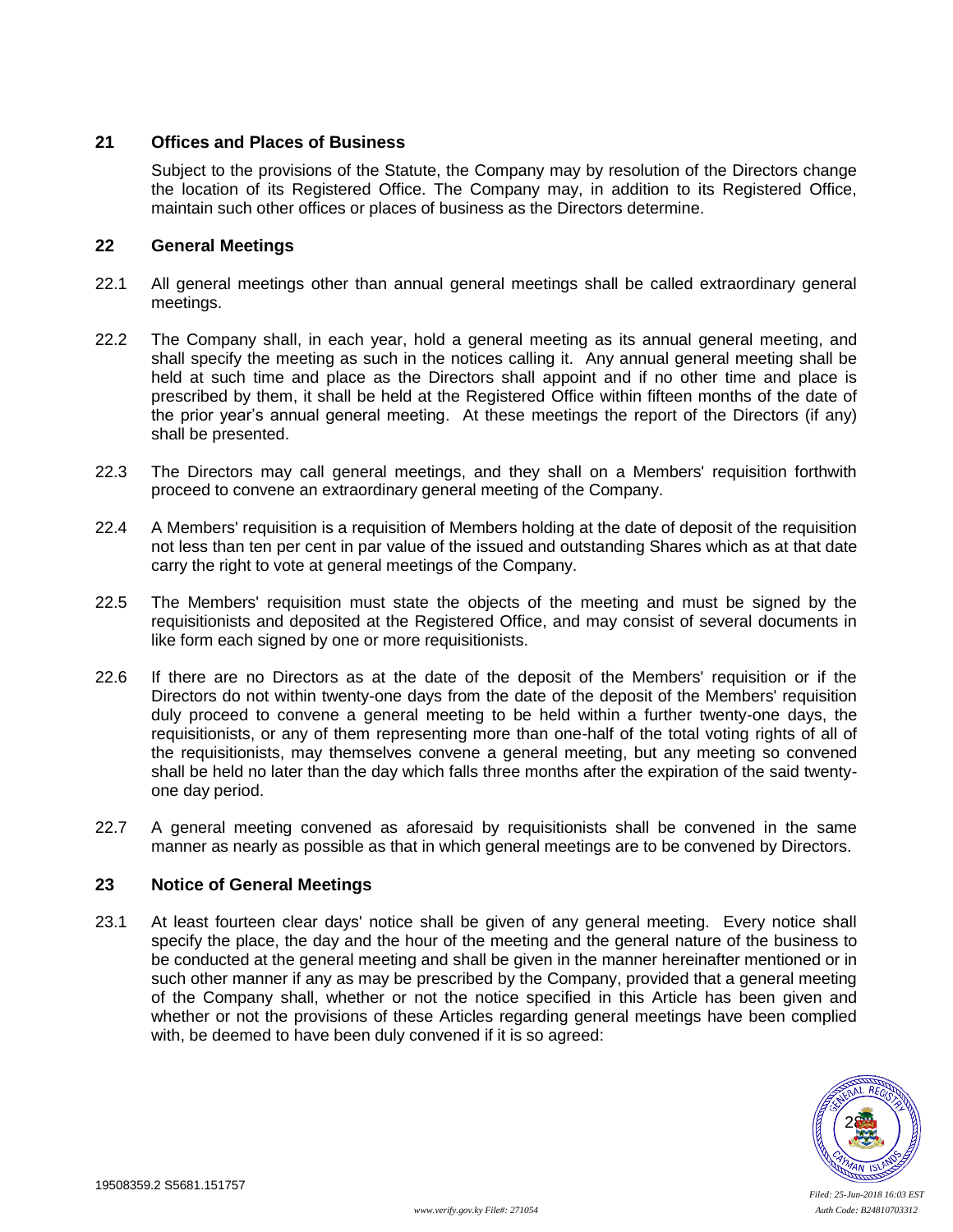- (a) in the case of an annual general meeting, by all of the Members entitled to attend and vote thereat; and
- (b) in the case of an extraordinary general meeting, by a majority in number of the Members having a right to attend22.4 and vote at the meeting, together holding not less than ninety five per cent in par value of the Shares giving that right.
- 23.2 The accidental omission to give notice of a general meeting to, or the non receipt of notice of a general meeting by, any person entitled to receive such notice shall not invalidate the proceedings of that general meeting.

#### **24 Proceedings at General Meetings**

- 24.1 No business shall be transacted at any general meeting unless a quorum is present. The quorum for any general meeting shall be one Member present in person or by proxy or (in the case of a corporation or other non-natural person) by its duly authorised representative or proxy.
- 24.2 A person may participate at a general meeting by conference telephone or other communications equipment by means of which all the persons participating in the meeting can communicate with each other; provided that such person participating by conference telephone or other communications equipment is not present at the time in Australia, the United Kingdom or any other jurisdiction designated by the board of Directors. Participation by a person in a general meeting in this manner is treated as presence in person at that meeting.
- 24.3 A resolution of the Members (including a Special Resolution) in writing (in one or more counterparts) signed by or on behalf of all of the Members for the time being entitled to receive notice of and to attend and vote at general meetings (or, being corporations or other non-natural persons, signed by their duly authorised representatives) shall be as valid and effective as if the resolution had been passed at a general meeting of the Company duly convened and held.
- 24.4 The Directors may, at any time prior to the time appointed for the meeting to commence, appoint any person to act as chairman of a general meeting of the Company or, if the Directors do not make any such appointment, the chairman, if any, of the board of Directors shall preside as chairman at such general meeting. If there is no such chairman, or if he shall not be present within fifteen minutes after the time appointed for the meeting to commence, or is unwilling to act, the Directors present shall elect one of their number to be chairman of the meeting.
- 24.5 If no Director is willing to act as chairman or if no Director is present within fifteen minutes after the time appointed for the meeting to commence, the Members present shall choose one of their number to be chairman of the meeting.
- 24.6 The chairman may, with the consent of a meeting (and shall if so directed by the meeting) adjourn the meeting from time to time and from place to place, but no business shall be transacted at any adjourned meeting other than the business left unfinished at the meeting from which the adjournment took place.
- 24.7 When a general meeting is adjourned for thirty days or more, notice of the adjourned meeting shall be given as in the case of an original meeting. Otherwise it shall not be necessary to give any such notice of an adjourned meeting.

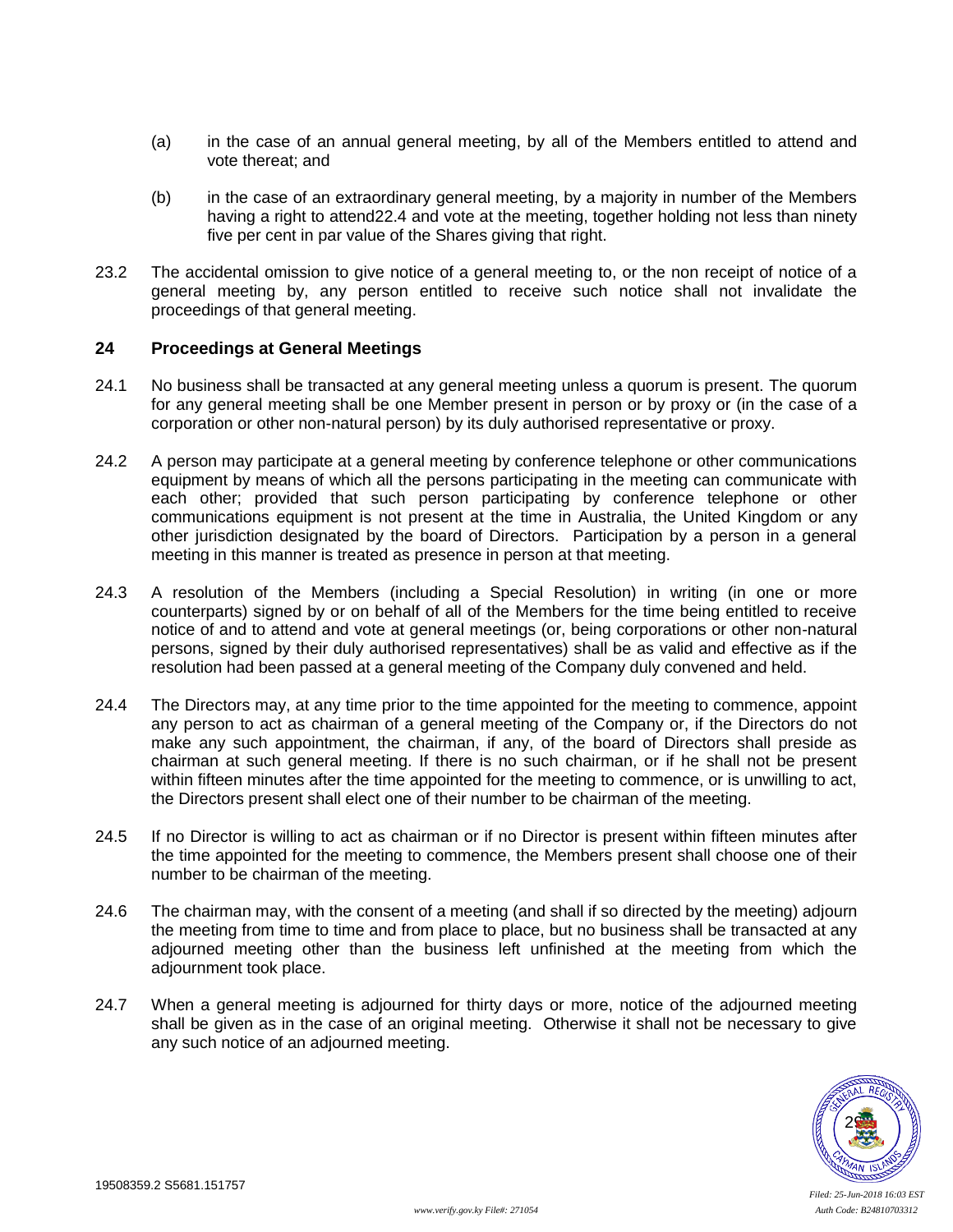- 24.8 A resolution put to the vote of the meeting shall be decided on a show of hands unless before, or on the declaration of the result of, the show of hands, the chairman demands a poll, or any other Member or Members collectively present in person or by proxy (or in the case of a corporation or other non-natural person, by its duly authorised representative or proxy) and holding at least ten percent in par value of the Shares giving a right to attend and vote at the meeting demand a poll.
- 24.9 Unless a poll is duly demanded and the demand is not withdrawn a declaration by the chairman that a resolution has been carried or carried unanimously, or by a particular majority, or lost or not carried by a particular majority, an entry to that effect in the minutes of the proceedings of the meeting shall be conclusive evidence of that fact without proof of the number or proportion of the votes recorded in favour of or against such resolution.
- 24.10 The demand for a poll may be withdrawn.
- 24.11 Except on a poll demanded on the election of a chairman or on a question of adjournment, a poll shall be taken as the chairman reasonably directs, and the result of the poll shall be deemed to be the resolution of the general meeting at which the poll was demanded.
- 24.12 A poll demanded on the election of a chairman, on a question of adjournment or on any other question shall be taken forthwith.
- 24.13 In the case of an equality of votes, whether on a show of hands or on a poll, the chairman shall not be entitled to a second or casting vote.

#### <span id="page-34-0"></span>**25 Votes of Members**

- 25.1 Subject to a matter requiring a separate vote of the holders of any class of Shares under these Articles or the Statute, the holders of the Common Shares will vote together on all matters as a single class.
- 25.2 Subject to any rights or restrictions attached to any Shares, including pursuant to Article [3](#page-15-0) and pursuant to the provisions of these Articles regarding the Preferred Shares, on a show of hands every Member who (being an individual) is present in person or by proxy or, if a corporation or other non-natural person is present by its duly authorised representative or by proxy, shall have one vote and on a poll every Member present in any such manner shall have one vote for every Share of which he is the holder.
- 25.3 In the case of joint holders the vote of the senior holder who tenders a vote, whether in person or by proxy (or, in the case of a corporation or other non-natural person, by its duly authorised representative or proxy), shall be accepted to the exclusion of the votes of the other joint holders, and seniority shall be determined by the order in which the names of the holders stand in the Register of Members.
- 25.4 A Member of unsound mind, or in respect of whom an order has been made by any court, having jurisdiction in lunacy, may vote, whether on a show of hands or on a poll, by his committee, receiver, curator bonis, or other person on such Member's behalf appointed by that court, and any such committee, receiver, curator bonis or other person may vote by proxy.
- 25.5 No person shall be entitled to vote at any general meeting unless he is registered as a Member on the record date for such meeting nor unless all calls or other monies then payable by him in respect of Shares have been paid.

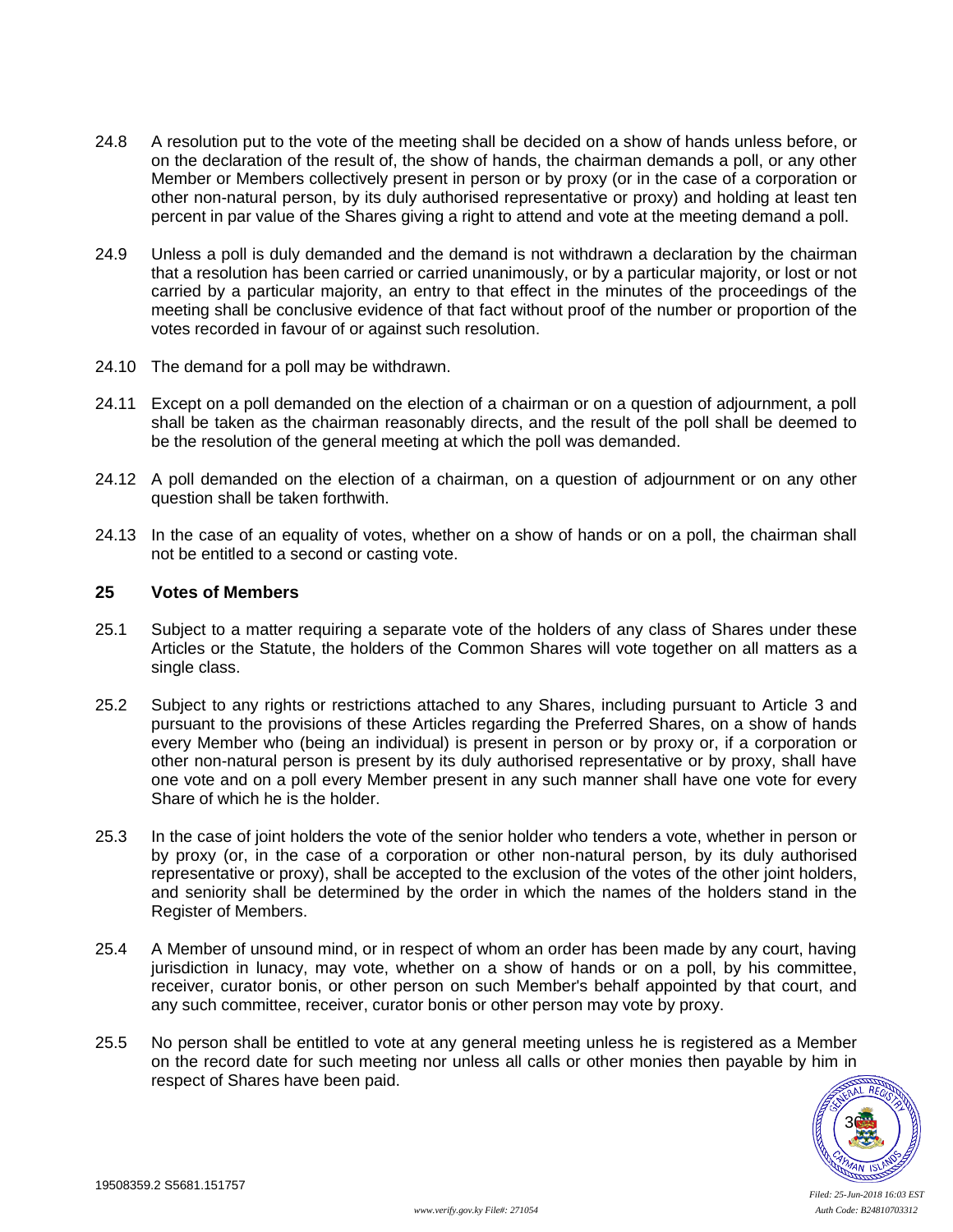- 25.6 No objection shall be raised as to the qualification of any voter except at the general meeting or adjourned general meeting at which the vote objected to is given or tendered and every vote not disallowed at the meeting shall be valid. Any objection made in due time in accordance with this Article shall be referred to the chairman whose decision shall be final and conclusive.
- 25.7 On a poll or on a show of hands votes may be cast either personally or by proxy (or in the case of a corporation or other non-natural person by its duly authorised representative or proxy). A Member may appoint more than one proxy or the same proxy under one or more instruments to attend and vote at a meeting. Where a Member appoints more than one proxy the instrument of proxy shall state which proxy is entitled to vote on a show of hands and shall specify the number of Shares in respect of which each proxy is entitled to exercise the related votes.
- 25.8 On a poll, a Member holding more than one Share need not cast the votes in respect of his Shares in the same way on any resolution and therefore may vote a Share or some or all such Shares either for or against a resolution and/or abstain from voting a Share or some or all of the Shares and, subject to the terms of the instrument appointing him, a proxy appointed under one or more instruments may vote a Share or some or all of the Shares in respect of which he is appointed either for or against a resolution and/or abstain from voting a Share or some or all of the Shares in respect of which he is appointed.
- 25.9 Nothing in these Articles shall give, or be deemed to give, any holder of a Preferred Share a right to vote on matters except where these Articles expressly specify that a holder of "Preferred Shares" (and not "Shares") has the right to vote on such matter.

### **26 Proxies**

- 26.1 The instrument appointing a proxy shall be in writing and shall be executed under the hand of the appointor or of his attorney duly authorised in writing, or, if the appointor is a corporation or other non natural person, under the hand of its duly authorised representative. A proxy need not be a Member.
- 26.2 Subject to Article [26.3](#page-35-0) below, the Directors may, in the notice convening any meeting or adjourned meeting, or in an instrument of proxy sent out by the Company, specify the manner by which the instrument appointing a proxy shall be deposited and the place and the time (being not later than the time appointed for the commencement of the meeting or adjourned meeting to which the proxy relates) at which the instrument appointing a proxy shall be deposited. In the absence of any such direction from the Directors in the notice convening any meeting or adjourned meeting or in an instrument of proxy sent out by the Company, the instrument appointing a proxy shall be deposited physically at the Registered Office not less than 48 hours before the time appointed for the meeting or adjourned meeting to commence at which the person named in the instrument proposes to vote.
- <span id="page-35-0"></span>26.3 An instrument of proxy relating to any class meeting or adjourned class meeting of the Preferred Share holders may be deposited physically at the Registered Office at any time prior to such meeting or deposited at the meeting at any time during the meeting at which the person named in the instrument proposes to vote.
- 26.4 The chairman may in any event at his discretion declare that an instrument of proxy shall be deemed to have been duly deposited. An instrument of proxy that is not deposited in the manner permitted, or which has not been declared to have been duly deposited by the chairman, shall be invalid.

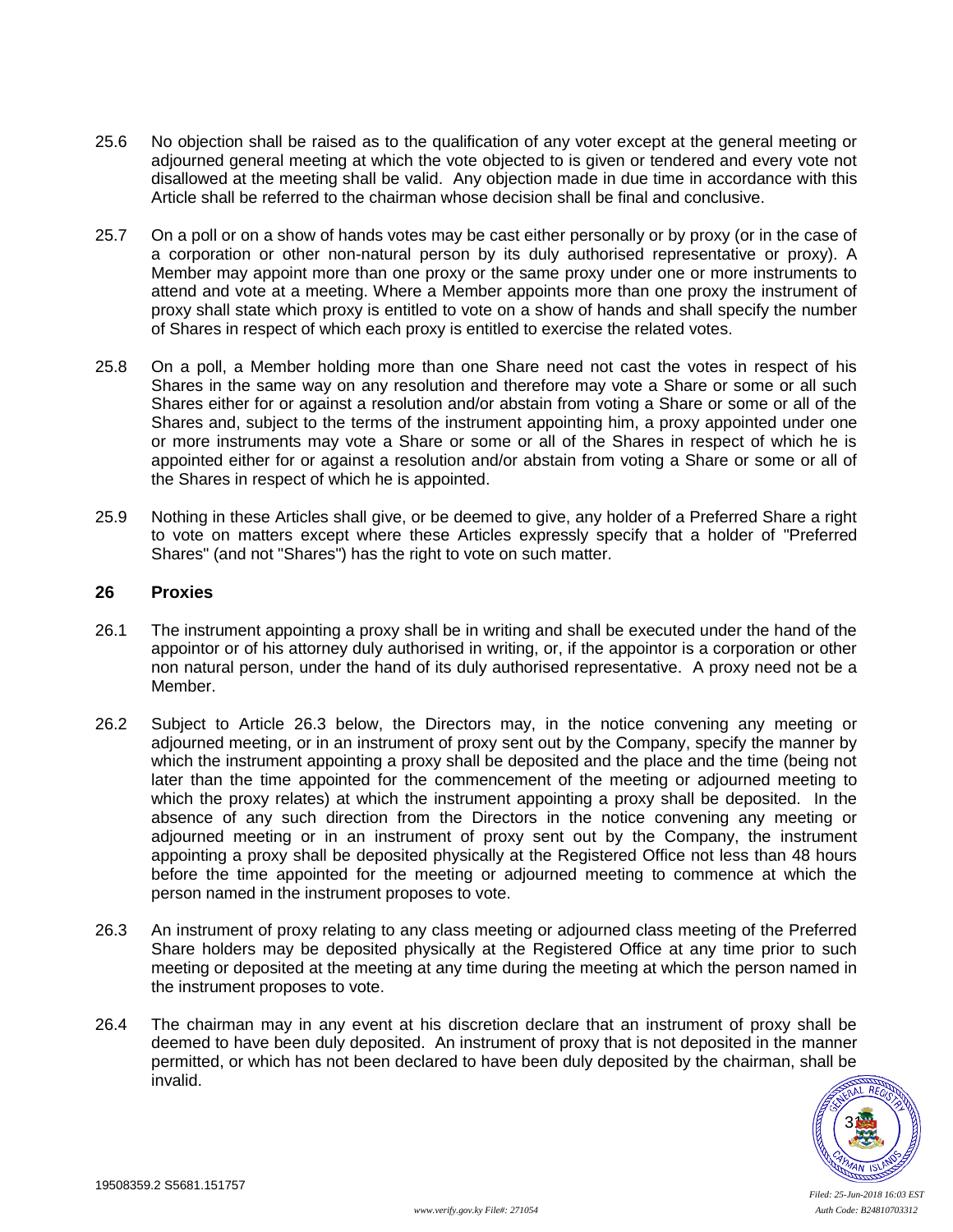- 26.5 The instrument appointing a proxy may be in any usual or common form (or such other form as the Directors may approve) and may be expressed to be for a particular meeting or any adjournment thereof or generally until revoked. An instrument appointing a proxy shall be deemed to include the power to demand or join or concur in demanding a poll.
- 26.6 Votes given in accordance with the terms of an instrument of proxy shall be valid notwithstanding the previous death or insanity of the principal or revocation of the proxy or of the authority under which the proxy was executed, or the transfer of the Share in respect of which the proxy is given unless notice in writing of such death, insanity, revocation or transfer was received by the Company at the Registered Office before the commencement of the general meeting, or adjourned meeting at which it is sought to use the proxy.

#### **27 Corporate Members**

Any corporation or other non-natural person which is a Member may in accordance with its constitutional documents, or in the absence of such provision by resolution of its directors or other governing body, authorise such person as it thinks fit to act as its representative at any meeting of the Company or of any class of Members, and the person so authorised shall be entitled to exercise the same powers on behalf of the corporation which he represents as the corporation could exercise if it were an individual Member.

#### **28 Shares that May Not be Voted**

Shares in the Company that are beneficially owned by the Company shall not be voted, directly or indirectly, at any meeting and shall not be counted in determining the total number of issued and outstanding Shares at any given time.

#### <span id="page-36-0"></span>**29 Directors**

There shall be a board of Directors consisting of eleven persons (exclusive of alternate Directors); provided that, subject to the provisions of Articles [31.1](#page-37-1) to [31.4,](#page-37-2) this limit may be increased or decreased by Ordinary Resolution.

### **30 Powers of Directors**

- 30.1 Subject to the provisions of the Statute, the Memorandum and these Articles and to any directions given by Special Resolution, the business of the Company shall be managed by the Directors who may exercise all the powers of the Company. No alteration of the Memorandum or Articles and no such direction shall invalidate any prior act of the Directors which would have been valid if that alteration had not been made or that direction had not been given. A duly convened meeting of Directors at which a quorum is present may exercise all powers exercisable by the Directors.
- 30.2 All cheques, promissory notes, drafts, bills of exchange and other negotiable or transferable instruments and all receipts for monies paid to the Company shall be signed, drawn, accepted, endorsed or otherwise executed as the case may be in such manner as the Directors shall determine by resolution.
- 30.3 The Directors acting by unanimous resolution on behalf of the Company may pay a gratuity or pension or allowance on retirement to any Director who has held any other salaried office or place of profit with the Company or to his widow or dependants and may make contributions to

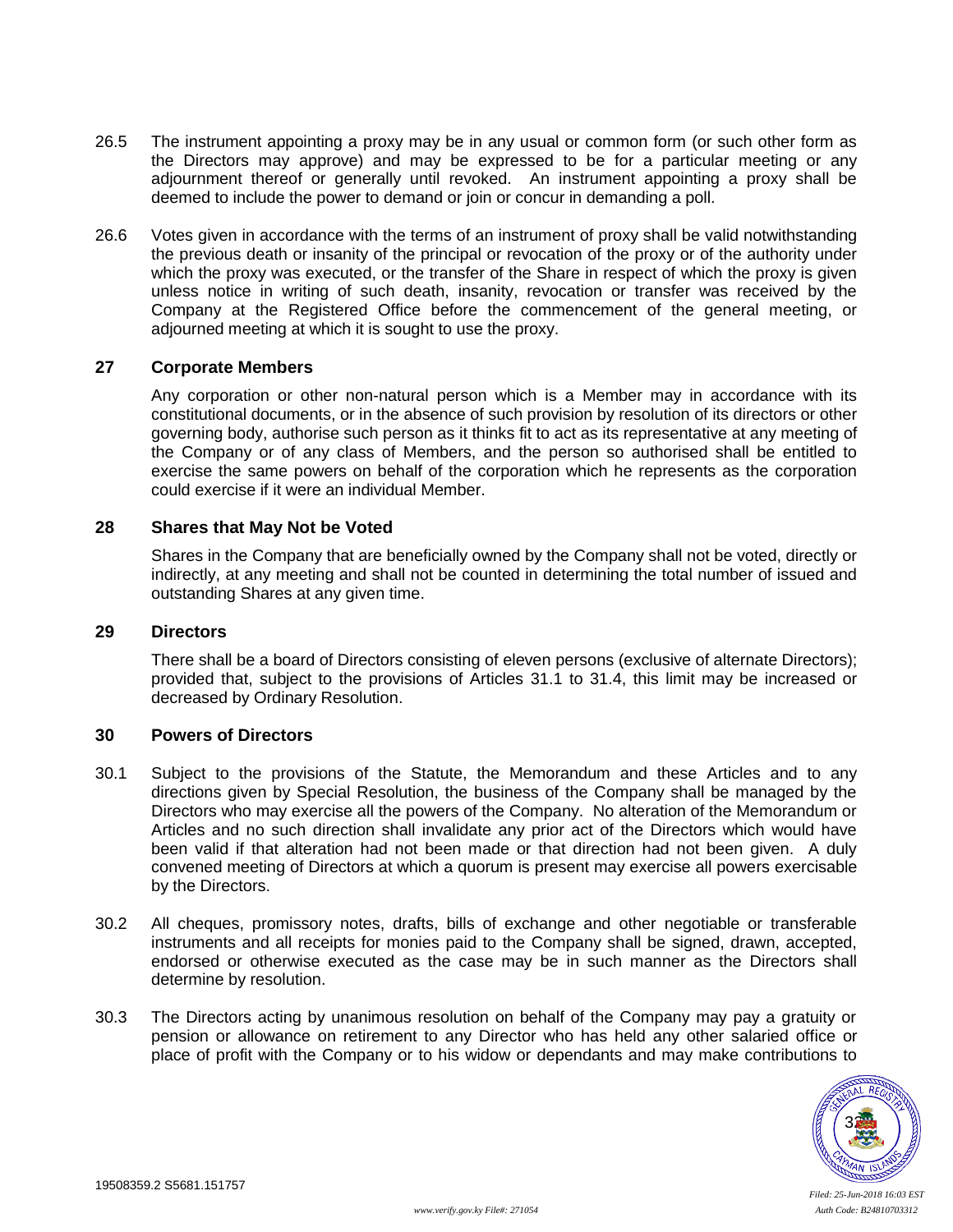any fund and pay premiums for the purchase or provision of any such gratuity, pension or allowance.

30.4 The Directors may exercise all the powers of the Company to borrow money and to mortgage or charge its undertaking, property and assets (present and future) and uncalled capital or any part thereof and to issue debentures, debenture stock, mortgages, bonds and other such securities whether outright or as security for any debt, liability or obligation of the Company or of any third party.

#### <span id="page-37-0"></span>**31 Appointment and Removal of Directors**

- <span id="page-37-1"></span>31.1 For as long as a Principal Shareholder holds at least 14% of the issued and outstanding Common Shares, such Principal Shareholder may appoint up to two individuals as Directors.
- <span id="page-37-3"></span>31.2 For as long as a Principal Shareholder holds at least 7% but less than 14% of the issued and outstanding Common Shares, such Principal Shareholder may appoint one individual as a Director.
- 31.3 Subject to Article [31.4,](#page-37-2) each Principal Shareholder may appoint, replace or remove Directors appointed in accordance with Articles [31.1](#page-37-1) and [31.2](#page-37-3) by written notice to the Company; provided that such Principal Shareholder may not appoint or replace any such Directors if such Principal Shareholder's ownership of Common Shares is below the threshold specified in such Articles at any time after the time of such appointment. The appointment, replacement or removal shall take effect when the notice is delivered to the Company, unless the notice indicates a later effective time.
- <span id="page-37-2"></span>31.4 In the event that any Director appointed in accordance with Article [31.1](#page-37-1) or [31.2](#page-37-3) for any reason ceases to serve as a Director, the Principal Shareholder that appointed such individual shall have the right to appoint a different individual pursuant to Articles [31.1](#page-37-1) or [31.2](#page-37-3) to fill the vacant directorship; provided that such Principal Shareholder may not appoint or replace any such Director if such Principal Shareholder's ownership of Common Shares is below the threshold specified in such Articles at the relevant time. If any Principal Shareholder ceases at any point in time to hold the requisite percentage of the issued and outstanding Common Shares necessary to designate the number of Directors that had previously been designated by such Principal Shareholder, then the Principal Shareholders shall cause the appropriate number of Directors designated by such Principal Shareholder to immediately be removed as Directors by written notice to the Company and the authorised number of Directors shall be reduced by the number of Directors who are so removed; provided that if after the removal of such Directors, such Principal Shareholder would still have the power to designate one Director, then such Principal Shareholder shall be permitted to decide which of its designees are removed as Directors.
- 31.5 Subject to the provisions of Articles [31.1](#page-37-1) to [31.4](#page-37-2) and to Article [31.6,](#page-37-4) and to any maximum number imposed by Article [29,](#page-36-0) the Company may by Ordinary Resolution appoint any person as a Director of the Company and may in like manner remove from office any person so appointed.
- <span id="page-37-4"></span>31.6 The Chief Executive Officer of the Company (who shall be appointed and may be removed by the Directors) shall be appointed as a Director. If the Chief Executive Officer ceases to serve as Chief Executive Officer, then he or she shall be immediately removed as a Director and the new Chief Executive Officer, if any, shall be appointed as a Director.

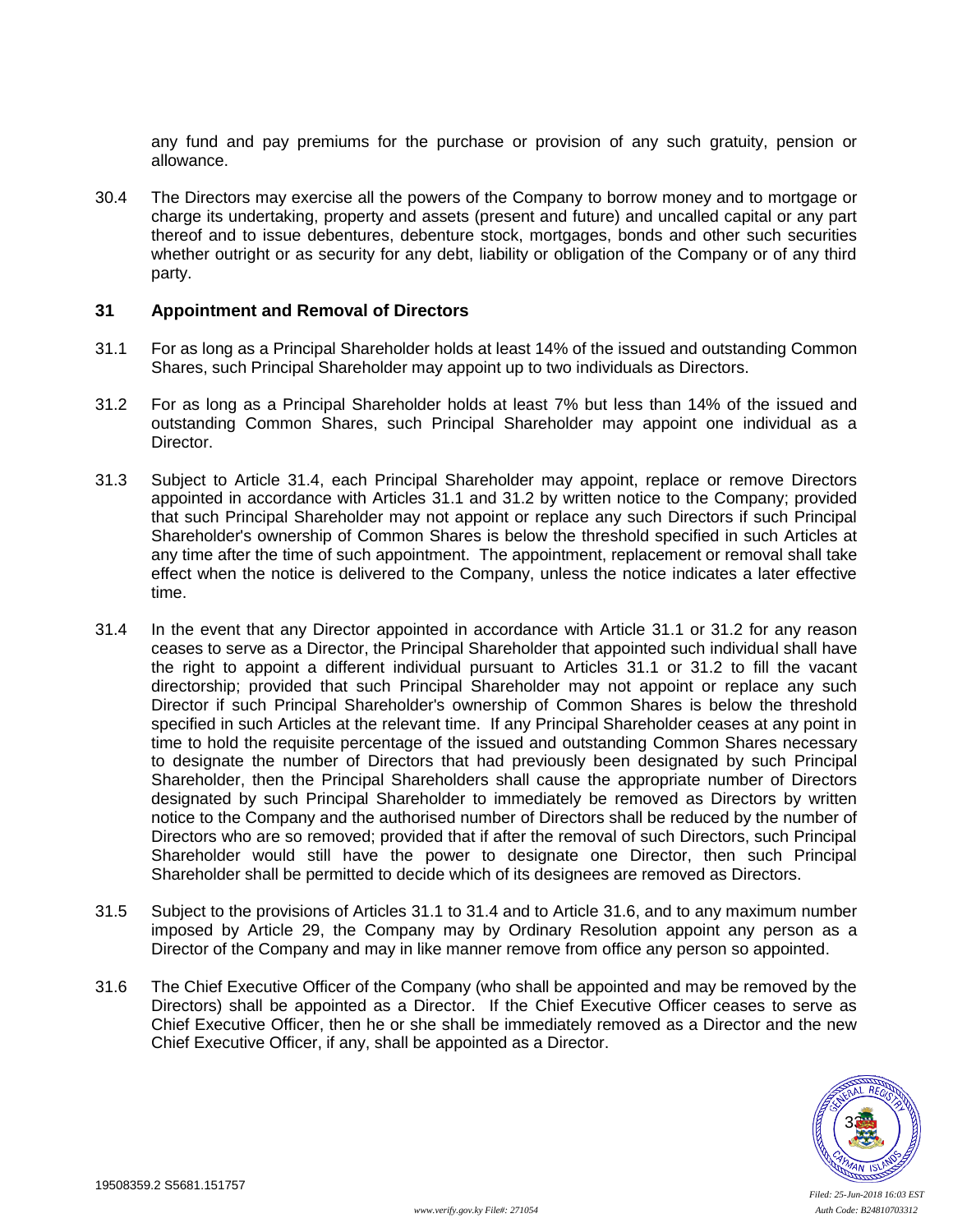31.7 For so long as a Principal Shareholder holds at least 7% of the issued and outstanding Common Shares, it shall be entitled to designate one observer (a "**Board Observer**") to participate in all meetings, including telephonic meetings, of the Directors and all committees that the Directors may establish. No Board Observer shall have any voting rights with respect to any action brought by the Directors or any fiduciary obligations to the Company or the Shareholders. Notwithstanding the foregoing, Board Observers shall not be entitled to attend any portion of a meeting of the Directors or any committee thereof that would constitute, or be deemed to constitute, a waiver of the attorney-client privilege. Board Observers shall be entitled to receive all materials provided to members of the Directors or any committee thereof in preparation for meetings unless the provision of such materials would constitute, or be deemed to constitute, a waiver of the attorney-client privilege. Board Observers shall receive notice of all actions taken by the Directors or any committee thereof, whether such action is taken at a meeting. Each Board Observer shall be bound by the same confidentiality obligations as the members of the Board. Each such Principal Shareholder may cause its Board Observer to resign and/or appoint a replacement Board Observer from time to time by giving written notice to the Company.

### **32 Vacation of Office of Director**

The office of a Director shall be vacated if:

- (a) the Director gives notice in writing to the Company that he resigns the office of Director; or
- (b) the Director dies; or
- (c) the Director is found to be or becomes of unsound mind; or
- (d) the Director is removed in accordance with Article [31.](#page-37-0)

### **33 Proceedings of Directors**

- 33.1 The quorum for the transaction of the business of the Directors shall be a majority in voting power of all the Directors from time to time being present at a meeting of the Directors held in accordance with these Articles. If a quorum shall not be present at any meeting of the Directors, the Directors present at such meeting may adjourn the meeting from time to time, without notice other than announcement at the meeting, until a quorum shall be present.
- 33.2 A person who holds office as an alternate Director shall, if his appointor is not present, be counted in the quorum. A Director who also acts as an alternate Director shall, if his appointor is not present, count twice towards the quorum.
- 33.3 All meetings of the Directors or any committee of Directors shall be held outside Australia, the United Kingdom and any other jurisdiction designated by the Directors and subject to the guidelines adopted or to be adopted by the Directors.
- 33.4 Subject to the provisions of the Articles, the Directors may regulate their proceedings as they deem appropriate. Any matter requiring the vote or consent of the Directors or a committee thereof shall (subject to any express provision of these Articles) require approval of a majority of the voting power of the Directors or members of such committee.

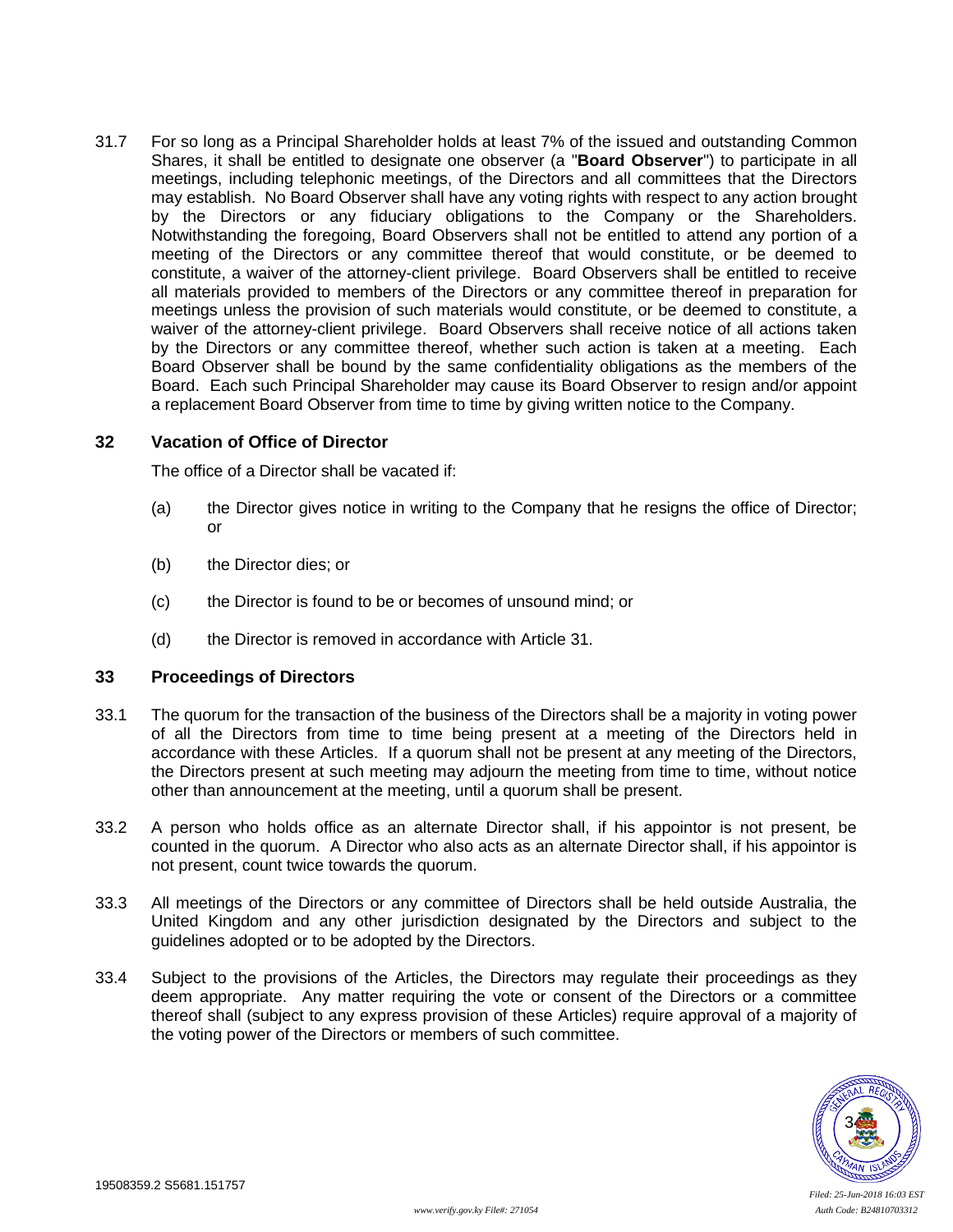- 33.5 Each Director shall have one vote; provided, however, that any Director appointed by a Principal Shareholder shall be entitled to cast more than one vote under the following circumstances: (i) if any Director appointed by a Principal Shareholder pursuant to Article [31.1](#page-37-1) is not present at such meeting or is unable to vote, then one Director appointed by such Principal Shareholder who is present at the meeting shall be given an aggregate number of additional votes equal to the aggregate number of absent Directors and Directors unable to vote appointed by such Principal Shareholder (and such Directors who are absent or unable to vote shall be deemed to have given a proxy to vote at such meeting to any other such Director who is present at such meeting and able to vote and was appointed by the same Principal Shareholder to serve as a Director); or (ii) if any Principal Shareholder has the right under Article [31.1](#page-37-1) to appoint up to two Directors, but has not appointed one such Director, then any Director appointed by such Principal Shareholder shall be given one additional vote.
- 33.6 A Director who is also an alternate Director shall be entitled in the absence of his appointor to a separate vote on behalf of his appointor in addition to his own vote.
- 33.7 A person may participate in a meeting of the Directors or committee of Directors by conference telephone or other communications equipment by means of which all the persons participating in the meeting can communicate with each other at the same time; provided that such person participating by conference telephone or other communications equipment is not present at the time in Australia, the United Kingdom or any other jurisdiction designated by the board of Directors. Participation by a person in a meeting in this manner is treated as presence in person at that meeting. Unless otherwise determined by the Directors the meeting shall be deemed to be held at the place where the chairman is located at the start of the meeting.
- 33.8 A resolution of the Directors may not be passed in writing.
- 33.9 Unless notice is waived: (i) in writing by each Director (or their alternates) that did not receive such notice; or (ii) by the attendance at the relevant meeting of such Director(s) that did not receive such notice for any purpose other than solely to protest the inadequacy of such notice:
	- (a) a schedule of regular meetings of the Directors may be adopted by the Directors from time to time (in accordance with Article 27.4), such meetings to be held at such places and times as determined by the Directors; provided that notice of the adoption of a schedule of regular meetings of the Board, if any, shall be given to any Directors (or Board Observers) who were not present at the meeting at which such schedule was adopted; and
	- (b) special meetings of the Directors may be called by any two Directors. Any such meeting shall be held on such date, at such place and at such time as the Directors calling such meeting shall specify in the notice of the meeting which shall be delivered to each other Director (and each Board Observer) at least 96 hours prior to such meeting (unless waived (i) in writing by each Director and Board Observer that did not receive such notice or (ii) by the attendance at such meeting of each such Director and Board Observer, as applicable, that did not receive such notice for any purpose other than solely to protest the inadequacy of such notice). The purpose of and business to be transacted at such special meeting must be specified in the notice (or waiver of notice) of such meeting.

To any such notice of a meeting of the Directors the provisions of Article [47.1](#page-46-1) relating to the giving of notices by the Company to the Members shall apply *mutatis mutandis*.

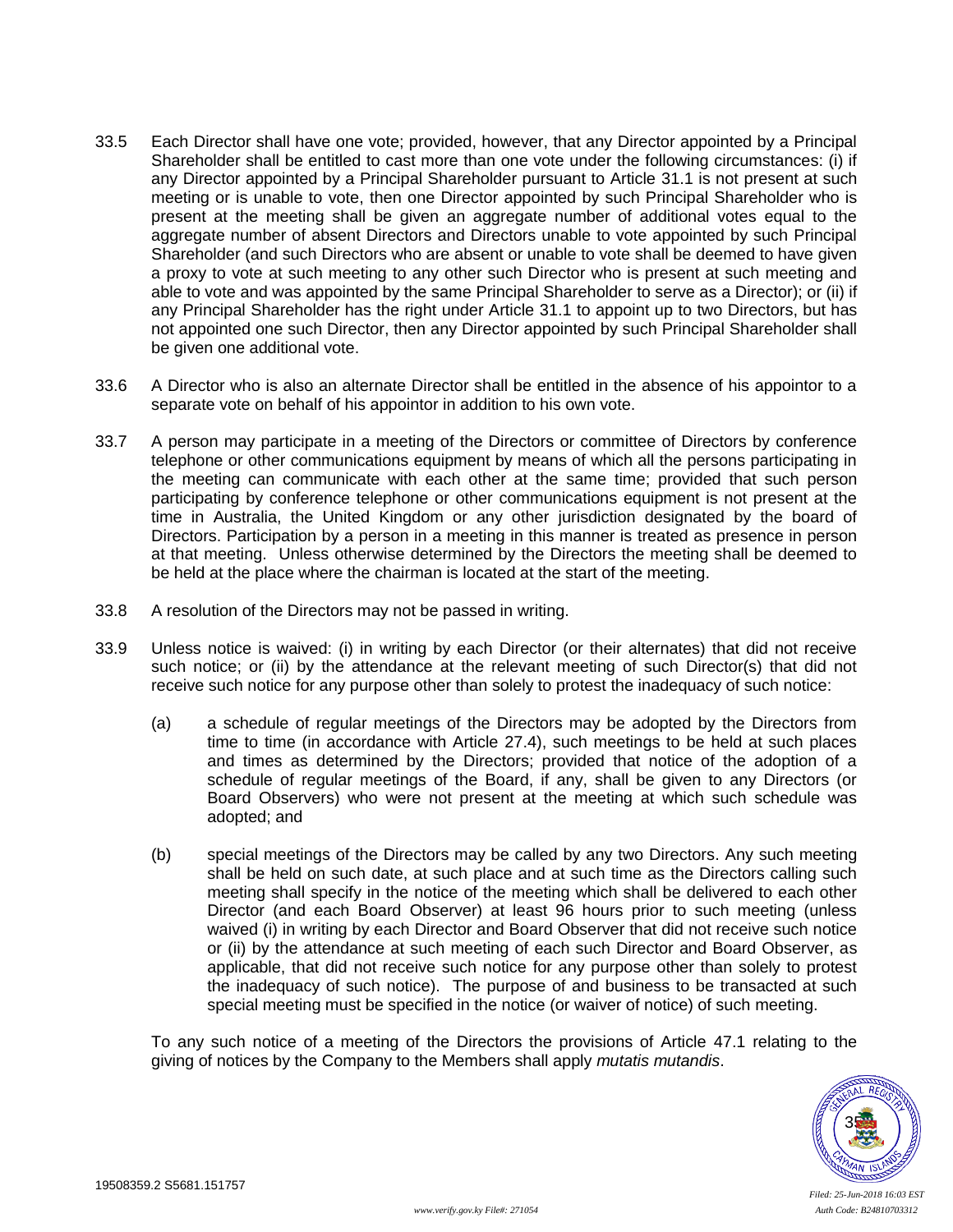- 33.10 Unless the Directors have appointed a chairman of the board, the Directors present at any meeting may choose one of their number to act as the chairman solely for such meeting.
- 33.11 All acts done by any meeting of the Directors or of a committee of the Directors (including any person acting as an alternate Director) shall, notwithstanding that it is afterwards discovered that there was some defect in the appointment of any Director or alternate Director, and/or that they or any of them were disqualified, and/or had vacated their office and/or were not entitled to vote, be as valid as if every such person had been duly appointed and/or not disqualified to be a Director or alternate Director and/or had not vacated their office and/or had been entitled to vote, as the case may be.
- 33.12 A Director but not an alternate Director may be represented at any meetings of the board of Directors by a proxy appointed in writing by him. The proxy shall count towards the quorum and the vote of the proxy shall for all purposes be deemed to be that of the appointing Director.

#### **34 [***Intentionally left blank.***]**

## **35 Directors' Interests**

- 35.1 A Director or alternate Director may hold any other office or place of profit under the Company (other than the office of Auditor) in conjunction with his office of Director for such period and on such terms as to remuneration and otherwise as the Directors may determine.
- 35.2 A Director or alternate Director may act by himself or by, through or on behalf of his firm in a professional capacity for the Company and he or his firm shall be entitled to remuneration for professional services as if he were not a Director or alternate Director.
- 35.3 A Director or alternate Director may be or become a director or other officer of or otherwise interested in any company promoted by the Company or in which the Company may be interested as a shareholder, a contracting party or otherwise, and no such Director or alternate Director shall be accountable to the Company for any remuneration or other benefits received by him as a director or officer of, or from his interest in, such other company.
- 35.4 No person shall be disqualified from the office of Director or alternate Director or prevented by such office from contracting with the Company, either as vendor, purchaser or otherwise, nor shall any such contract or any contract or transaction entered into by or on behalf of the Company in which any Director or alternate Director shall be in any way interested be or be liable to be avoided, nor shall any Director or alternate Director so contracting or being so interested be liable to account to the Company for any profit realised by or arising in connection with any such contract or transaction by reason of such Director or alternate Director holding office or of the fiduciary relationship thereby established. A Director (or his alternate Director in his absence) shall be at liberty to vote in respect of any contract or transaction which he is interested provided that the nature of the interest of any Director or alternate Director in any such contract or transaction shall be disclosed by him at or prior to its consideration and any vote thereon.
- 35.5 A general notice that a Director or alternate Director is a shareholder, director, officer or employee of any specified firm or company and is to be regarded as interested in any transaction with such firm or company shall be sufficient disclosure for the purposes of voting on a resolution in respect of a contract or transaction in which he has an interest, and after such general notice it shall not be necessary to give special notice relating to any general transaction.

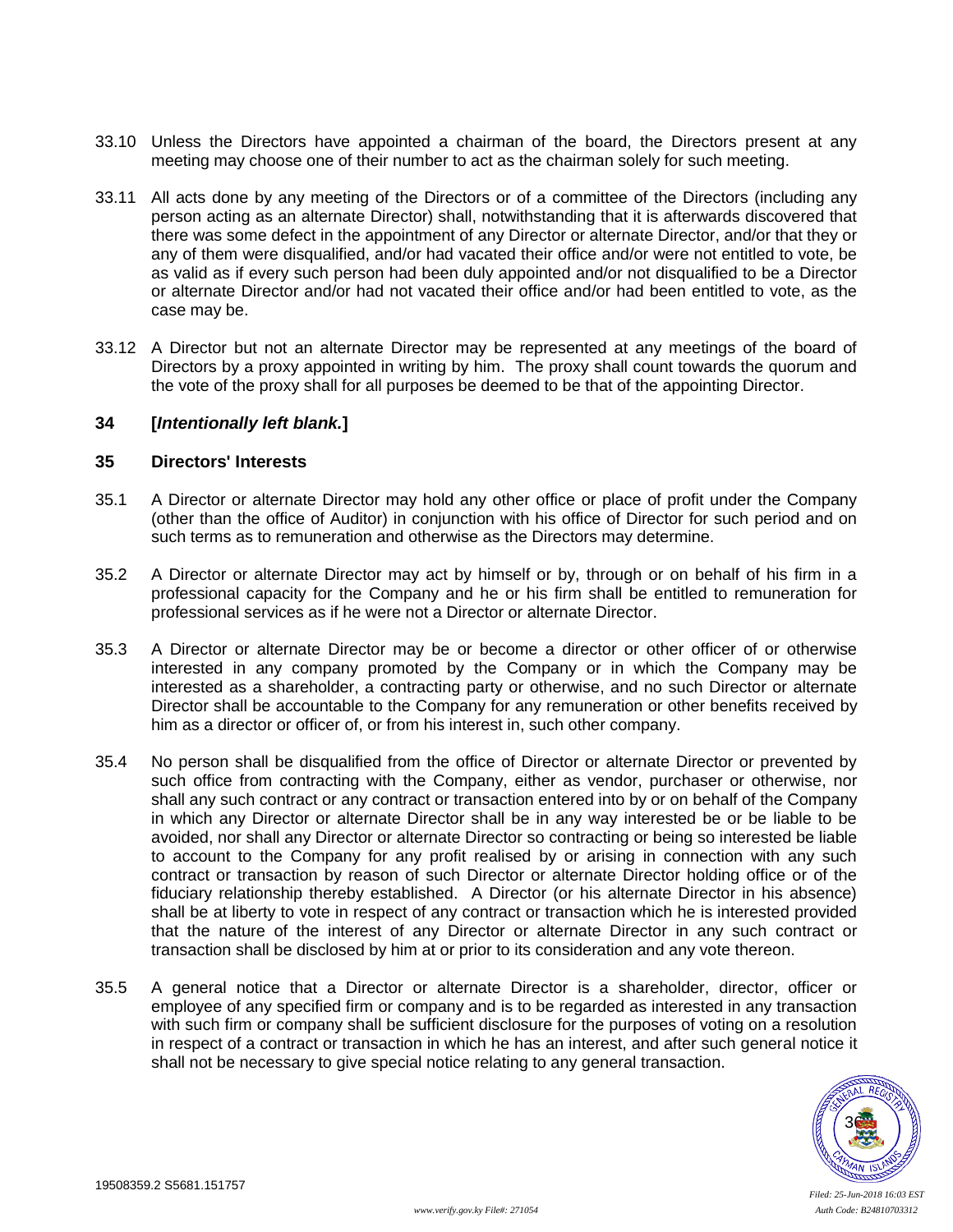## **36 Minutes**

The Directors shall cause minutes to be made in books kept for the purpose of all appointments of officers made by the Directors, all proceedings at meetings of the Company or the holders of any class of Shares and of the Directors, and of committees of the Directors, including the names of the Directors or alternate Directors present at each meeting.

## **37 Delegation of Directors' Powers**

- 37.1 The Directors may delegate any of their powers, authorities and discretions, including the power to sub-delegate, to any committee consisting of one or more Directors. They may also delegate to any managing director or any Director holding any other executive office such of their powers, authorities and discretions as they consider desirable to be exercised by him provided that an alternate Director may not act as managing director and the appointment of a managing director shall be revoked forthwith if he ceases to be a Director. Any such delegation may be made subject to any conditions the Directors may impose and either collaterally with or to the exclusion of their own powers and any such delegation may be revoked or altered by the Directors. Subject to any such conditions, the proceedings of a committee of Directors shall be governed by these Articles regulating the proceedings of Directors, so far as they are capable of applying.
- 37.2 The Directors may establish any committees, local boards or agencies or appoint any person to be a manager or agent for managing the affairs of the Company and may appoint any person to be a member of such committees, local boards or agencies. Any such appointment may be made subject to any conditions the Directors may impose, and either collaterally with or to the exclusion of their own powers and any such appointment may be revoked or altered by the Directors. Subject to any such conditions, the proceedings of any such committee, local board or agency shall be governed by the Articles regulating the proceedings of Directors, so far as they are capable of applying.
- 37.3 The Directors may by power of attorney or otherwise appoint any person to be the agent of the Company on such conditions as the Directors may determine, provided that the delegation is not to the exclusion of their own powers and may be revoked by the Directors at any time.
- 37.4 The Directors may by power of attorney or otherwise appoint any company, firm, person or body of persons, whether nominated directly or indirectly by the Directors, to be the attorney or authorised signatory of the Company for such purpose and with such powers, authorities and discretions (not exceeding those vested in or exercisable by the Directors under the Articles) and for such period and subject to such conditions as they may think fit, and any such powers of attorney or other appointment may contain such provisions for the protection and convenience of persons dealing with any such attorneys or authorised signatories as the Directors may think fit and may also authorise any such attorney or authorised signatory to delegate all or any of the powers, authorities and discretions vested in him.
- 37.5 The Directors may appoint such officers of the Company (including, for the avoidance of doubt and without limitation, any secretary) as they consider necessary on such terms, at such remuneration and to perform such duties, and subject to such provisions as to disqualification and removal as the Directors may think fit. Unless otherwise specified in the terms of his appointment an officer of the Company may be removed by resolution of the Directors or Members. An officer of the Company may vacate his office at any time if he gives notice in writing to the Company that he resigns his office.

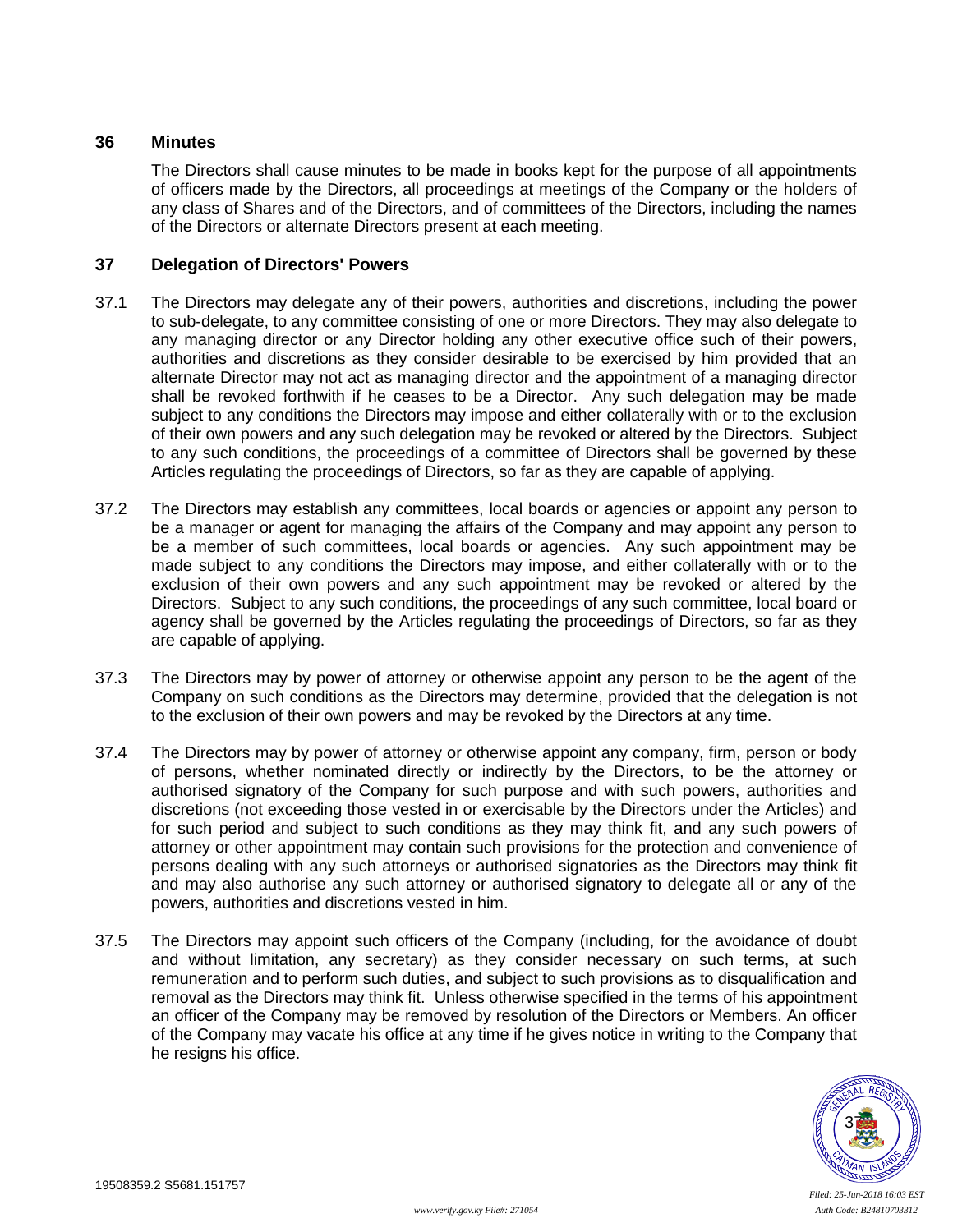## **38 Alternate Directors**

- 38.1 Any Director (but not an alternate Director) may by writing appoint any other Director, or any other person willing to act, to be an alternate Director and by writing may remove from office an alternate Director so appointed by him.
- 38.2 An alternate Director shall be entitled to receive notice of all meetings of Directors and of all meetings of committees of Directors of which his appointor is a member, to attend and vote at every such meeting at which the Director appointing him is not personally present and generally to perform all the functions of his appointor as a Director in his absence.
- 38.3 An alternate Director shall cease to be an alternate Director if his appointor ceases to be a Director.
- 38.4 Any appointment or removal of an alternate Director shall be by notice to the Company signed by the Director making or revoking the appointment or in any other manner approved by the Directors.
- 38.5 Subject to the provisions of these Articles, an alternate Director shall be deemed for all purposes to be a Director and shall alone be responsible for his own acts and defaults and shall not be deemed to be the agent of the Director appointing him.

## **39 No Minimum Shareholding**

The Company in general meeting may fix a minimum shareholding required to be held by a Director, but unless and until such a shareholding qualification is fixed a Director is not required to hold Shares.

## **40 Remuneration of Directors**

- 40.1 Directors shall be entitled to prompt reimbursement by the Company of all reasonable out-ofpocket expenses (including travel expenses) incurred in the course of the performance of their duties, and shall otherwise be entitled to such compensation for their services in their capacity as Directors as the Company may approve by Ordinary Resolution from time to time.
- 40.2 The Directors may by resolution approve additional remuneration to any Director for any services which in the opinion of the Directors go beyond his ordinary routine work as a Director. Any fees paid to a Director who is also counsel, attorney or solicitor to the Company, or otherwise serves it in a professional capacity shall be in addition to his remuneration as a Director.

# **41 [***Intentionally left blank.***]**

### **42 Seal**

42.1 The Company may, if the Directors so determine, have a Seal. The Seal shall only be used by the authority of the Directors or of a committee of the Directors authorised by the Directors. Every instrument to which the Seal has been affixed shall be signed by at least one person who shall be either a Director or some officer of the Company or other person appointed by the Directors for the purpose.

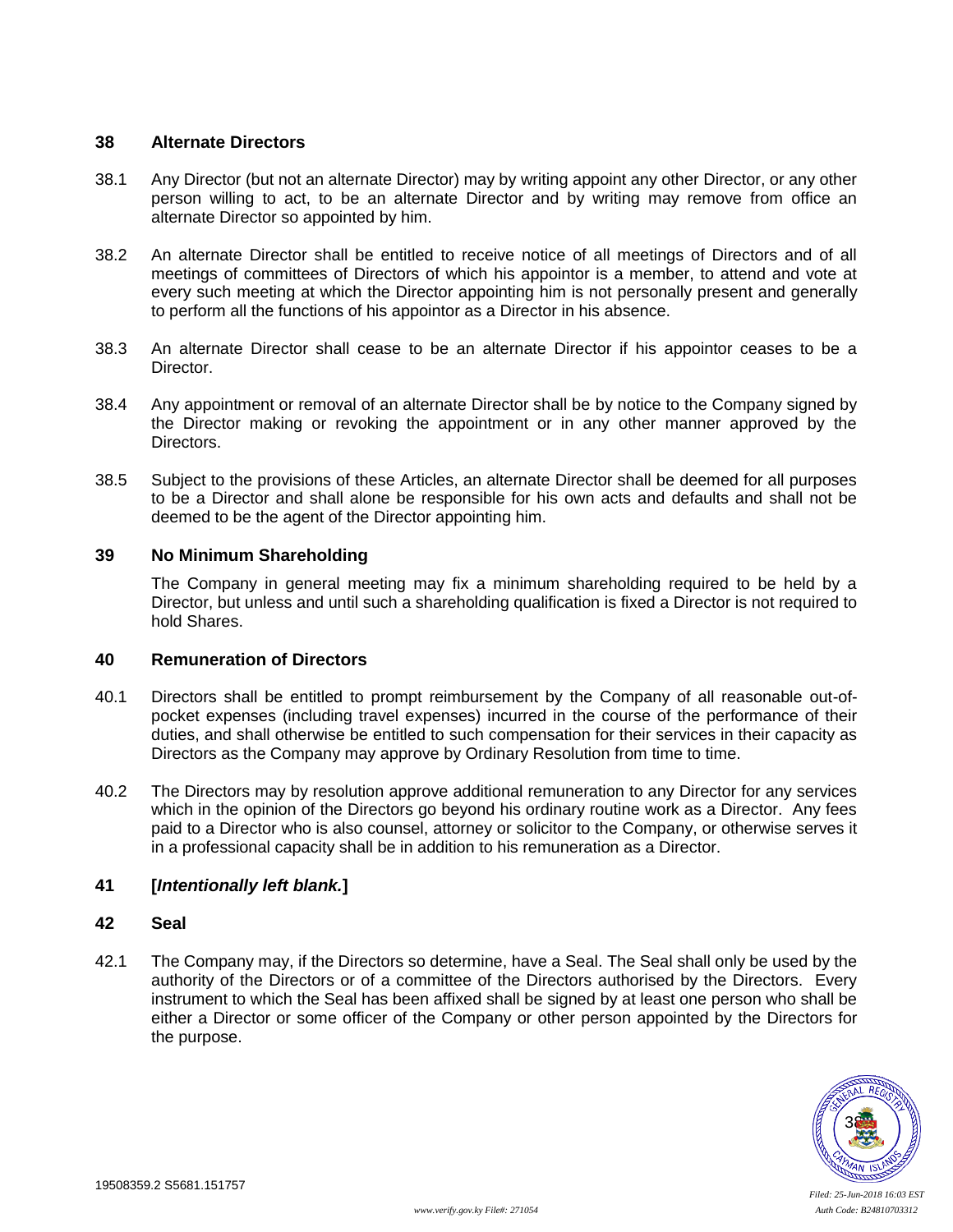- 42.2 The Company may have for use in any place or places outside the Cayman Islands a duplicate Seal or Seals each of which shall be a facsimile of the common Seal of the Company and, if the Directors so determine, with the addition on its face of the name of every place where it is to be used.
- 42.3 A Director or officer, representative or attorney of the Company may without further authority of the Directors affix the Seal over his signature alone to any document of the Company required to be authenticated by him under seal or to be filed with the Registrar of Companies in the Cayman Islands or elsewhere wheresoever.

### <span id="page-43-0"></span>**43 Dividends, Distributions and Reserve**

- 43.1 Subject to the Statute and these Articles, including the provisions hereof relating to the Preferred Shares, and except as otherwise provided by the rights and restrictions attached to any Shares, (a) the Directors may resolve to pay Dividends and other distributions on Shares in issue and authorise payment of the Dividends or other distributions out of the funds of the Company lawfully available therefor and (b) a Dividend (other than a Dividend with respect to the Preferred Shares) shall be deemed to be an interim Dividend unless the terms of the resolution pursuant to which the Directors resolve to pay such Dividend specifically state that such Dividend shall be a final Dividend. No Dividend or other distribution shall be paid except out of the realised or unrealised profits of the Company, out of the share premium account or as otherwise permitted by the Statute.
- 43.2 Subject to the Statute and this Article and except as otherwise provided by the rights and restrictions attached to any Shares, the Company by Ordinary Resolution may declare dividends, but no dividend shall exceed the amount recommended by the Directors.
- 43.3 Except as otherwise provided by the rights and restrictions attached to any Shares, all Dividends and other distributions shall be declared and paid according to the amounts paid up on the Shares on which the Dividend and other distribution is paid and except as otherwise provided by the rights attached to any Shares, all Dividends and other distributions shall be apportioned and paid proportionately according to the amounts paid up on the Shares during any portion or portions of the period in respect of which the Dividend and other distribution is paid. If any Share (including the Preferred Shares) is issued on terms providing that it shall rank for Dividend as from a particular date, that Share shall rank for Dividend accordingly.
- 43.4 The Directors may deduct from any Dividend or other distribution payable to any Member all sums of money (if any) then payable by him to the Company on account of calls or otherwise.
- 43.5 Subject to the provisions hereof relating to the Preferred Shares, the Directors may resolve that any Dividend or other distribution be paid wholly or partly by the distribution of specific assets and in particular (but without limitation) by the distribution of shares, debentures, or securities of any other company or in any one or more of such ways and where any difficulty arises in regard to such distribution, the Directors may settle the same as they think expedient and in particular may issue fractional Shares and may fix the value for distribution of such specific assets or any part thereof and may determine that cash payments shall be made to any Members upon the basis of the value so fixed in order to adjust the rights of all Members and may vest any such specific assets in trustees in such manner as may seem expedient to the Directors.
- 43.6 Except as otherwise provided by the rights attached to any Shares (including Preferred Shares), (a) Dividends and other distributions may be paid in any currency and (b) the Directors may be

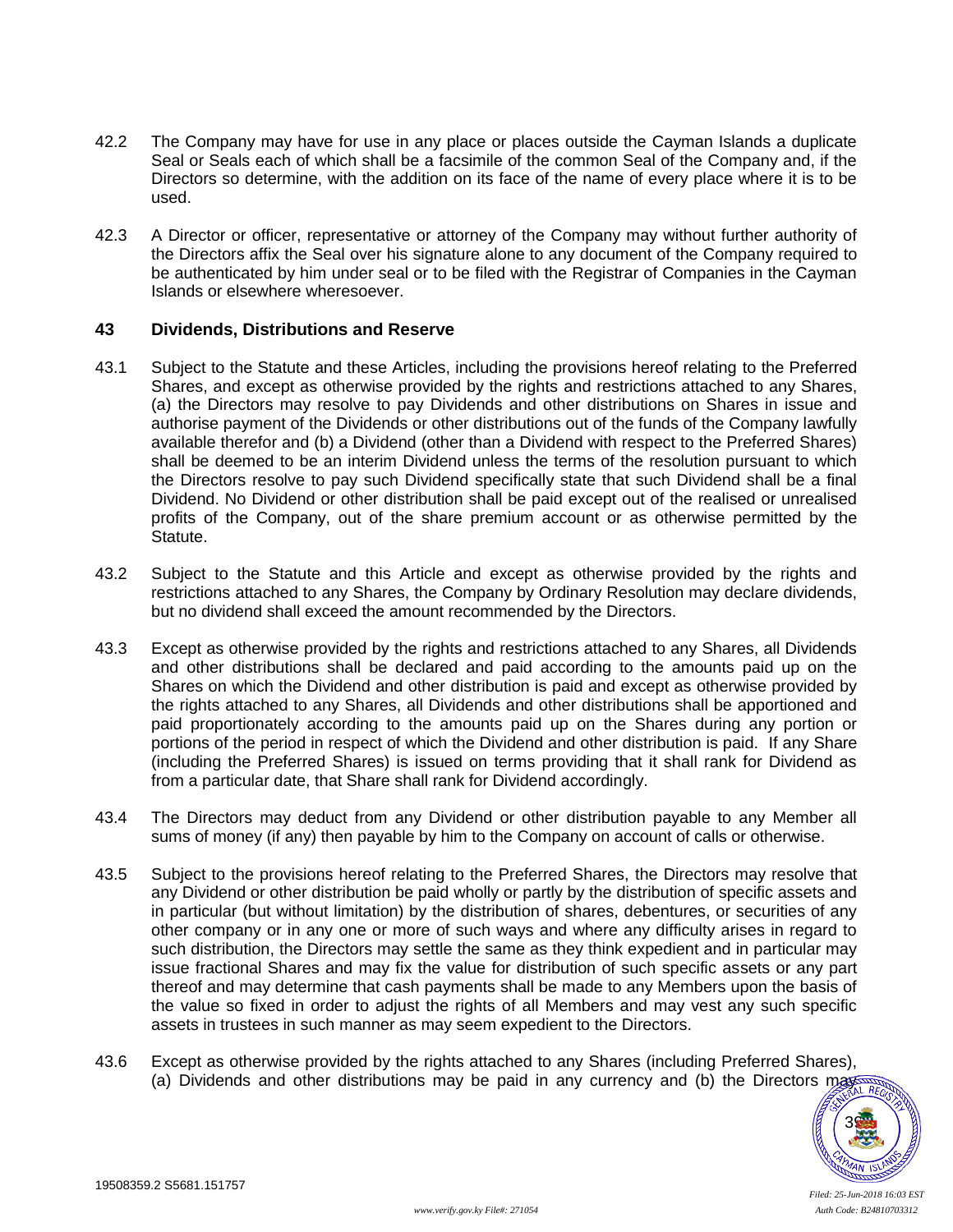determine the basis of conversion for any currency conversions that may be required and how any costs involved are to be met.

- 43.7 Other than with respect to the Preferred Shares, the Directors may, before resolving to pay any Dividend or other distribution, set aside such sums as they think proper as a reserve or reserves which shall, at the discretion of the Directors, be applicable for any purpose of the Company and pending such application may, at the discretion of the Directors, be employed in the business of the Company.
- 43.8 Subject to the provisions of these Articles regarding the Preferred Shares, any Dividend, other distribution, interest or other monies payable in cash in respect of Shares may be paid in any manner as the Directors may determine, including by inter-bank transfer, electronic form, electronic means or other means approved by the Directors directly to an account (of a type approved by the Directors) nominated in writing by the Member, or by cheque or warrant or other similar financial instrument made payable to the Member entitled to it and sent through the post directed to the registered address of the holder or, in the case of joint holders, to the registered address of the holder who is first named on the Register of Members or to such person and to such address as such holder or joint holders may in writing direct. Every such cheque or warrant shall be made payable to the order of the person to whom it is sent. Any one of two or more joint holders may give effectual receipts for any Dividends, other distributions, bonuses, or other monies payable in respect of the Share held by them as joint holders. Different methods of payment may apply to different Members or groups of Members.
- 43.9 No Dividend or other distribution payable in respect of a Share shall bear interest against the Company unless otherwise provided by the rights attached to such Share.
- 43.10 Any Dividend or other distribution which cannot be paid to a Member (including because the Directors determine that payments will be made by electronic transfer to an account (of a type approved by the Directors) nominated by a Member, but no such account is nominated by the Member or an electronic transfer into a nominated account is rejected or refunded) and/or remains unclaimed after six months from the date on which such Dividend or other distribution becomes payable may, in the discretion of the Directors, be paid into a separate account in the Company's name, provided that the Company shall not be constituted as a trustee in respect of that account and the Dividend or other distribution shall remain as a debt due to the Member. Any Dividend or other distribution which remains unclaimed after a period of six years from the date on which such Dividend or other distribution becomes payable shall be forfeited and shall revert to the Company.
- 43.11 The Company shall be entitled to cease sending dividend warrants and cheques by post or otherwise to a Member if those instruments have been returned undelivered to, or left uncashed by, that Member on at least two consecutive occasions, or, following one such occasion, reasonable enquiries have failed to establish the Member's new address. The entitlement conferred on the Company under this Article in respect of any Member shall cease if the Member claims a Dividend or cashes a dividend warrant or cheque.

### **44 Capitalisation**

The Directors may at any time capitalise any sum standing to the credit of any of the Company's reserve accounts or funds (including the share premium account and capital redemption reserve fund) or any sum standing to the credit of the profit and loss account or otherwise available for distribution; appropriate such sum to Members in the proportions in which such sum would have

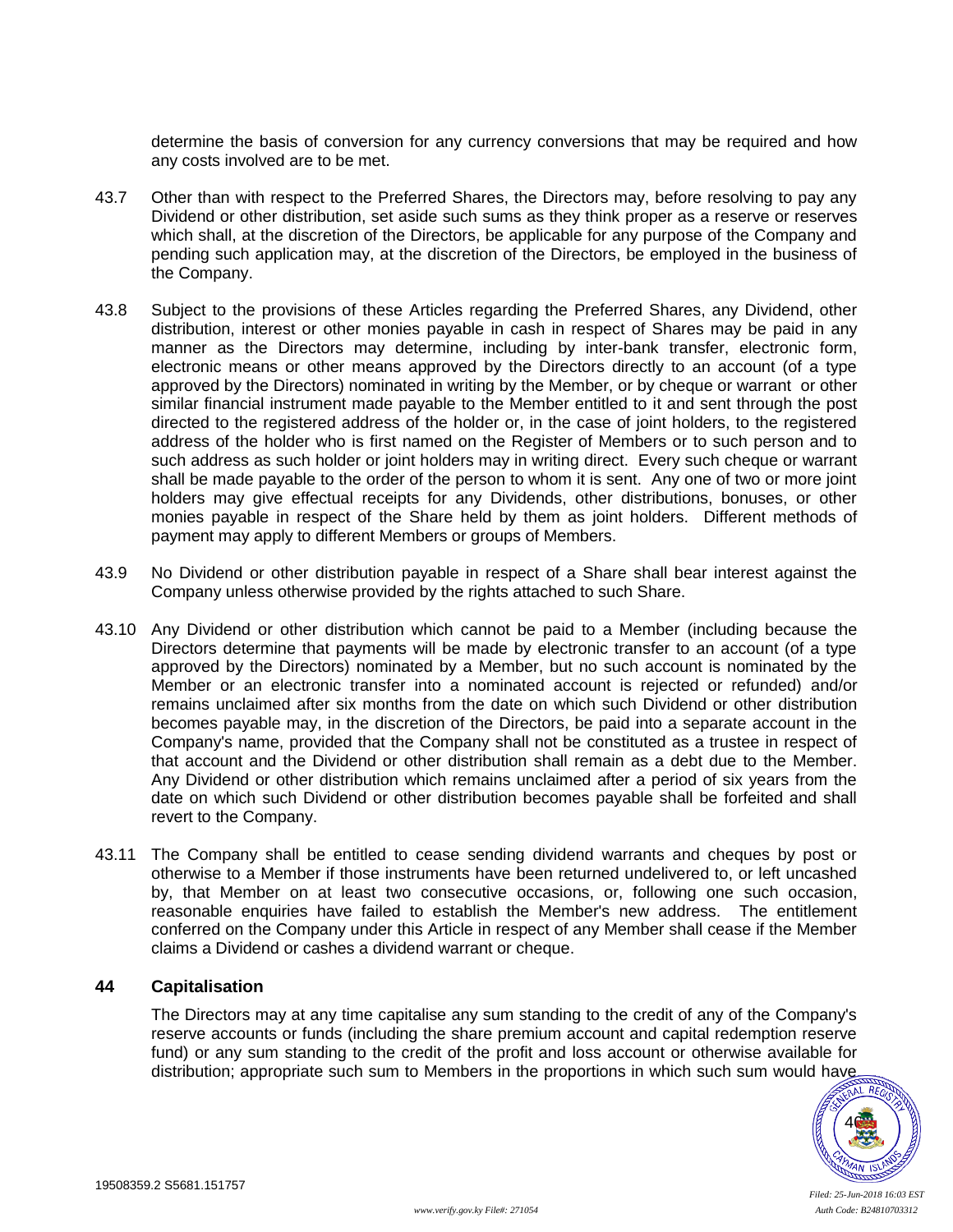been divisible amongst such Members had the same been a distribution of profits by way of Dividend or other distribution; and apply such sum on their behalf in paying up in full unissued Shares for allotment and distribution credited as fully paid-up to and amongst them in the proportion aforesaid. In such event the Directors shall do all acts and things required to give effect to such capitalisation, with full power given to the Directors to make such provisions as they think fit in the case of Shares becoming distributable in fractions (including provisions whereby the benefit of fractional entitlements accrue to the Company rather than to the Members concerned). The Directors may authorise any person to enter on behalf of all of the Members interested into an agreement with the Company providing for such capitalisation and matters incidental or relating thereto and any agreement made under such authority shall be effective and binding on all such Members and the Company.

#### **45 Books of Account**

- 45.1 The Directors shall cause proper books of account (including, where applicable, material underlying documentation including contracts and invoices) to be kept with respect to all sums of money received and expended by the Company and the matters in respect of which the receipt or expenditure takes place, all sales and purchases of goods by the Company and the assets and liabilities of the Company. Such books of account must be retained for a minimum period of five years from the date on which they are prepared. Proper books shall not be deemed to be kept if there are not kept such books of account as are necessary to give a true and fair view of the state of the Company's affairs and to explain its transactions.
- 45.2 The Directors shall determine whether and to what extent and at what times and places and under what conditions or regulations the accounts and books of the Company or any of them shall be open to the inspection of Members not being Directors and no Member (not being a Director) shall have any right of inspecting any account or book or document of the Company except as conferred by Statute or authorised by the Directors or by the Company in general meeting.
- 45.3 The Directors may cause to be prepared and to be laid before the Company in general meeting profit and loss accounts, balance sheets, group accounts (if any) and such other reports and accounts as may be required by law.

#### **46 Audit**

- 46.1 The Directors may appoint an Auditor of the Company who shall hold office on such terms as the Directors determine.
- 46.2 Every Auditor of the Company shall have a right of access at all times to the books and accounts and vouchers of the Company and shall be entitled to require from the Directors and officers of the Company such information and explanation as may be necessary for the performance of the duties of the Auditor.
- 46.3 Auditors shall, if so required by the Directors, make a report on the accounts of the Company during their tenure of office at the next annual general meeting following their appointment in the case of a company which is registered with the Registrar of Companies as an ordinary company, and at the next extraordinary general meeting following their appointment in the case of a company which is registered with the Registrar of Companies as an exempted company, and at any other time during their term of office, upon request of the Directors or any general meeting of the Members.

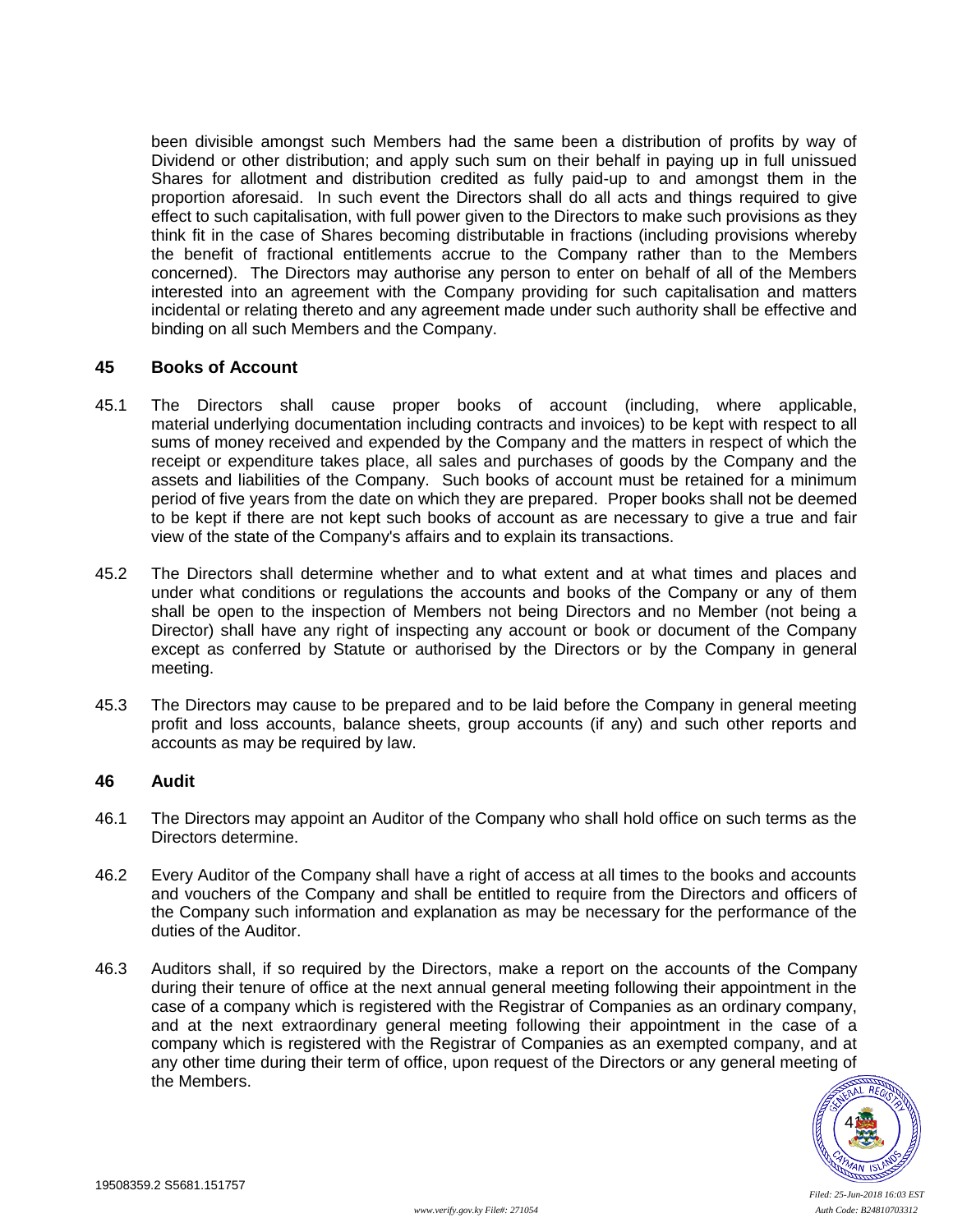## **47 Notices**

- <span id="page-46-1"></span>47.1 Except as otherwise provided herein with respect to the Preferred Shares, all notices, requests, claims, demands and other communications given to Members or the Company shall be in writing and shall be delivered by hand, sent by facsimile or sent, postage prepaid, return receipt requested, by registered, certified or express mail or overnight courier service and shall be deemed given when so delivered by hand or facsimile (if received prior to 5:00 pm in the place of receipt and such day is a Business Day in the place of receipt, otherwise, any such notice, request or communication shall be deemed not to have been received until the next succeeding Business Day in the place of receipt), or if mailed, three calendar days after mailing (one Business Day in the case of express mail or overnight courier service), to the Company or Members at the last addresses given by such Member to the Company.
- 47.2 A notice may be given by the Company to the person or persons which the Company has been advised are entitled to a Share or Shares in consequence of the death or bankruptcy of a Member in the same manner as other notices which are required to be given under these Articles and shall be addressed to them by name, or by the title of representatives of the deceased, or trustee of the bankrupt, or by any like description at the address supplied for that purpose by the persons claiming to be so entitled, or at the option of the Company by giving the notice in any manner in which the same might have been given if the death or bankruptcy had not occurred.
- 47.3 Notice of every general meeting shall be given in any manner authorised by these Articles to every holder of Shares carrying an entitlement to receive such notice on the record date for such meeting except that in the case of joint holders the notice shall be sufficient if given to the joint holder first named in the Register of Members and every person upon whom the ownership of a Share devolves by reason of his being a legal personal representative or a trustee in bankruptcy of a Member where the Member but for his death or bankruptcy would be entitled to receive notice of the meeting, and no other person shall be entitled to receive notices of general meetings.

### <span id="page-46-0"></span>**48 Winding Up**

- <span id="page-46-2"></span>48.1 The Company shall not commence voluntary winding up without the approval of a Special Resolution.
- 48.2 If the Company shall be wound up, the liquidator shall apply the assets of the Company in satisfaction of creditors' claims in such manner and order as such liquidator thinks fit. Subject to the rights attaching to any Shares, including Preferred Shares, in a winding up:
	- (a) if the assets available for distribution amongst the Members shall be insufficient to repay the whole of the Company's issued and outstanding share capital, such assets shall be distributed so that, as nearly as may be, the losses shall be borne by the Members in proportion to the par value of the Shares held by them; or
	- (b) if the assets available for distribution amongst the Members shall be more than sufficient to repay the whole of the Company's issued and outstanding share capital at the commencement of the winding up, the surplus shall be distributed amongst the Members in proportion to the par value of the Shares held by them at the commencement of the winding up subject to a deduction from those Shares in respect of which there are monies due, of all monies payable to the Company for unpaid calls or otherwise.

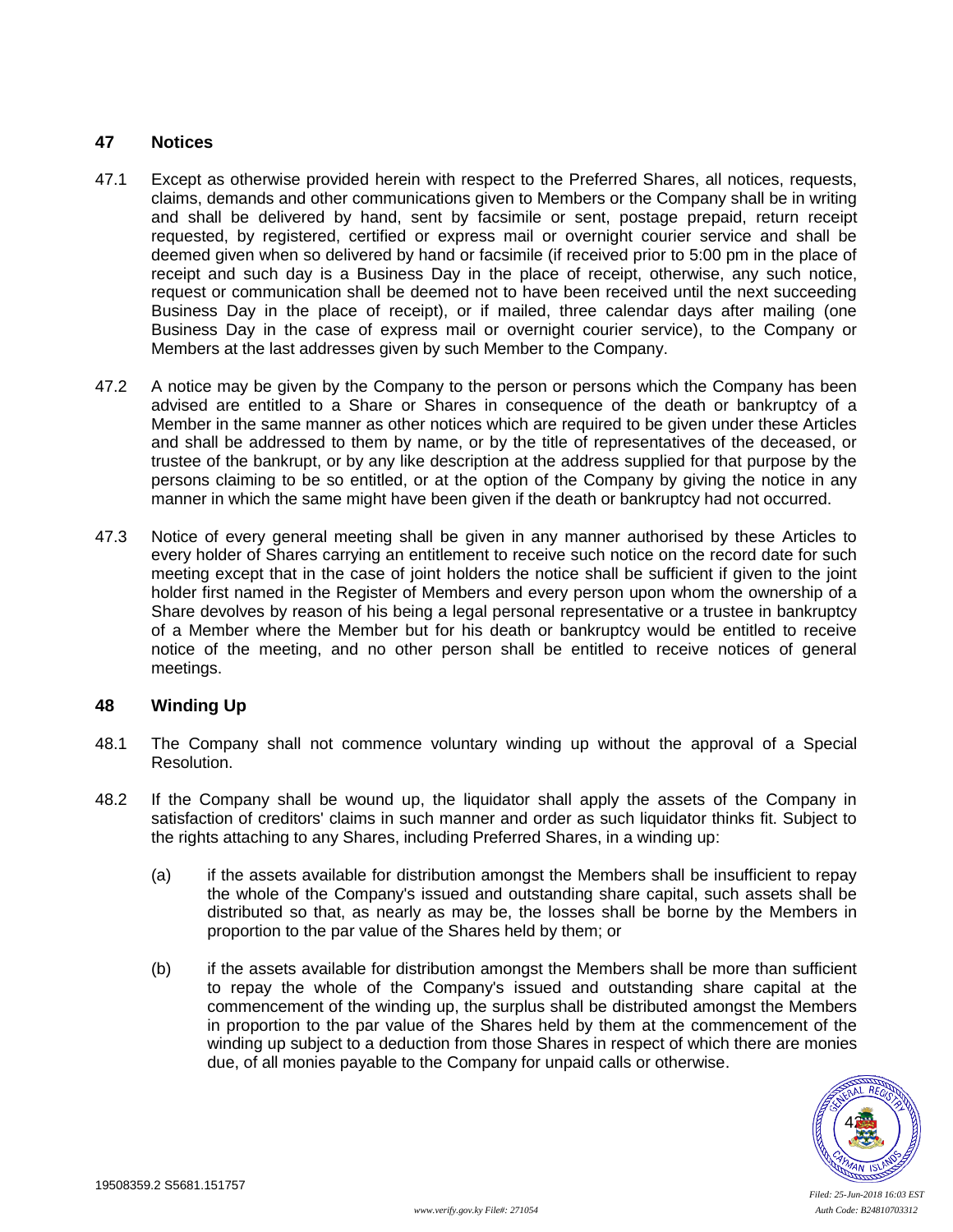48.3 Subject to Article [48.1,](#page-46-2) if the Company shall be wound up, the liquidator may, subject to the rights attaching to any Shares and with the sanction of a Special Resolution, divide among the Members in kind the whole or any part of the assets of the Company (whether such assets shall consist of property of the same kind or not) and may for that purpose value any assets and determine how the division shall be carried out as between the Members or different classes of Members. The liquidator may, with the like sanction, vest the whole or any part of such assets in trustees upon such trusts for the benefit of the Members as the liquidator, with the like sanction, shall think fit, but so that no Member shall be compelled to accept any asset upon which there is a liability.

### <span id="page-47-2"></span>**49 Indemnity and Insurance**

- 49.1 To the maximum extent permitted by applicable Law, no Director shall be liable to the Company, any Member or any other Person for losses sustained or liabilities incurred as a result of any act or omission, including any breach of a duty (fiduciary or otherwise), that such Director may have taken or omitted with respect to the Company, such Member, or such other Person, unless there has been a final and non-appealable judgment entered by a court of competent jurisdiction determining that, in respect of such act or omission, and taking into account the acknowledgments and agreements set forth in these Articles, such Director engaged in wilful misconduct or actual fraud.
- <span id="page-47-0"></span>49.2 Every Director (each an "**Indemnified Director**") shall be indemnified and held harmless by the Company (but only to the extent of the Company's assets), to the fullest extent permitted by applicable Law, from and against any and all losses, liabilities and expenses (including taxes; penalties; judgments; fines; amounts paid or to be paid in settlement; costs of investigation and preparations; and reasonable fees, expenses and disbursements of attorneys (as incurred), whether or not the dispute or proceeding involves the Company or any Director or Member) incurred or suffered by any such Indemnified Director in connection with the activities of the Company or its subsidiaries; provided that, such Indemnified Director shall not be so indemnified and held harmless if there has been a final and non-appealable judgment entered by a court of competent jurisdiction determining that, in respect of the matter for which such Indemnified Director is seeking indemnification or seeking to be held harmless hereunder, such Indemnified Director engaged in wilful misconduct or actual fraud. An Indemnified Director shall not be denied indemnification in whole or in part under this Article [49.2](#page-47-0) because such Indemnified Director had an interest in the transaction with respect to which the indemnification applies if the transaction was otherwise permitted by these Articles.
- <span id="page-47-1"></span>49.3 Every officer of the Company (each an "**Indemnified Officer**", and collectively with the Indemnified Directors, the "**Indemnified Persons**") shall be indemnified and held harmless by the Company (but only to the extent of the Company's assets), to the fullest extent permitted by applicable Law, from and against any and all losses, liabilities and expenses (including taxes, penalties, judgments, fines, amounts paid or to be paid in settlement; costs of investigation and preparations and reasonable fees, expenses and disbursements of attorneys (as incurred), whether or not the dispute or proceeding involves the Company or any Director or Member) incurred or suffered by any such Indemnified officer in connection with the activities of the Company or its subsidiaries; provided that, such Indemnified officer shall not be so indemnified and held harmless if there has been a final and non-appealable judgment entered by a court of competent jurisdiction determining that, in respect of the matter for which such Indemnified Officer is seeking indemnification or seeking to be held harmless hereunder, such Indemnified Officer engaged in wilful misconduct or actual fraud or failed to act in good faith and in a manner such Indemnified Officer reasonably believed to be in the best interests of the Company.

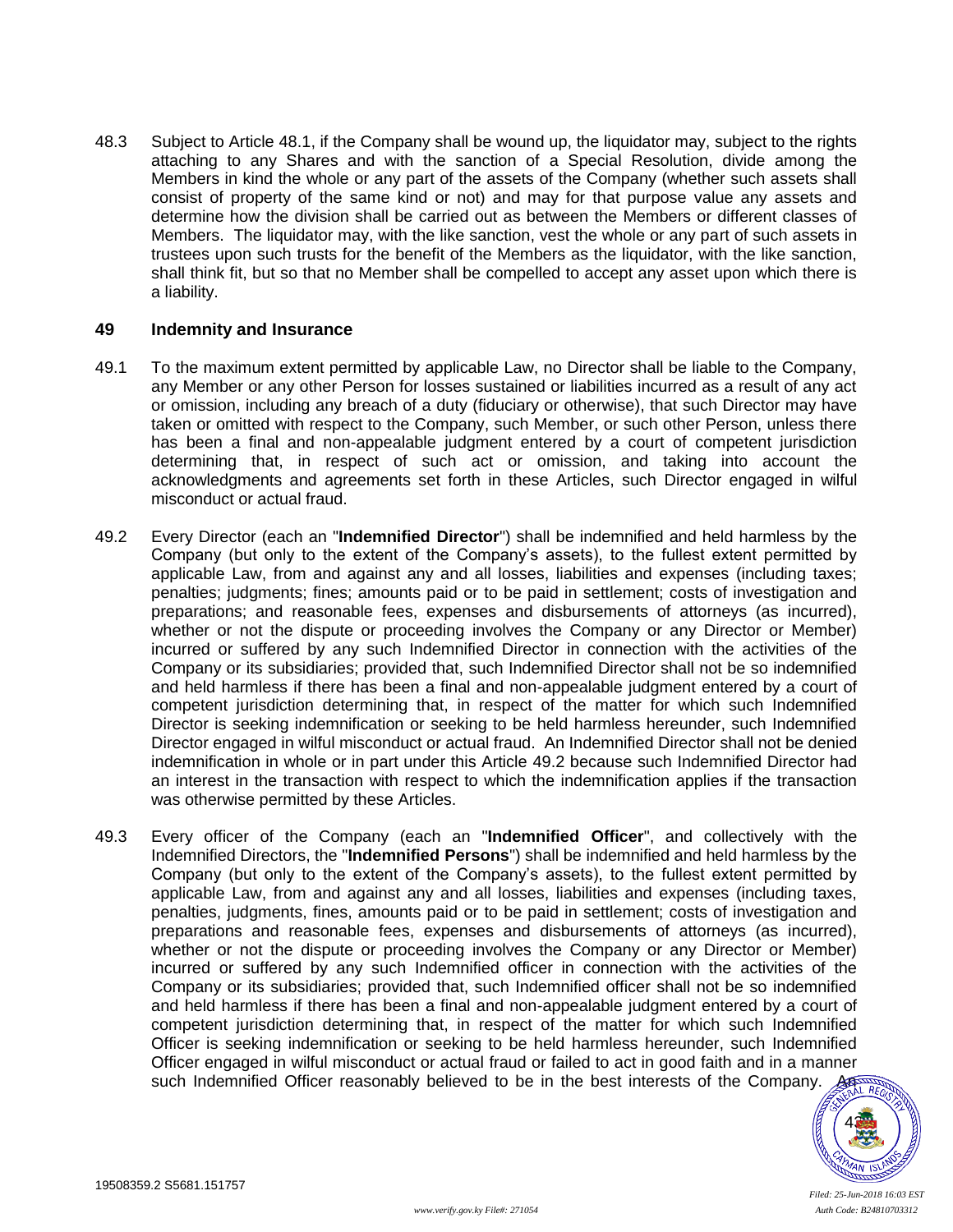Indemnified Officer shall not be denied indemnification in whole or in part under this Article [49.3](#page-47-1) because such Indemnified Officer had an interest in the transaction with respect to which the indemnification applies if the transaction was otherwise permitted by these Articles.

- 49.4 An Indemnified Person shall be fully protected in relying in good faith, and shall incur no liability in acting or refraining from acting, upon the records of the Company and upon such resolutions, certificates, instruments, information, opinions, reports, statements, notices, requests, consents, orders, bonds, debentures, signatures or writings reasonably believed by it to be genuine and presented to the Company and may rely on a certificate signed by an officer, agent or representative of any Person as to matters the Indemnified Person reasonably believes are within the professional or expert competence of such Person and who has been selected with reasonable care by or on behalf of the Company, including such documents, certificates, information, opinions, reports or statements as to the value and amount of the assets, liabilities, income, loss or any other facts pertinent to the existence and amount of assets from which distributions to Members might properly be paid, in each case, unless there has been a final and non-appealable judgment entered by a court of competent jurisdiction determining that, in respect of such reliance, action or inaction, such Indemnified Director engaged in wilful misconduct or actual fraud or such Indemnified Officer engaged in wilful misconduct or actual fraud or failed to act in good faith and in a manner such Indemnified Officer reasonably believed to be in the best interests of the Company, as applicable.
- 49.5 The Company shall advance to an Indemnified Person the reasonable, documented expenses incurred by such Indemnified Person for which such Indemnified Person could reasonably be expected to be entitled to indemnification under this Article [49](#page-47-2) in defending any civil, criminal, administrative or investigative action, suit or proceeding in advance of the final disposition of such action, suit or proceeding upon receipt by the Company of the written affirmation of such Indemnified Person of its good faith belief that it is entitled to indemnification hereunder and an undertaking by such Indemnified Person to repay any such advances if it is subsequently determined that such Indemnified Person is not entitled to be indemnified hereunder.
- 49.6 Certain of the Indemnified Persons ("**Third-Party Indemnitees**") have certain rights to indemnification, advancement of expenses or insurance provided by a Member or certain of its Affiliates (collectively, the "**Third-Party Indemnitors**"). To the extent lawfully permitted (and by the terms of any other agreement between the Company and a Third-Party Indemnitee), (a)(i) the Company is the indemnitor of first resort (i.e., its obligations to each Third-Party Indemnitee are primary and any obligation of the Third-Party Indemnitors to advance expenses or to provide indemnification for the same expenses or liabilities incurred by any Third-Party Indemnitee are secondary) and (ii) the Company shall be required to advance the full amount of expenses incurred by any Third-Party Indemnitee and shall be liable for the full amount of all expenses, judgments, penalties, fines and amounts paid in settlement, without regard to any rights that a Third-Party Indemnitee may have against the Third-Party Indemnitors and (b) the Company irrevocably waives, relinquishes and releases the Third-Party Indemnitors from any and all claims for contribution, subrogation or any other recovery of any kind in respect of any of the matters described in clause (a) of this sentence for which any Third-Party Indemnitee has received indemnification or advancement from the Company. No advancement or payment by any Third-Party Indemnitor on behalf of any Third-Party Indemnitee with respect to any claim for which a Third-Party Indemnitee has sought indemnification from the Company shall affect the foregoing, and the Third-Party Indemnitors shall have a right of contribution and/or be subrogated to the extent of such advancement or payment to all of the rights of recovery of such Third-Party Indemnitee against the Company.

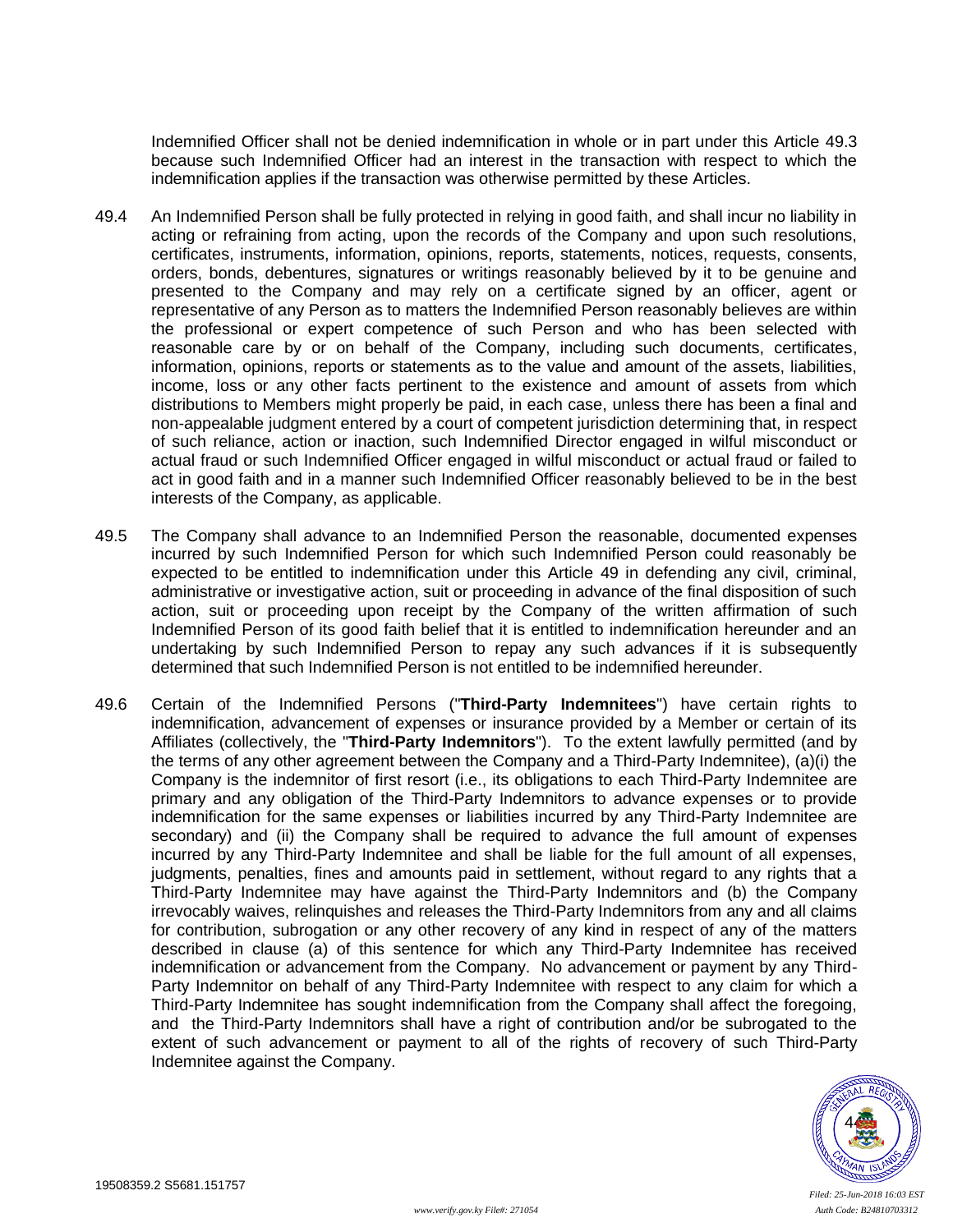- 49.7 The rights to indemnification and advancement of expenses provided by this Article [49](#page-47-2) shall be in addition to any other rights to which an Indemnified Person may be entitled under any agreement, as a matter of law or otherwise, both as to actions in such Indemnified Person's capacity as an Indemnified Person hereunder and as to actions in any other capacity, and shall continue as to an Indemnified Person who has ceased to serve in such capacity as an Indemnified Person and shall inure to the benefit of the heirs, successors, assigns and administrators of such Indemnified Person.
- 49.8 Any indemnification or advance of expenses under this Article [49](#page-47-2) shall be made only against a written request therefore submitted by or on behalf of the Person seeking such indemnification or advance. All expenses (including reasonable attorneys' fees) incurred by such Person in connection with successfully establishing such Person's right to indemnification or advance of expenses under this Article [49,](#page-47-2) in whole or in part, shall also be indemnified by the Company.
- 49.9 Each Indemnified Person may consult with outside legal counsel approved by the Company in connection with any matter the subject of this Article [49,](#page-47-2) which approval shall not be unreasonably withheld, and any action or omission taken or suffered reasonably and in good faith in reliance and accordance with the written opinion or advice of such counsel will be conclusive evidence that such action or omission does not constitute wilful misconduct or actual fraud or in the case of an Indemnified Officer failure to act in good faith and in a manner such Indemnified Officer reasonably believed to be in the best interests of the Company, as applicable.
- 49.10 Unless there is a specific finding that an Indemnified Person's actions constituted engaging in wilful misconduct or actual fraud or in the case of an Indemnified Officer failure to act in good faith and in a manner such Indemnified Officer reasonably believed to be in the best interests of the Company, as applicable, (or, in any such case, where any such finding is an essential element of a judgment or order), the termination of any action, suit or proceeding by judgment, order or settlement, or upon a plea of nolo contendere or its equivalent, will not, of itself, create a presumption for the purposes of this Article [49](#page-47-2) as to whether or not such Indemnified Person engaged in wilful misconduct or actual fraud or in the case of an Indemnified Officer failed to act in good faith and in a manner such Indemnified Officer reasonably believed to be in the best interests of the Company, as applicable.
- 49.11 The obligations of the Company to the Indemnified Persons provided in this Article [49](#page-47-2) or arising under Law are solely the obligations of the Company, and no personal liability whatsoever shall attach to, or be incurred by, any Indemnified Person or any Member for such obligations, to the fullest extent permitted by applicable Law. Where the foregoing provides that no personal liability shall attach to or be incurred by an Indemnified Person, any claims against or recourse to such Indemnified Person for or in connection with such liability, whether arising in common law or equity or created by rule of law, statute, constitution, contract or otherwise, are expressly released and waived under this Article [49,](#page-47-2) to the fullest extent permitted by applicable Law.
- 49.12 The provisions of this Article [49](#page-47-2) will inure to the benefit of the successors, assigns, heirs, and personal representatives of the Indemnified Persons.
- 49.13 The Directors will promptly notify the Principal Shareholders of any payment made by the Company to any Indemnified Person in respect of indemnification pursuant to this Article [49.](#page-47-2)
- 49.14 The Directors may authorise the Company to enter into any deed poll, indemnity agreement or other agreement to extend the benefit of the provisions of this Article [49](#page-47-2) to any Indemnified Person and/or Third-Party Indemnitor.